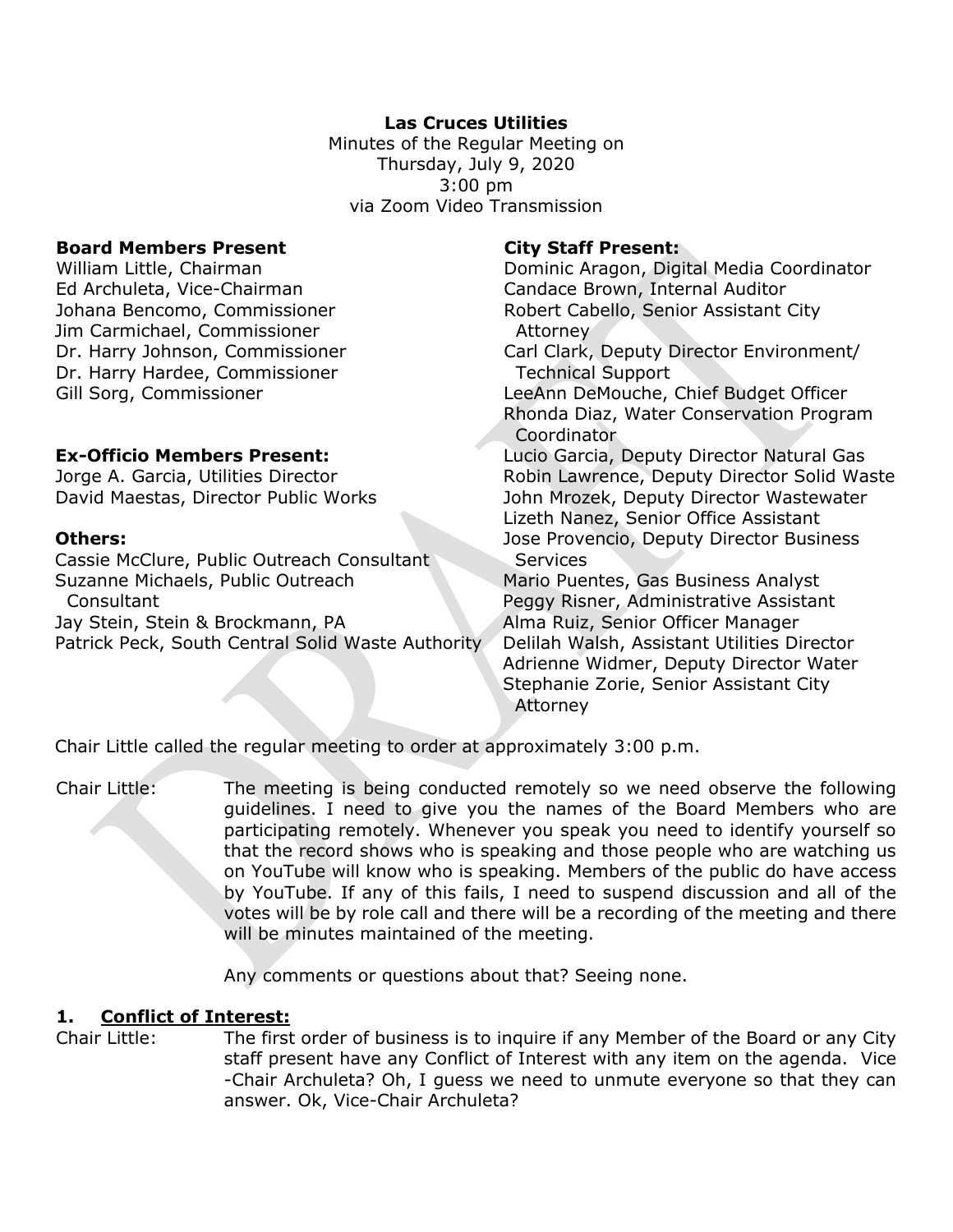#### LCU Board of Commissioners Page **2** of **42** Regular Meeting Minutes July 9, 2020

| Archuleta:           | No.                         |
|----------------------|-----------------------------|
| Chair Little:        | Bencomo.                    |
| Bencomo:             | None.                       |
| Chair Little:        | Commissioner Carmichael.    |
| Carmichael:          | No.                         |
| Chair Little:        | <b>Commissioner Hardee?</b> |
| Hardee:              | No.                         |
| Chair Little:        | Commissioner Johnson?       |
| Johnson:             | No.                         |
| <b>Chair Little:</b> | <b>Commissioner Sorg?</b>   |
| Sorg:                | No.                         |
| <b>Chair Little:</b> | The Chair no and the staff? |
| Dr. Garcia:          | No, Mr. Chair.              |
| Chair Little:        | Thank you.                  |

# **2. Acceptance of Agenda:**

Chair Little: Next order of business is Acceptance of Agenda. Can I have a motion to accept the agenda?

Bencomo: So moved, Councilor Bencomo.

Chair Little: Thank you and a second?

Sorg: Commissioner Sorg seconds.

Chair Little: Thank you. All those in favor, by voice vote?

Commissioner Archuleta - Aye; Commissioner Bencomo - Aye; Commissioner Carmichael - Aye; Commissioner Hardee - Aye; Commissioner Johnson - Aye; Commissioner Sorg - Aye; and Chair Little - Aye.

# **The Agenda was Accepted Unanimously 7-0.**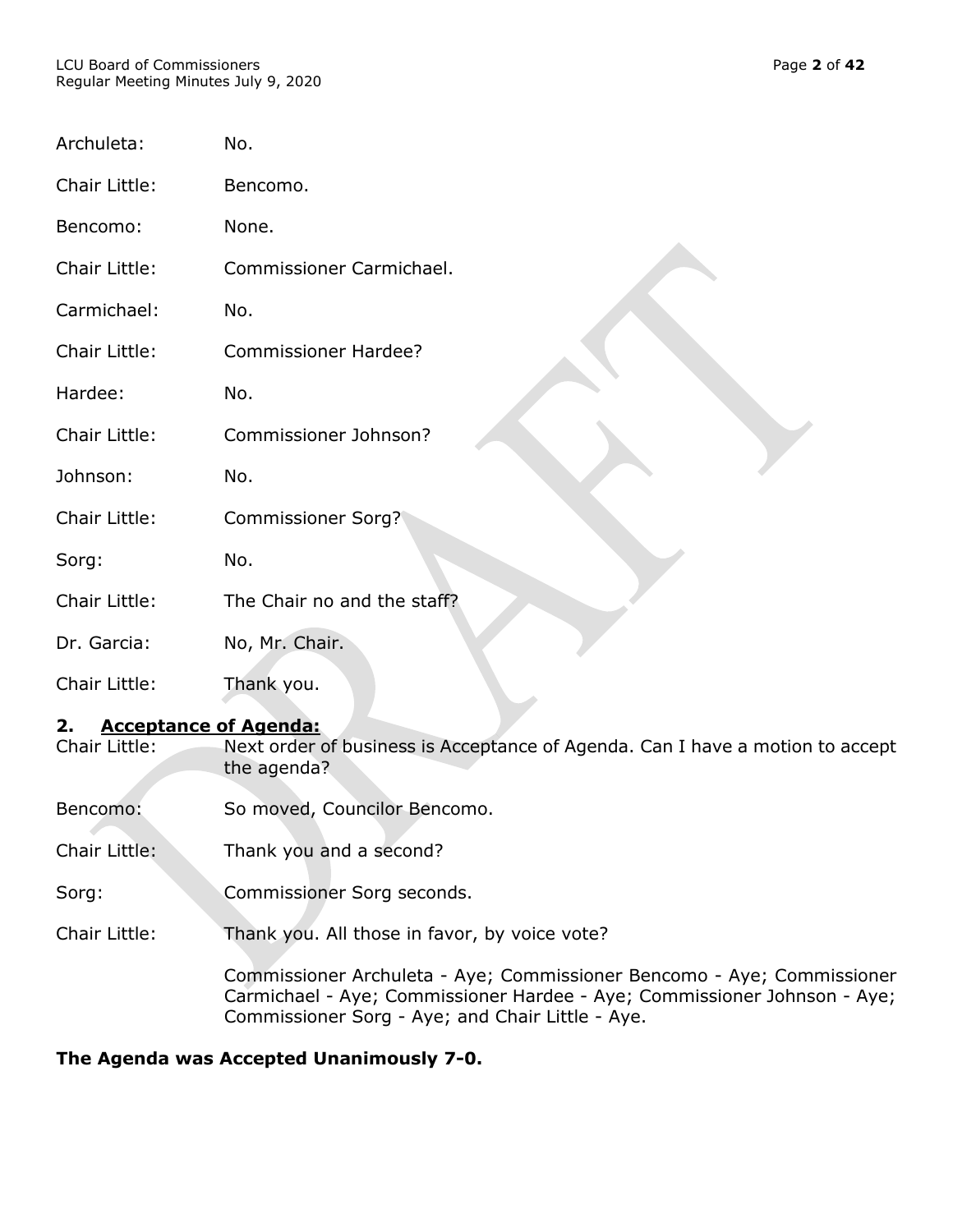### **3. \*Acceptance of Minutes:**

- **\*a. Work Session from February 13, 2020**
- **\*b. Regular Meeting on February 13, 2020**

## **The Minutes were Approved Unanimously 7-0.**

## **4. Public Participation:**

Chair Little: Do we have any public participation comments by e-mail? Okay, there were none. Thank you.

#### **There was none.**

### **5. Administrative Report**

Chair Little: The next item of business is the Administrative Report.

- Dr. Garcia: I'm going to start with Mr. Provencio.
- Provencio: Good afternoon Chairman, Commissioners. Jose Provencio, Deputy Director of Business Services. The update I provide at this point is the statistics involving the Utility Assistance Programs that we have for our customers, and this will reflect the June activity. The current slide in front of you presents the statistics that were logged for this month for each one of the programs that we have to help tide customers over for utility payment.

The next slide provides the other programs that we have, namely the Casa de Peregrinos, Utility Assistance Program. As I've been updating you over the past couple of months this funding was fully exhausted for Fiscal Year 2020. Shortly thereafter, two months ago, the City Council funded an additional emergent assistance fund in the amount of \$125,000.00 that we have been administrating for the past two months.

This information represents the number of requests both from residential and commercial customers and the funding that has been dispersed in assistance. Pertinent information summarized is the gross assistance available from the \$125,000.00 funding from City Council to assist our Utility customers.

At this point, we fully expect, to date, that this secondary emergency funding will be fully exhausted and probably by mid-month of July. However, since we've rolled into the new Fiscal Year, we now have funding access for the \$100,000.00 that we typically have at the beginning of every Fiscal Year to assist our customers.

I will keep you posted on the activity as we go forward. I'll standby for any questions you may have.

Chair Little: Okay. Thank you. Questions? Obviously, we will need to watch the balance and keep the City Council and the Mayor advised as to how that balance is shrinking.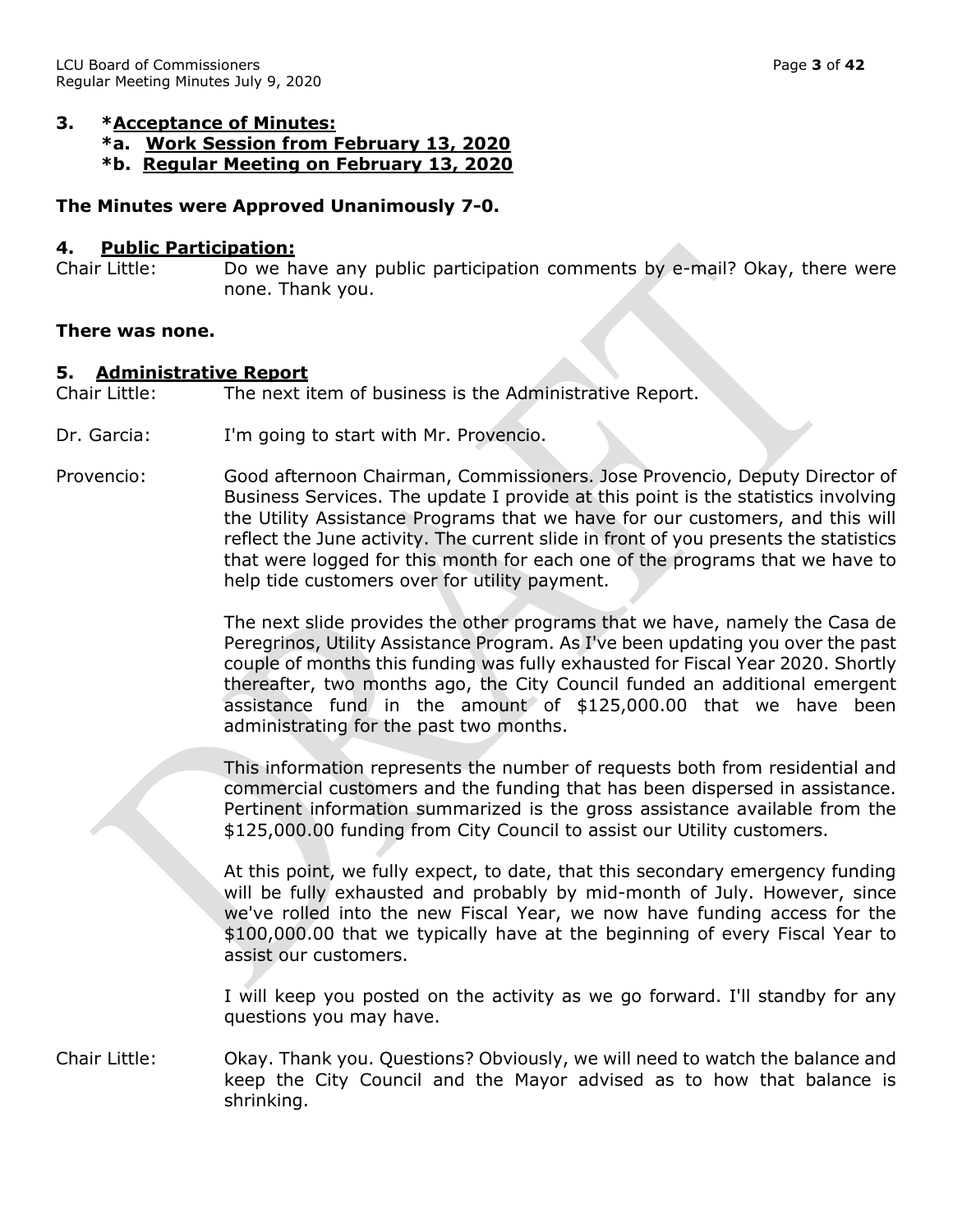- Provencio: Chairman, Commissioners. We do provide a weekly update to the staff at City Hall. They are well aware, on a weekly basis, what the status is of the emergency funding.
- Chair Little: Okay. Great. Commission Bencomo. You had a question?
- Bencomo: Yes. Thank you. I just had a clarification question. This, what you said would be tapped out by mid-July, that is not the same fund as the emergency fund or it is? You think the emergency funding would be tapped out?
- Provencio: Chairman, Commissioner Bencomo. The data I have in front of you is what is available under the City Council funding of \$125,000. I also noted that since we've transitioned and moved into a new Fiscal Year, we have \$100,000 available to continue that assistance going forward. We will track that progress and the fund reserve as we go through the first half of the year.
- Bencomo: Okay. Thank you. I appreciate that clarification.
- Provencio: You're welcome.
- Chair Little: Okay. Thank you. Go ahead.
- Dr. Garcia: Ms. Walsh.
- Walsh: Commissioners, Chairman Little. This is Delilah Walsh, Assistant Director. I'm going to give you a brief report on our HR activities. As you know, our vacancies have gone up; we've continued to grow to 51. We actually have a higher start. However, with retirements and some changes and transfers we'll probably still be at 51 or 52 by the end of this week, in spite of that.

If you look at the graph on the right, the vacancies by line of business, you'll see that for most lines of business our progress looks flat. Although, that's not necessarily true simply because we are hiring in those lines of business. However, due to promotions, retirements, transfers within the City, and those issues, we can't keep up essentially. That's just part of doing business in this COVID environment.

That said, especially in this COVID environment, our strategic business plan goal to fill our vacancies within six weeks is very far off. It's taking us an average of almost 30 weeks now to get a position filled. If you look at the hiring workflow by task owner, a lot of it is sitting in HR, and those HR demands and responsibilities. We can't move a hiring process forward until we complete a step in HR, and so it is a rough environment. This is happening throughout the City, it's not just Utilities, and it's just a tough hiring environment for us.

That said, again that progress may look flat, however, we filled almost 40 positions just in the Fiscal Year alone. We started out with 47 openings, we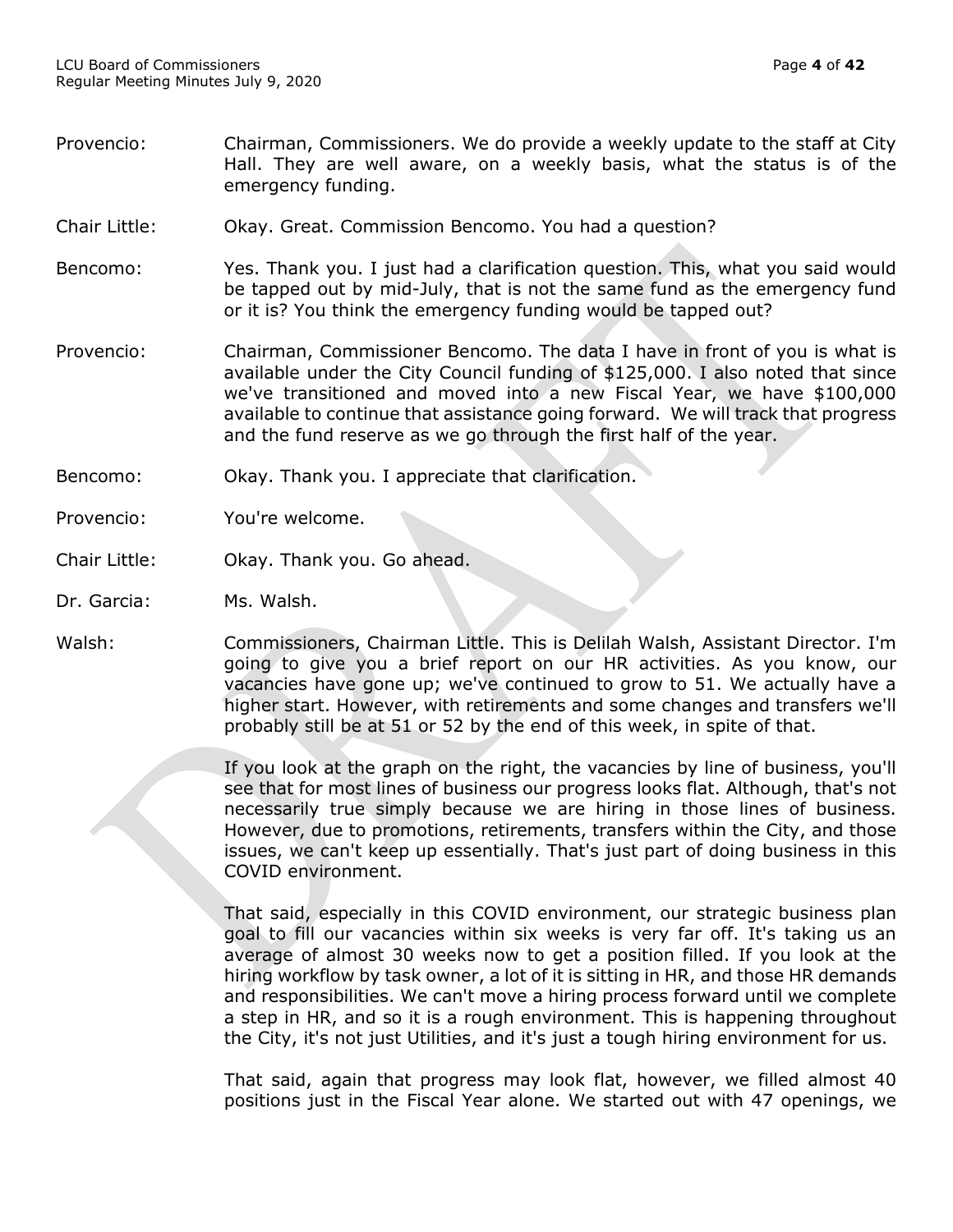filled 40 of them, but we've incurred more vacancies even in that process. We're still awaiting the six reclassification requests from HR. This means we've moved a position maybe from Wastewater to Business Services, or somewhere else throughout the Utility. We are still waiting on four new job descriptions in order to post those jobs. As of the date of this report, we were awaiting hiring Review Committee Determination, meaning can we move forward with those new hires? However, that's been resolved, and we are moving forward and some of our positions are getting posted.

On our intern update, our newest intern Omar has started. He signed his contract with LCU, so he'll start working for us. He has enrolled as a student with the Doña Ana Community College (DACC). I think I mentioned last time he came from Las Cruces Public Schools (LCPS) ACE (Academic Career Experience) program out of Mayfield High School. It's exactly what we want is a student to have that academic and career experience, move to Doña Ana Community College and possibly NMSU (New Mexico State University), and then come and have a lifetime career with Las Cruces Utilities. This will be a good start for us. Unfortunately, I'm sad to report that LCPS's ACE program is suspended, so we won't be able to take advantage of that career exposure as part of their curriculum this semester. Hopefully, things change in the Spring, but for fall just based on the decisions of LCPS and keeping their students safe, they don't want them moving around in those career environments.

Looking forward, the HR coordinator position is still our top priority. We're waiting on a PAQ (Personnel Analysis Questionnaire) approval, that means we don't have a job description from Human Resources yet. We can't post anything until the position *(inaudible)* HR. We are focusing on staffing while complying with the COVID-19 policies; we'll talk a little bit more during the COVID presentation.

The overtime reports pending, I'm still having some challenges, just breaking out what you need to give you a comprehensive look of what the vacancies means to our overtime. Our longevity and potential retiree analysis is pending. I have to wait on HR for some information because we have employees who have had prior careers with NMSU, State Government, the County, and it counts toward their retirement credits, so I don't have a full picture of who we could possibly lose. As you know we have a very well experienced staff throughout the Utility, and that's common throughout the country. We have so many specialized positions. Typically, you do have a more experienced work force.

Also, our staffing analysis with temporary employees is pending. We are entering into new contracts with our temporary staff and so we'll be able to update those reports more completely. Do you have any questions on the HR side before we get into the COVID?

Chair Little: Any questions? I have one.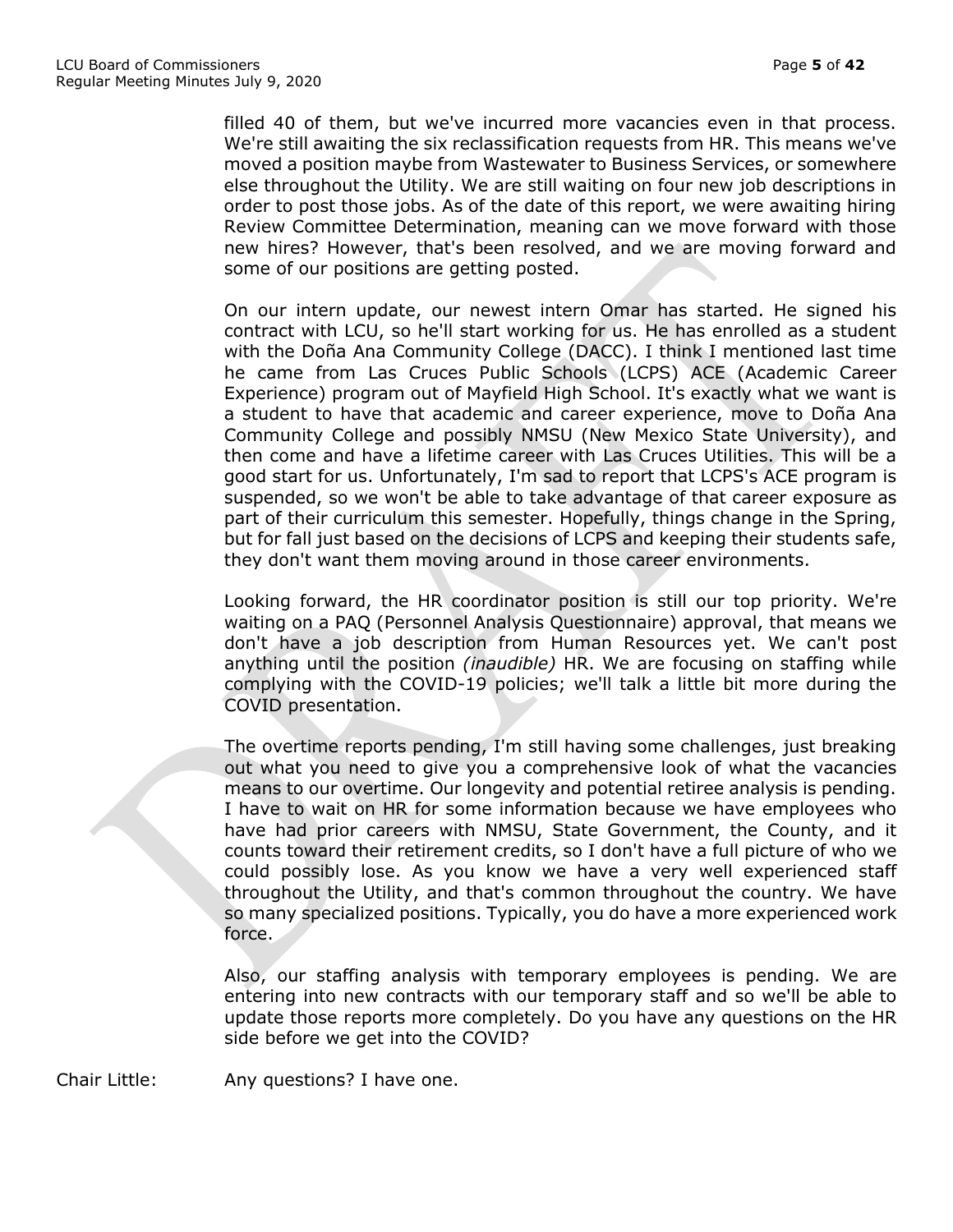#### Walsh: Yes sir.

- Chair Little: Among those items that are stuck at HR somewhere, is one of them the hydrogeology position that Commissioner Archuleta and I were interested in?
- Walsh: Mr. Chairman, Commissioners. We have designated a position as the hydrogeologist. Adrienne's staff has done a great job. They've sent me the initial description, what we call the PAQ, all the items we have to put into that to create the job description. I can't submit that until we get the other ones back. What happens is that questionnaire has to go to a consultant, the consultant drafts a job description, HR has to approve it, they set the salary standards, and it comes back to us. It is in our budget and we have the initial questionnaires.

My fear is we're not getting anything else back. We have a lot of priorities that need to be resolved. It is a priority, but it's going to be pending until HR completes the other job descriptions. We're ready.

I'll give you an example. The HR coordinator position you all asked Fiscal Year for 2019-2020 and we budgeted for 2019-2020. We still don't have the position. I'm hoping that's not indicative of what's going to happen with the hydrologist.

#### Chair Little: Okay. Thank you. Go ahead.

Walsh: All righty. Commissioners. On our Continuity of Operations Plan we submitted that early on in the start of the calendar year. We're still under that plan. All programmers in the Utility are 100% operational. Nobody is working part-time or half time. We're meeting 100% of our operational needs. Our return to work plan is still in effect as it was for July  $1<sup>st</sup>$ . That is because the Governor has delayed the Phase 2 reopening to July  $15<sup>th</sup>$ . That means we remain at 50% staffing levels. We only allow 10 or less people to gather at one point only with masking and social distancing. Our common areas remain closed.

> There is a press conference today at 4:00 p.m. I am imagining the Governor has new orders to come out simply because the other press conference was scheduled for the 14<sup>th</sup> of July and we received notice yesterday that there will be one today. I'm sure there's going to be changes to the current order.

> We continue the weekly situational reporting to the City Manager and LCU Board. As Mr. Provencio mentioned, we do report the balance of those Utility Assistance Funds, and I've added that to the SitRep, so it's at the top of weekly reporting in the SitRep so they are aware on management's side. We are continuing to track our PPE. We do have adequate supplies for all associates. We are fully functioning within our warehouse and everybody has what they need in order to keep safe while working.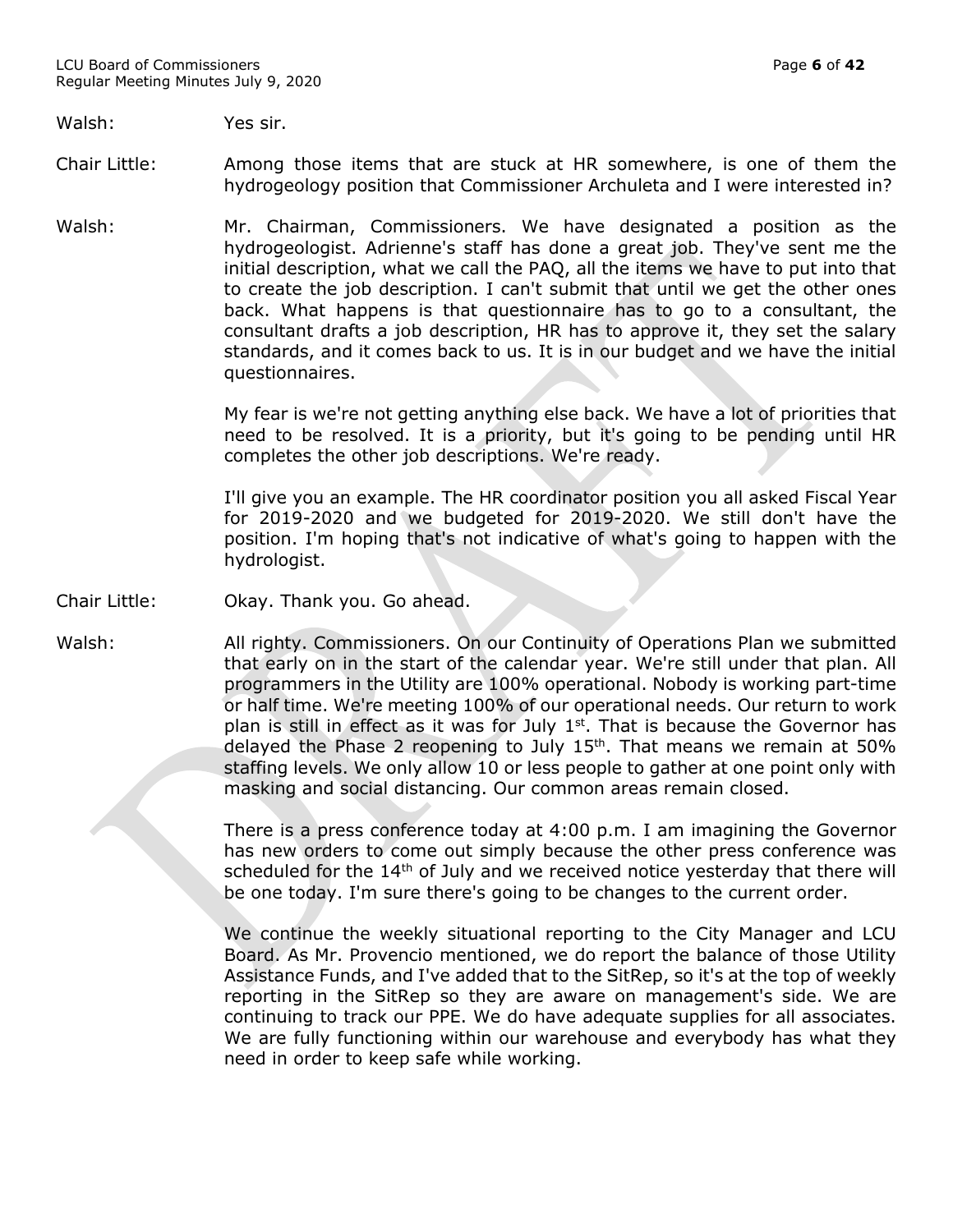We are working on compliance with the Family's First Coronavirus Response Act, and we've been fully compliant within the City of Las Cruces. What that means is we have to make sure our employees have completed their COVID FMLA paperwork with HR in order to have those time off benefits related to the coronavirus available on their system.

We are averaging about three associates per week out for either quarantine, extraordinary leave, or emergency paid sick leave. This has gone down; we were averaging about eight early on. We're at three now but, I expect that number to go up quite a bit when school starts. On that note, LCPS has notified parents and students that they will attend school physically only two days a week, meaning that our associates with kids—their children will be home three days a week.

As with everybody else in the City, any COVID positive cases, we are quarantining those staff. We continue our increased sanitization. We've actually started tracking our extraordinary leave a lot better now simply because what was supposed to be maybe a four week incident or maybe a two month incident, we anticipate going until the end of the calendar year, just based on some of the activities that we see happening. I know my eldest son works for the State of New Mexico and his boss told him and you're not coming back from home until October or November. He works for DOT, so he'll be working from home for a while.

We are continuing to track that growing paid leave accruals. People can't travel obviously, so they're not taking time off. We expect that will change when school starts. There will be some changes, but our employees continue to rack up that time off simply because we're running at full operations and there really is no time to take. We do encourage them to just take their time off and get a break. Everybody needs to have a day off every once in a while, and so we're able to accommodate that.

We haven't heard any updates from City Management regarding pay differential. I know they've got a lot; they've got the entire City and all their union contracts to consider. We just haven't heard an update at this point. Are there any questions related to our COVID responses?

Chair Little: Any questions?

- Carmichael: Could I go back to the staffing report just for a second? I'm not sure I quite understood the status of the HR Coordinator. It's been in process for so long. Is there something that needs to be resolved to get this started on the right track, like for sure we're going to do that or something. Are there some questions out there that we can't seem to get resolved?
- Walsh: Mr. Chairman, Commissioner Carmichael. That's an absolutely valid question. I do ask for updates monthly. I understand HR has quite a bit going on right now regarding the FMLA leave as well as other requests. Those all go to a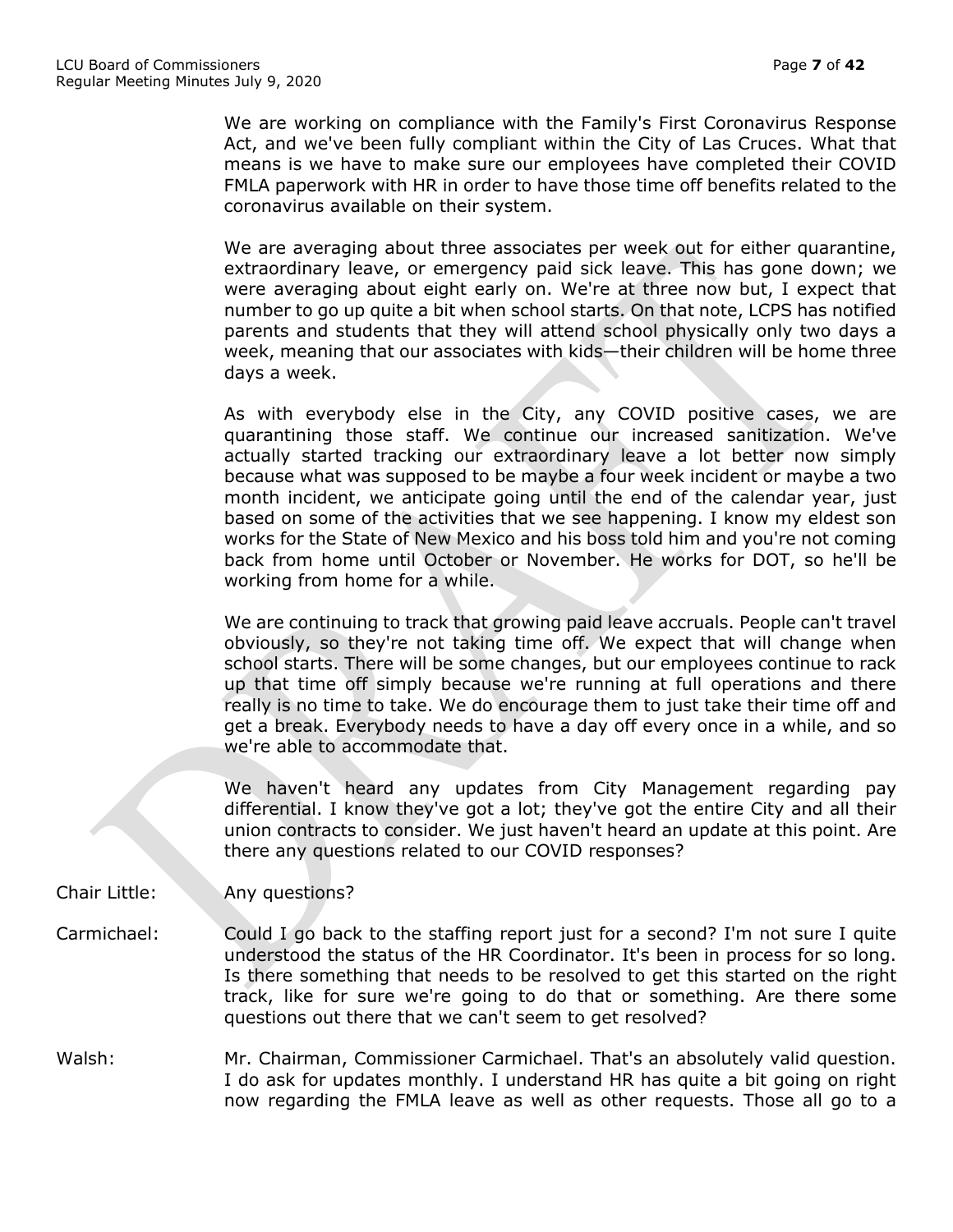consultant and I don't have a status update. I do get a response saying, yes we're working on it and it's in the pipeline, but I really don't have an answer to that question.

- Carmichael: It's just a pushed very low on the priority list apparently. Is that what I'm hearing?
- Walsh: I really don't know. I can't give you an answer. It feels that way, but there's no way for us to know what challenges that they're dealing with at City Hall.
- Carmichael: Perhaps we could get a report next month or in another two or three months from the Director of , perhaps.
- Walsh: Absolutely. I will definitely follow up and ask again.
- Chair Little: Okay. Mr. Maestas has something.
- Maestas: Yes, Sir. Thank you, Mr. Chairman. I appreciate the acknowledgement and Members of the Board, this is David Maestas, Interim City Manager. As Ms. Walsh pointed out with the pandemic and with the changes in several of the leave status for employees, our Human Resources Department has had a change and their emergency responses for questions, comments, changes in each of those leave statuses. They've been quite busy tasked with that.

However, based on the number of vacancies, we were looking at the trend and as Ms. Walsh pointed out, the number of vacancies for Utilities have gone up. Although, they filled a lot of positions. They have done a great job on filling several positions since we've seen the change in the vacancies.

I have gotten with HR and I will be working with them to make sure that the coordinator position for Utilities is a high priority. The reason for that, even though they're tasked with so many different other items to work on, if we can get this coordinator position in place then they can focus primarily on Utilities positions and work to help keep that vacancy number from increasing. Hopefully, if all works well, bringing it down substantially. I will let you know that we will make that a priority. Keep that a priority. At each of these meetings you'll have an update as to how that position progress is coming along.

- Chair Little: Thank you.
- Carmichael: Thank you. Helpful.
- Maestas: Thank you.
- Chair Little: We would appreciate that. Any other comments or questions? Seeing none. Go ahead.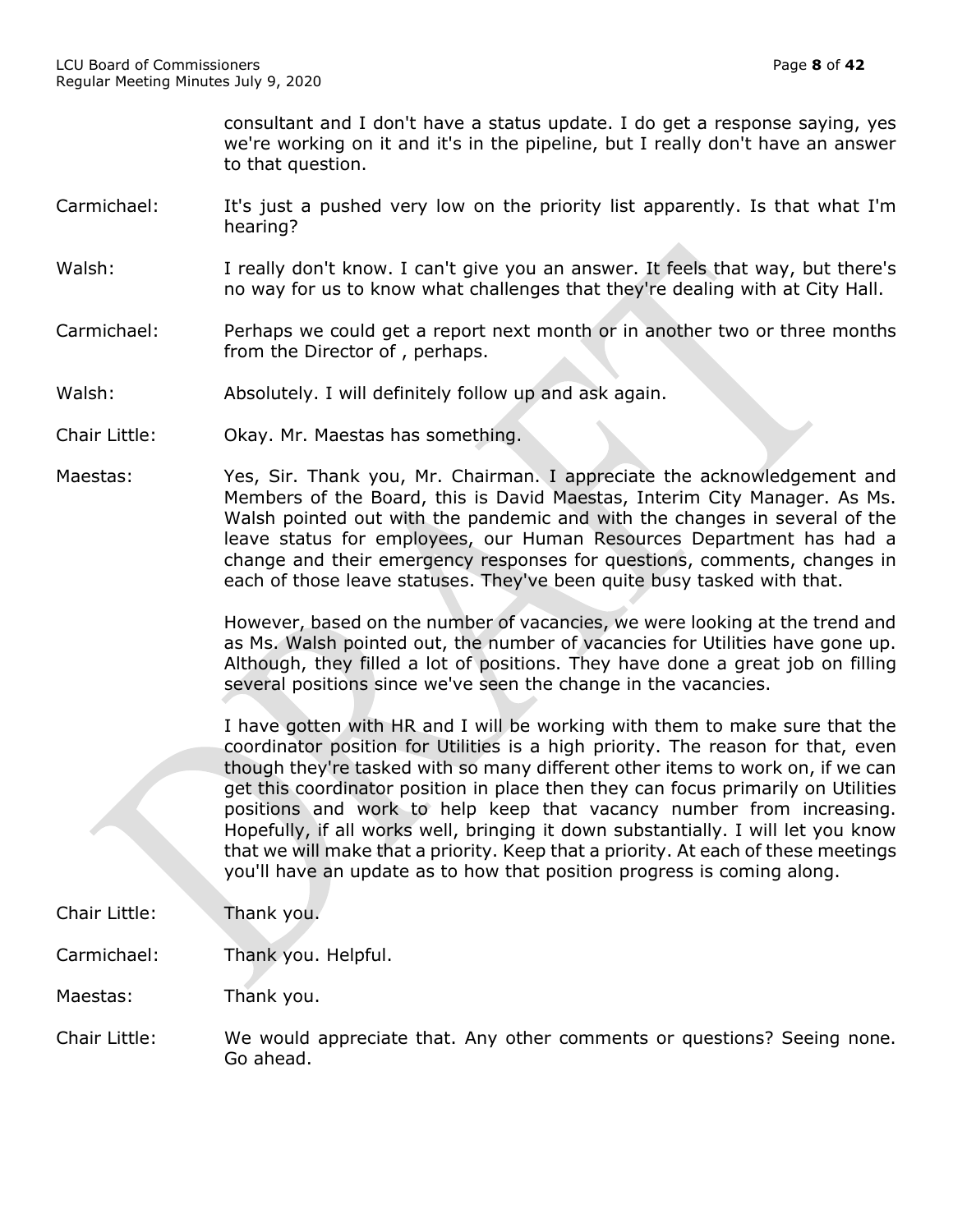- Dr. Garcia: The next item Mr. Chairman, Delilah. It's a first of a series of presentations on energy transition. With that I don't know if Chairman you wanted to say a few words about that, you and I have discussed that.
- Chair Little: Yes, I did. Thank you. This is going to be an initial briefing and it too joins a relatively long line of issues that this Board is going to have to take up at length, in person, as soon as we can. Today's briefing is really a first taste. We'll look forward to a Work Session in the future. With that, we'll go ahead.
- Walsh: Thank you very much, Mr. Chairman. So as Chairman Little mentioned, this is somewhat of a briefing of just where are we now and what the status is and why we're bringing this to you and why we'll need a Work Session in the future. Energy transition and LCU. Why are we talking about this today? Why are we bringing this to you as a concern, or not even a concern, I like to think of it as an opportunity for us to do better and to be ready and prepared. We do have responsible planning. We have long term plans here at LCU. This is what we're doing. We're recognizing there's changes coming down the pike and we need to be ready and we need to prepare on how we're going to transition into this new energy future.

The first reason was a Climate Action Plan was presented to the City Council on April  $27<sup>th</sup>$ . In that plan, it included several proposed strategies for the Council's consideration. Those strategies are ultimately to reduce greenhouse gas emissions for the City of Las Cruces. Some of those strategies will impact the Natural Gas Utility. We're talking about energy, we understand what natural gas does, and we understand there's emissions related to the use of natural gas.

Lisa Larocque is our Sustainability Officer. Lisa was really great in making sure I stayed informed and stayed involved with the Greenhouse Gas Emission Reductions Steering Committee. That was a really big name. That steering committee was responsible for a lot of the input leading to the strategies and ultimate Climate Action Plan. That action plan has not been approved by City Council and the strategies have been presented, just like we're doing today just information for the Council's consideration, and will come as a Resolution later on down the road. I don't know when that is. Lisa and I have talked and she's said she'll keep me informed of how we're going to move forward. We're not there yet.

In addition to that, the State of New Mexico in recent years has enacted the State Energy Transition Act. That is an Amendment to the Energy Portfolios with the Renewable Energy Act that was passed earlier in the 1990s. I believe that when that one came out. In the State Energy Transition Act it applies mostly to REAs, the Rural Electric Cooperatives, and the public utilities. It does not apply to Las Cruces Utilities because it does not cover or set the goals for municipal providers. But, in that Act and that Transition Act there is a push, and it's a great goal, for an 80% all renewal energy portfolio for our energy providers. Of course our major provider is El Paso Electric. Under this Act, 80%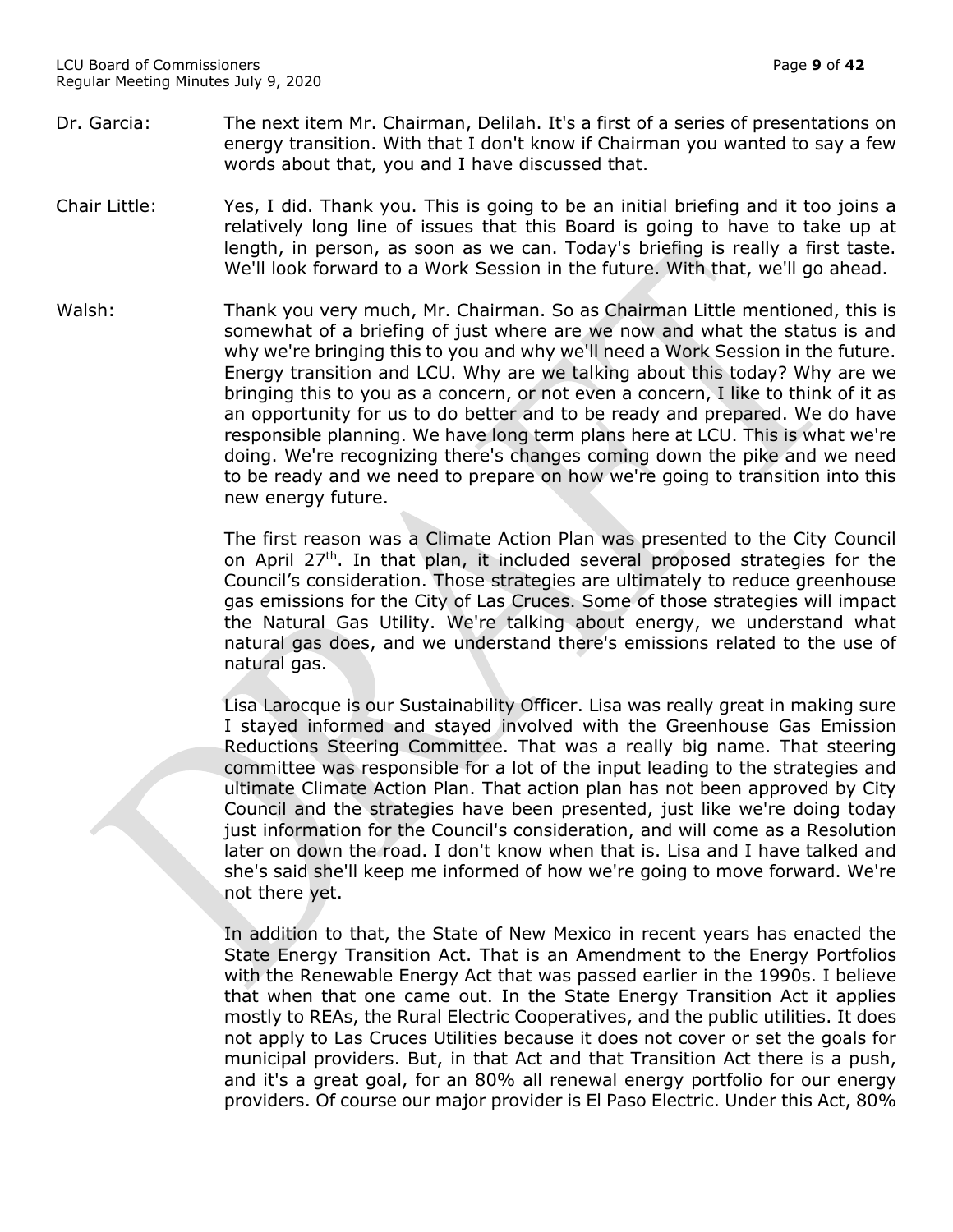of their generation has to be from renewables by the year 2040. One hundred percent of their generation has to be carbon free. They could burn natural gas as long as it's carbon free, meaning that they have scrubbing technology. We don't know what kind of technology will exist by 2045 is the goal.

Those are the things we have to think about too. It's a change in the way New Mexico is working. We want to look at solar, we want to protect our environment, we want to have clean air. That said, those initiatives do have impact to our Gas Utility should we be required either through our own City ordinances, through the adoption of some of these strategies, or through State of New Mexico statutory regulations. We don't even know what the Federal Government would do when it comes to renewables and energy transition, but we know we're headed in that direction.

With that said, we have to consider that as a Natural Gas Utility we do not service the City of Las Cruces only. We are a regional utility when it comes to natural gas, and we service over 40,000 customers throughout the entire County and the area. We have major industrial obligations to NASA, to NMSU, and to Zia Gas. I was talking to Lucio earlier today and even NASA in order to complete the experiments that they've committed under their federal contracts, they want expanded gas lines leading out to the NASA site for that experimentation. We have an obligation for that economic development within our community to be able to provide that service.

Additionally, on that same thread, we have responsibility for economic development and industry recruitment impact within the City of Las Cruces. One of the most recent economic development "gets" that ED had was the Big Tuna facility. We saw it was a great job opportunity; great new technology coming in in pipeline construction. Really interesting, but one of the major factors to them being in Las Cruces in addition to our dry air and our warm months is they needed 9 million BTU's per hour and we could provide that easily with our Natural Gas Utility. It became a factor. I know even in Socorro, in my home county, Gruff Coal Mines, they're perlite mine and their processing, they changed all their processing for natural gas because it is a cheaper alternative in energy.

Lastly, under the Gas Utility we have several financial obligations related to Debt Service. The City Council just recently passed the \$23 million bond issue under Joint Utility Bonds. The word "joint" is very important because when we issue bonds, we don't issue bonds under the Gas Utility, the Water Utility, the Wastewater Utility, because if water had to go buy bonds itself it couldn't afford them. We combine all the resources of our joint utility system in order to bond and support that debt as well as demonstrate the revenues available to service that debt. By doing that, we actually lower our bond pricing, meaning we get a better interest rate from investors, and we pass that savings on to our consumers, our ratepayers.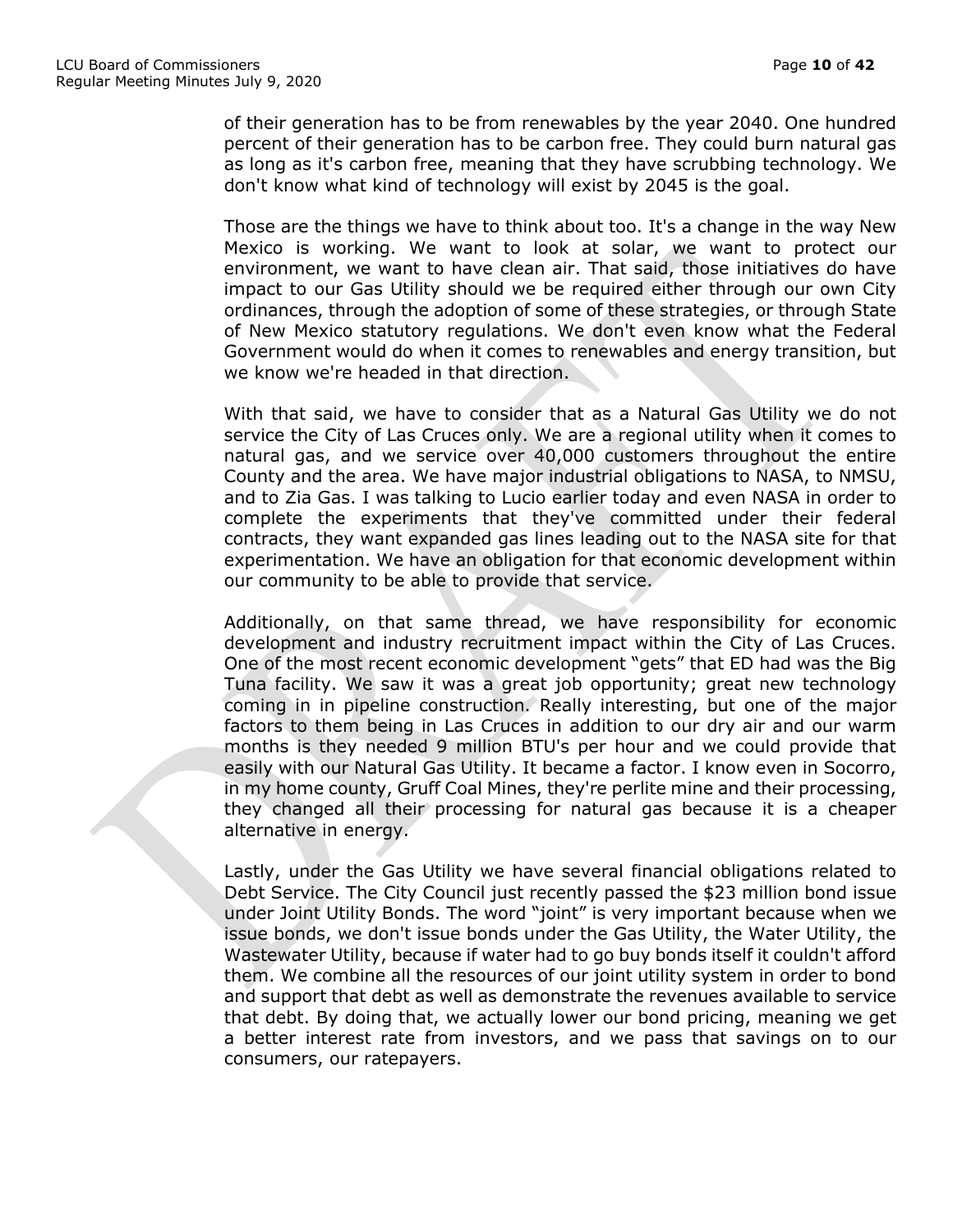This is just to give you an idea of the emission survey that happened in the Greenhouse Gas Emission Reduction Steering Committee and what came out of that. Part of that was Lotus group did an inventory of greenhouse gas emissions by sector within the City of Las Cruces. Now keep in mind that NMSU was not included because they're not considered within City limits. In the City of Las Cruces this came right out of the Climate Action Plan, transportation is responsible for 53% of greenhouse gas emissions, followed by the commercial and industrial building use, then residential. This is a pretty good picture of where the strategies need to focus. Obviously, the strategies that the City Council will be presented are going to address those major pieces of the pie.

On that note, I've also included a slide in here, I'll say Joe Provencio has because he's been providing a lot of this information. The prime sources of carbon emissions in the U.S. as a whole, again transportation is the majority of it. What's interesting here is electricity generation is the next biggest user of natural gas. I make that point because El Paso Electric's current energy portfolio does not include coal. That means we actually have a better emissions count than communities our size because EPE does not use coal generation to deliver electricity, but they do use natural gas. They have several plants. They have their solar plants, their wind farms for their portfolio. It's interesting because natural gas really is a big component when it comes to general energy production throughout the United States.

This is another national slide, based on natural gas consumption. Most of it goes to electric power and industrial usages. Again, transportation is a big one. Again we talked about greenhouse gas emissions on the prior slides, this slide is simply natural gas consumption, gas itself. Electrical generation is the big one.

What we like to do is take a local picture and the Climate Action Plan did a good job of doing that. It was a great effort to say, this is what Las Cruces looks like today. What strategies can we implement to reduce those greenhouse gas emissions, how can we make our community better at what we're doing in protecting our air and our environment. We'd like to do the same thing and take that same strategy and sort of run with it, in the sense that what we'd like to do today is start to quantify the current Natural Gas Utility emissions within the City limits at the 2020 levels.

The Climate Action Plan started that inventory and we can work with Lotus and work with Ms. Larocque to get a good number saying this is the use of Las Cruces Utilities Natural Gas equals X Greenhouse Gas Emissions, and that's our baseline. Then what we'd like to do is estimate our incremental growth based on the growth of the City of Las Cruces and our own historical knowledge of growth. I think it's really interesting, on Tuesday we had a staff meeting and our Community Development Director, Larry Nichols, he said in June, last month, was the highest number of residential Certificates of Occupancy issued for the City of Las Cruces, I think he said since 1985. That tells you our community is growing.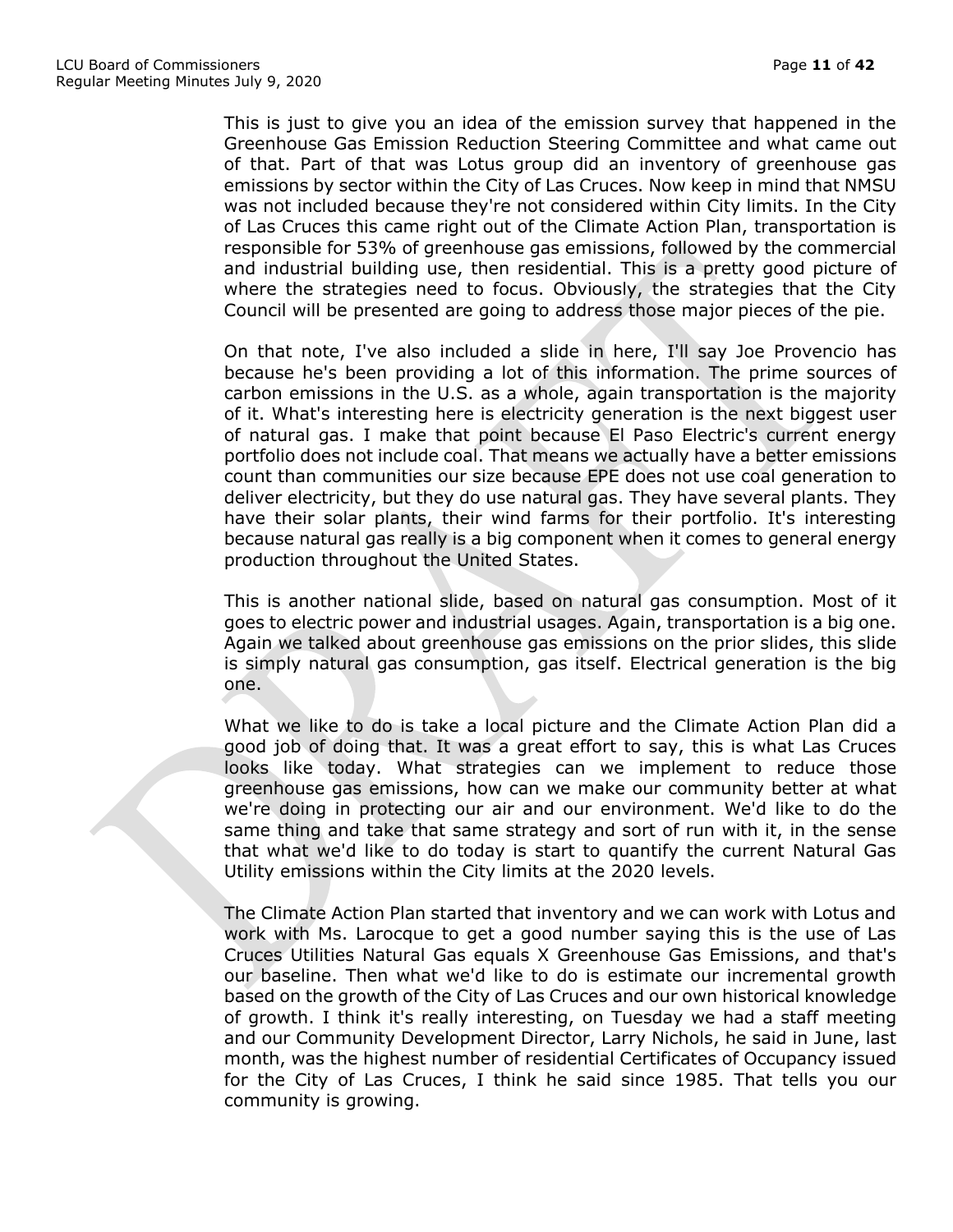In addition to that information, we do know that in the last 12 months we've had 668 new connections, and each one of those connections when it comes to gas, new connections to gas, we know that we have about 1,300 metric tons related to that new connection, growth and that's just based on the typical consumer household using natural gas. We did that through our billing cycles and doing an analysis of our actual customer use today.

With that information, we believe we can set our baseline of today's emissions and say, we're going to cap it, that's the most LCU Natural Gas will ever be. Ideally we want to reduce that but we're going to start with just the baseline and cap it. Then careful planning to mitigate the impact of that future growth that I just listed above. In other words, we're going to cap our emissions at X, and then whatever that differentiation is moving on to growth or future or whatnot, we're going to ensure through other programs or other ideas that we pull that back down to zero and keep our X flat. Ideally, we want to reduce our X overall, but we have to do it with responsible planning and strategic decisions over the long term.

How do we do that? Right now we have current offsets and projects that we're doing to reduce our emissions and our impact on the community and the environment. One is our co-generation project at our Wastewater Treatment Plant. Commissioner Hardee, I'm not sure if we briefed you on this yet. I know you haven't had a tour, but we actually use co-generation engines at the treatment plant using the methane gas in combination with our electricity and generate that power. That's something we can expand upon as this was only the first part of our project experiment.

Another thing to consider is what we're doing today. We actually have existing tree carbon sequestration happening within Doña Ana County. It was not included as part of the Climate Action Plan as a consideration for carbon offset. What was interesting and Joe Provencio actually found this with the pecan growers is that we estimate our orchards here in Doña Ana County actually removed about 83,000 metric tons of greenhouse gas emission from our environment. Having that agricultural impact is important. We can start measuring that in the future. You know, do we have those offsets within our community?

In addition to that or on that same thread, is an urban tree canopy, and this is something that's come up a lot in Elevate Las Cruces, which is the City's Comprehensive Plan. Again we were looking at it and typically 25 medium sized trees can sequester a metric ton of carbon each year. What can Las Cruces Utilities do to partner in that Comprehensive Plan and promote our urban tree canopy. We all know shade helps with cooling, we want to make sure we're conscientious of our water usage, making sure we have desert viable planting, but we can also have an impact. Having the Utility support such projects means we're mitigating our own emissions.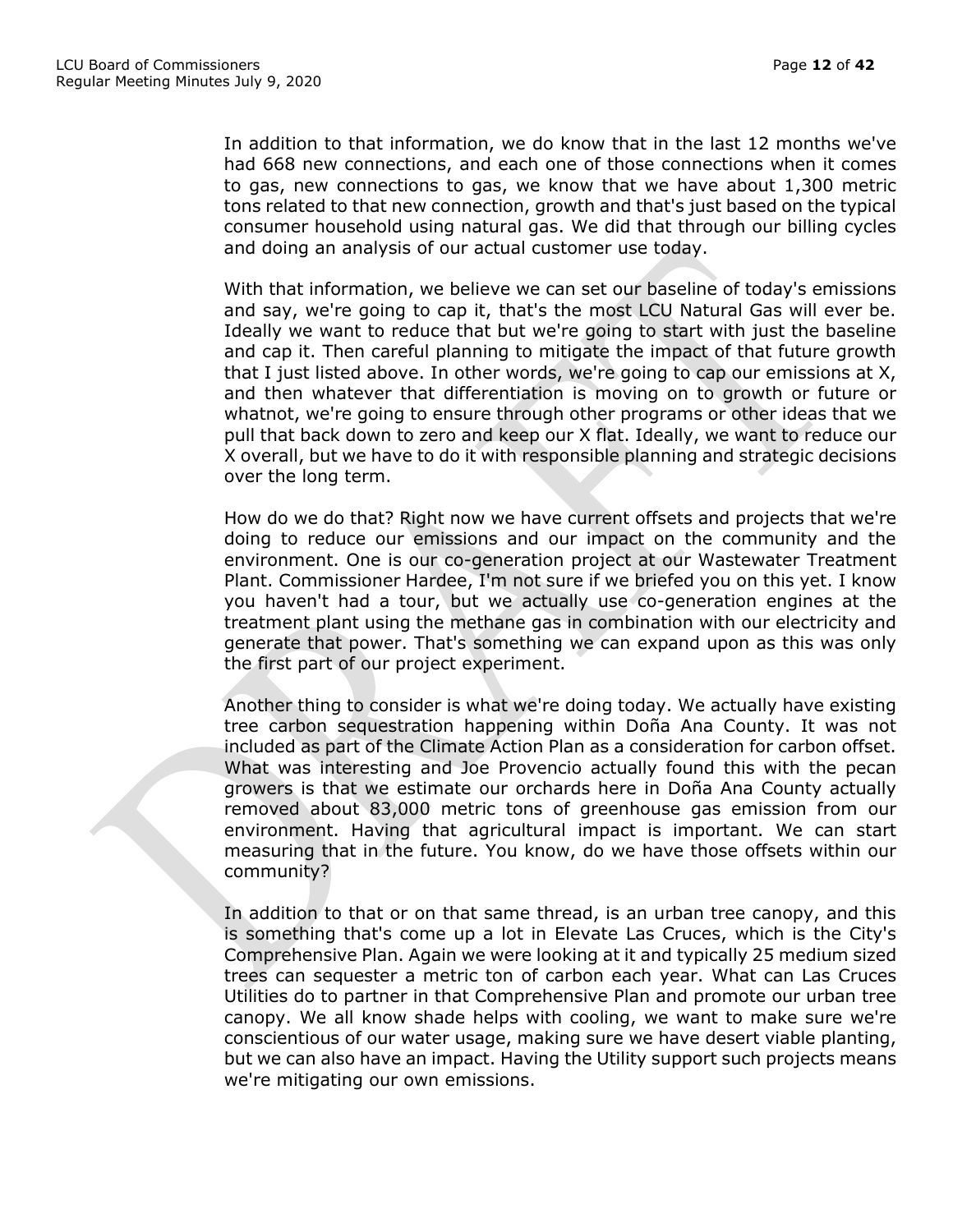Another is the East Mesa Water Reclamation Facility. We've installed a solar PV system there. We're moving forward even more under the new Purchase Power Agreements that Lisa Larocque, Joe Provencio, and Adrienne Widmer have been working on with Ameresco. Those contracts should be starting very soon. Public Works is actually taking the lead on these construction projects. We will have solar PV sites at some of our production wells wherein they're producing their own power, we're using it at that well site, and Ameresco's managing those Purchase Power Agreements right now.

I do want to mention legislatively wherever you generate solar energy you have to use it at that site. That's why we don't have a community solar program. That's why we don't have giant arrays out by our East Mesa site where we can deliver energy to other customers, because that's just not allowed under today's State law. If you generate at your site and use at your site, just like having solar panels on the top of your roof, that is allowable under current regulatory environment in New Mexico.

In addition to what we're doing today, we can look at that future growth related emissions and ideas. Number one, promoting and supporting energy efficient programs. We haven't really had that conversation yet about rebates or how do we have energy efficiency in any part of our usage within the Utility. We can through the Utility, as the joint utility, support carbon sequestration, offset or reduction projects. If that means the City has an urban tree canopy project if we can contribute to that project either financially or through other types of support or with our water conservation program, whatever we can do to support that development, and then count it toward our efforts to reduce our emissions. It's kind of a balance. We'll support these efforts in order to offset our emissions growth based on usage.

We can also partner with researchers for development of carbon scrubbing or carbon reduction technology and research. As I mentioned, with the Energy Transition Act, the push is not for 100%, renewables in 2045, it's 100% carbon free options. We can actually be part of that research and part of that technology. We've got excellent researchers here at NMSU. Of course, I'm partial to New Mexico Tech since that's my alma mater, but they are doing a lot of sequestration research there also. We can actually be part of that, just like we've been part of the algae growth and experimentation at the Jacobs Hands Treatment Center with NMSU. We have those opportunities.

We also can continue to develop solar PV sites for our operations and perhaps support the financing of such at other City facilities, not just at the Administration Building for Utilities. Perhaps we help do something at City Hall or another facility that's not just Utility related in order to offset our emissions growth.

Finally, we can look at somehow supporting or expanding PV generation for our own local residents. As you know, if I'm an average user, and I have to make a choice between a \$25,000.00 initial investment to produce solar or to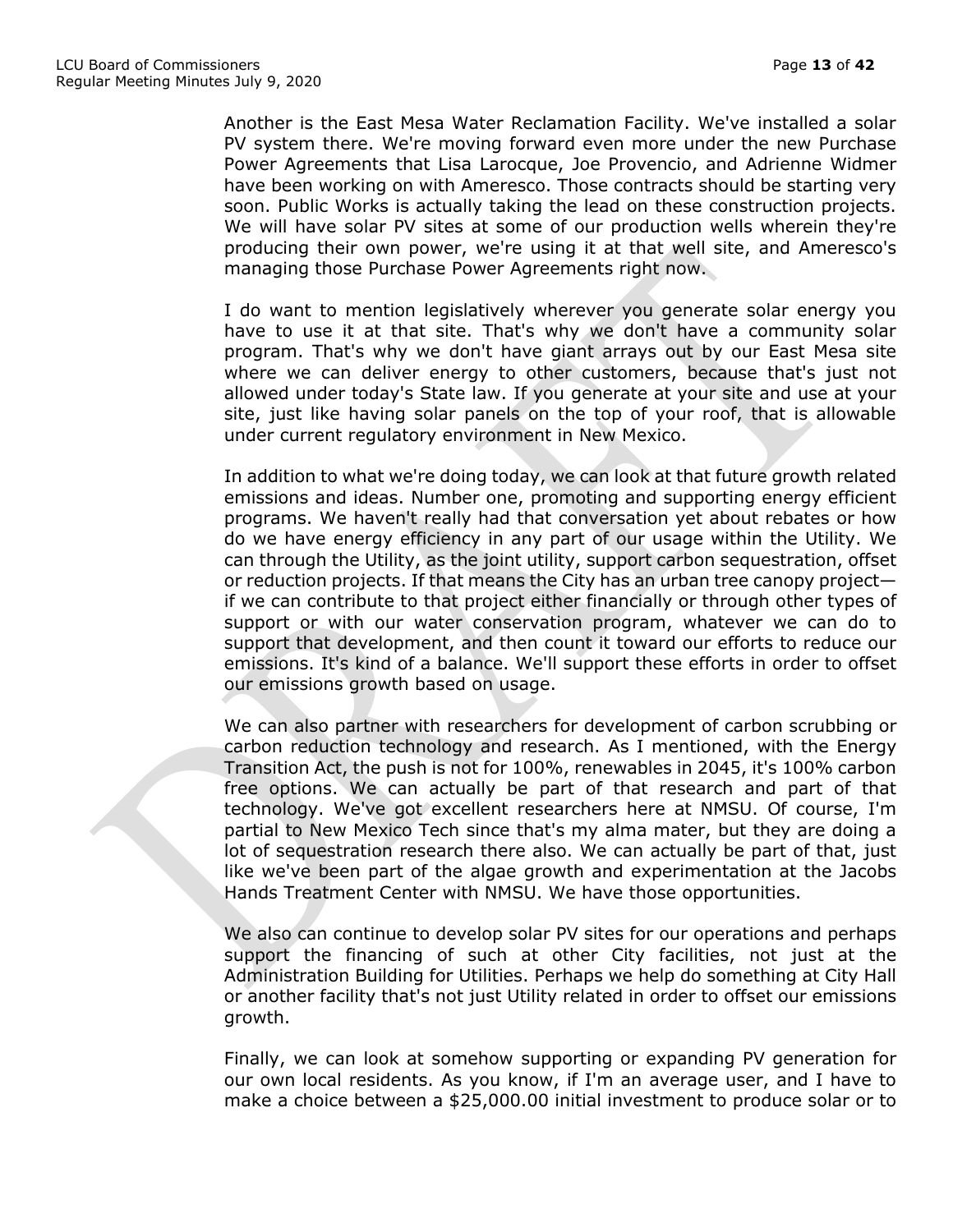feed my family, solar is going to be pretty low on the list, especially when you're in a lower income area. Maybe there's something that we can do to encourage community solar sites whether it's through lobbying action to the State Legislature or volunteering for pilot programs, and that's actually something Lisa and I talked about with another consultant on a different study. We'll just throw ourselves out there as the guinea pig for community solar; we will be the pilot project. We can make that happen simply because Las Cruces Utilities already has the administrative backbone and infrastructure available to generate a resource, in this case solar power, and then deliver it to the customer and bill for it, just like we produce water and deliver it to our customer. We could do that with solar power, if allowed by the legislature. Maybe that's a project that we invest in in the future.

This slide is just my own sale of I love our Natural Gas Utility. It does great for the Utility as a whole and it is the financial backbone for not only our Utility but even for the City of Las Cruces. When we are included with City financials we do well. The Las Cruces Utility system is a great enterprise system to have in your economic portfolio as a City.

The point I want to make is about the energy generation and that goes back to the first few slides that we talked about earlier. It's the use of natural gas of the flame is so much more efficient than the use of natural gas and electric generation. We're about 92% efficient. When you light your stove, and you use up that natural gas, there's very little loss in that whole process, in the transmission process, in use process, you're using up over 90% of the natural gas to generate that heat and generate the energy. When an electric utility burns natural gas in order to generate electricity it takes three times as much natural gas to come out with the same net unit of energy. What we don't want to do is have electrification for the sake of electrification. We want to have electrification only when it's for the purpose of using a renewable, a renewable energy options such as solar PV.

The last thing we wanted to do is change City ordinances or encourage electrification without having that renewable infrastructure in place because we are shifting the burden to the electricity provider who could easily just burn more natural gas, then we completely shoot ourselves in the foot in what we're trying to do in carbon emission reduction.

Additionally, this is just a fun fact, 70% of new homeowners do prefer gas for water heating, cooking, and space heating. Myself, I know during the steering committee I mentioned it several times, I want living in Las Cruces when it comes to getting power, getting energy, getting water, getting trash services, as a citizen who plans to be here for the rest of her life, I want that price as low as possible for our citizens. Our residents need to get the best service for the lowest price. Quite frankly that's what natural gas does today and makes living here affordable and it's something we want to promote.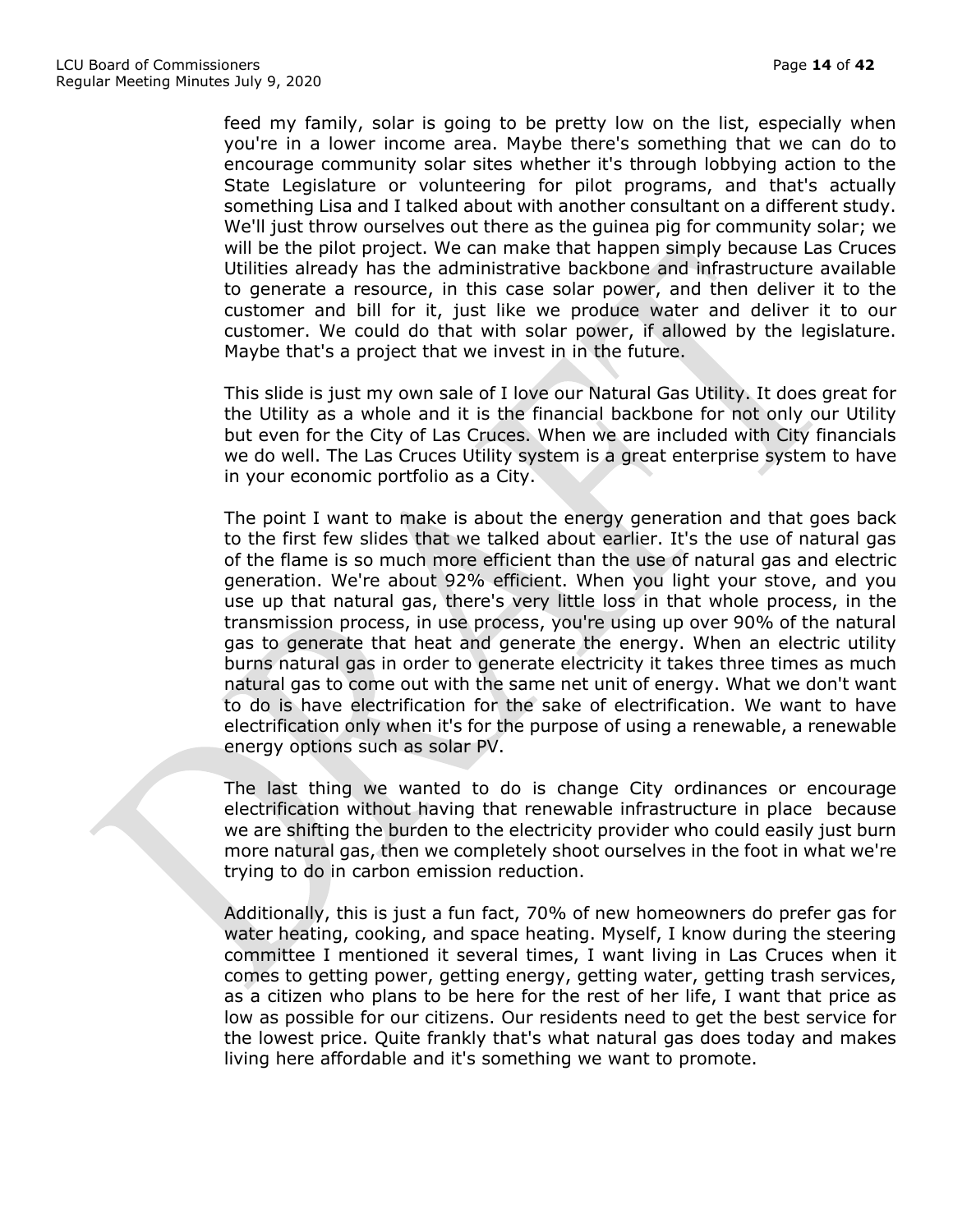This slide is just an introductory slide at what we did is we looked at, if you had a fully electric household in today's world for your water and space heating, what would that do to your winter bill? It increases it \$90.00 a month with our standard analysis in Las Cruces. We also looked at the cost of initial PV investment. Like I said, they're estimated between \$20,000.00 and \$25,000.00. Quite frankly we're in a lower income community that's lacking in affordable housing. That is not a cost we want to pass on to people. That's a cost that we need to have available in the community, whether it be through community solar or another option because it comes down quite frankly, to equity. Are the things that you're doing and the actions you're taking fair to every citizen in the City of Las Cruces? Or are you making actions and activities and making decisions that negatively impact those at a lower income level? I came from a poor county so I'm very, very sensitive to that, of how our decisions can impact a lower income family.

Instead of having those impacts on our people, maybe through work sessions and other ideas we can actually incentivize and support solar production within our own community without putting that financial burden back on the consumer who quite frankly in a lower income community cannot afford it.

I'll open to questions, though I may have to defer a lot to Joe Provencio or Lucio Garcia and other members of our team. All of us, we're meeting a lot to come through this, help summarize as best we could, what we're looking forward to in energy transition. What I want to emphasize is because of those long term obligations, because of those delivery obligations to large entities like NMSU, NASA, Zia Gas, because of our commitment to affordability, to our citizens, for all those reasons, we just want to make sure that our decisions moving forward are very strategic and that we meet those obligations while getting to this better future.

- Chair Little: Okay. Thank you questions. Commissioner Sorg had a question.
- Sorg: Excellent. I'm so glad we're talking about this. Thank you, Delilah. This is a good thing to do. I just was kind of curious when I first saw it, how it got its start in doing this presentation? What started it out? And you explained it well. Yes, our Climate Action Plan we're working on in the City Council or in the City staff. That's something that we want to continue to work on. Ms. Larocque is working on that hard. The State Energy Transition Act, you gave the impression that that might include natural gas. I wasn't aware that it included natural gas. Is that so?
- Walsh: Commissioner Sorg. You're right. It does not include natural gas. It's only at the generation point for those public utilities. However, I think we can all agree that recent trends that we're going to have to address as far as those changes. That's really, it's not that it's more demonstrative of the fact that we're seeing these changes happen. And I know you and I even talked during the committee meetings at a federal level, it could change also.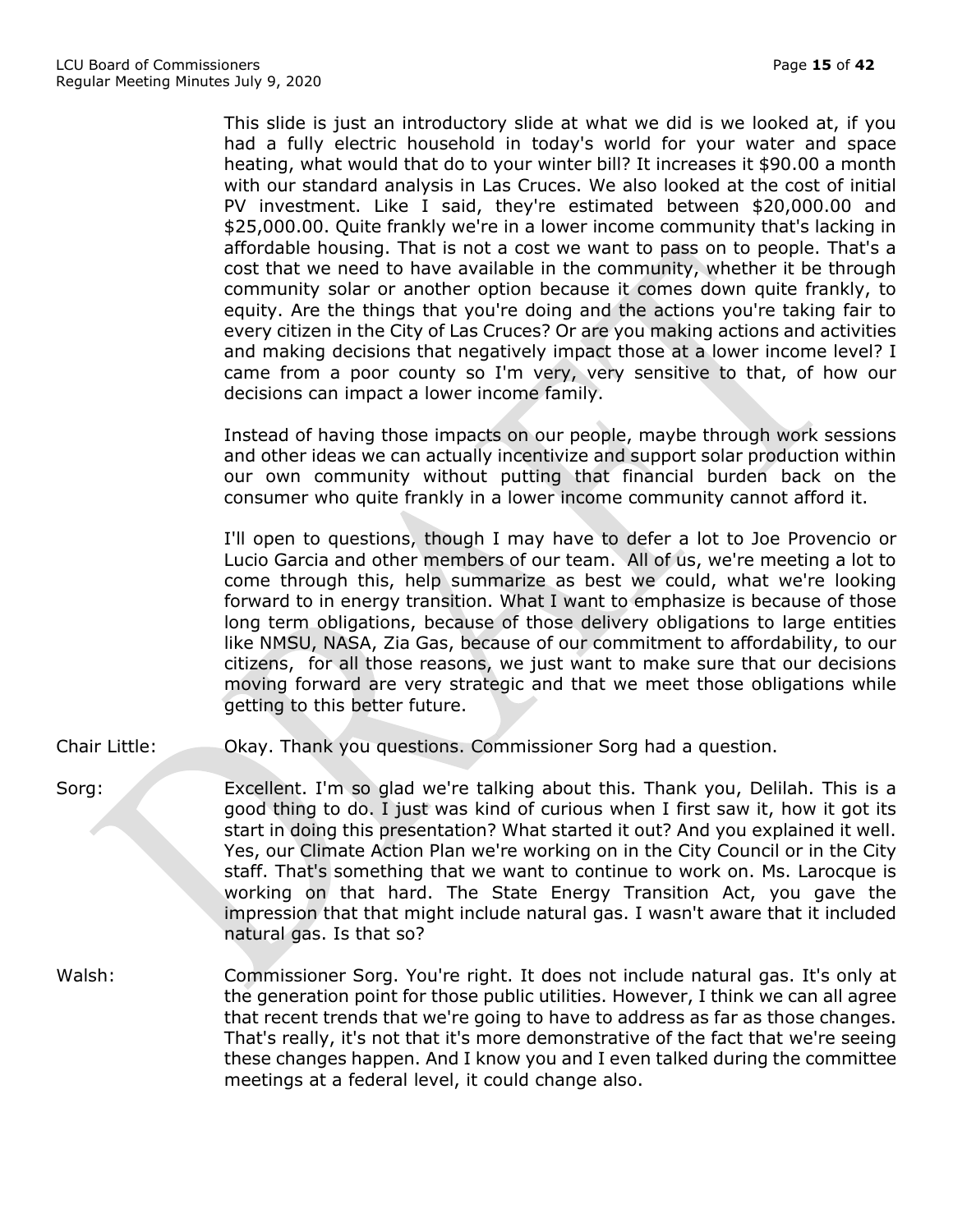Sorg: Well, I was going to mention at the end that things at the federal level may change what we are looking at here today.

Walsh: Yes.

Sorg: Yes, so we're talking about electricity generation as far as natural gas goes, but the use of natural gas aren't part of that Act. On the other hand, we need to plan for the future because all *(inaudible)* someday we've got to reduce our natural gas use not maybe to zero, but as far down as we can get it.

> Now I'm looking at a couple other things. I'm going through the slides myself right now and yes, the important one on slide three is the transportation, 53%. You know that's our cars and trucks we drive around town and all over the place. I've said this in Council or some committee meetings too, that's where we need to concentrate our efforts first because that's 53% of that. We could whittle that down to something in the name, single digits maybe even or not close to that with electric vehicles, electric trucks, and so on and they're coming. It's going to take a 10, 15, 20 years to get a good electric fleet going for people in the City. That's where my main thing is but of course at the same time you can't use electricity that's been generated by natural gas or coal, or any other fossil fuel. We have to have a simultaneous reduction of our electrical energy generation by renewable energy or at least carbon free. Then working on buildings, both industrial, commercial, and residential. Efficiencies are always important there too.

> If we work on those two things that will go a long way to reduce our greenhouse gas footprint in the City. Of course, the prime sources of emissions in the U.S. shows the similar thing. Natural gas consumption by sector, that's true. Natural gas, carbon emissions qualify, okay. Yes it's going to be hard as new development and growth in the City comes along, it's going to be a difficult thing to try to keep our natural gas use down to the levels that we're having now. How can we make our natural gas use even more efficient? That might be something to look at.

> Continuing on down, you mentioned in one of the slides that we have Utility bonds that are supported by our natural gas, part of the Utility. as far as getting it, how long are those bonds taken out for? Are they 15, 20, or more years?

- Walsh: Mr. Chair, Commissioner Sorg. They're typically 20 years.
- Sorg: Twenty years.

Walsh: We're having those discussions on our financial side.

Sorg: Yes, 20 years from now will be 2040 and everything we've done so far should be paid off by that time, so it might be a good way to look at it. We'll see what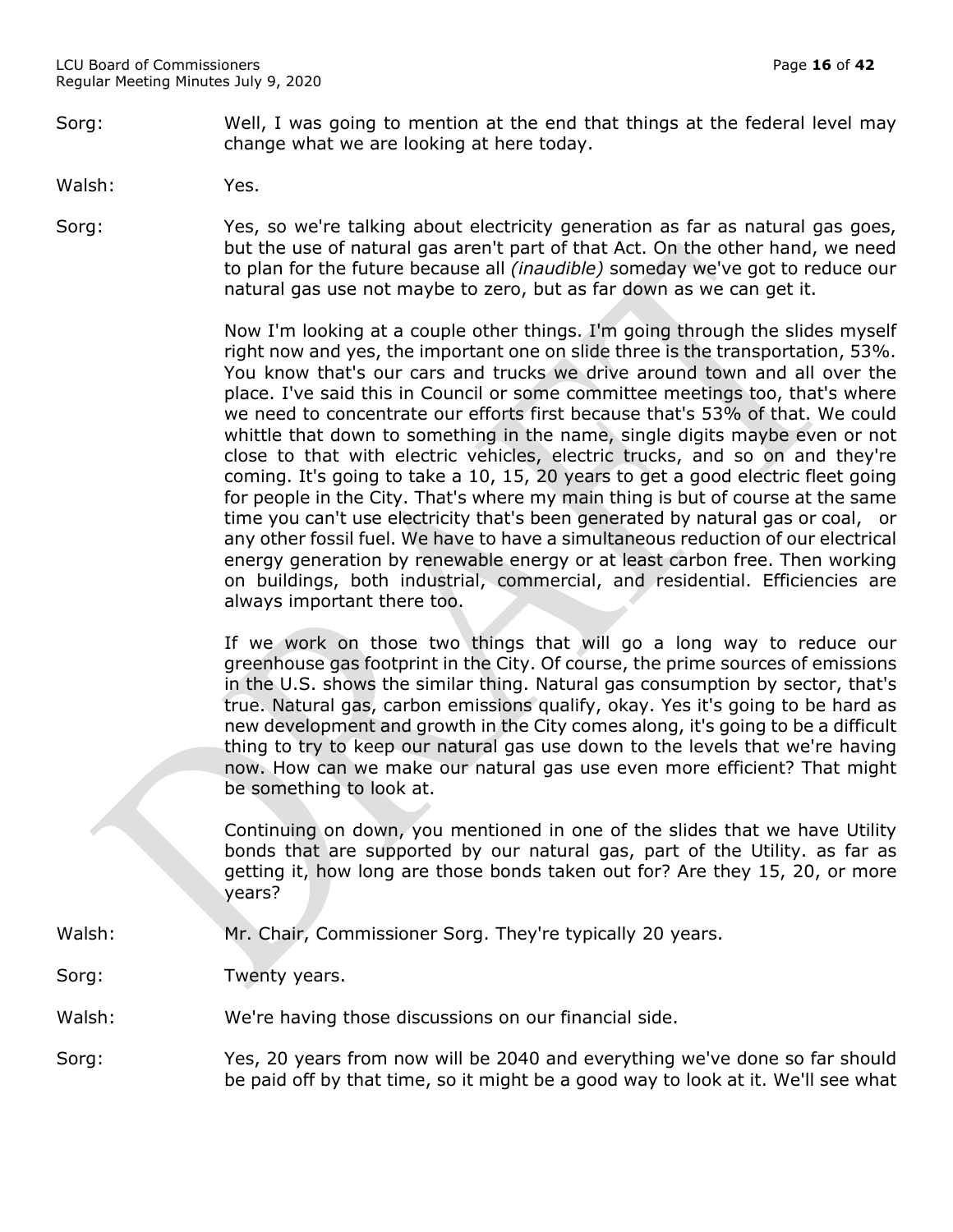we have to bond in here in the next few years, that would happen. Think about that.

Trees. Very important here is the trees, our existing pecan tree orchards. Yes, they are doing some sequestration no doubt about it, but what is the future of those trees? Are they going to be around for 20, 40, 50 years?

- Chair Little: Gill. We need to wrap this up, let some other people…
- Sorg: I'm sorry. I really have some important things to say here Chairman and I really need to do this. I think I have the right to have the floor here.
- Chair Little: Speeded it up as best you can.
- Sorg: Four things to go. I only have a couple more things to go and that is that on the solar PV and the tree situation, the tree canopy; I only wish our City could plant more trees faster. Support in that in any way we can get is good. Power Agreements, good. The last one is on—I'll just go to the last slide here, which was on the economic impact. There is something to consider on the graph there. The all electric bar, you got to consider that, about two-thirds of that bar is electricity's produced by natural gas. When you subtract that from it, there's not a whole lot of difference between the two bars, as far as natural gas goes.
- Walsh: That's a good point.
- Sorg: We can always talk about PV systems and the solar in the community solar. The cities of Santa Fe, Albuquerque, and Las Cruces have formed a coalition. We call it our Sustainability Coalition, which we are pushing hard to get community solar going in the state.
- Walsh: That's great. It has to happen at the legislative level.
- Sorg: That's right. Thank you, Mr. Chairman.
- Chair Little: All right. Thank you. Now Commissioner Bencomo.
- Bencomo: Thank you, Mr. Chair. I have seen Dr. Garcia's hand up. I don't know if you wanted to address some of that before I go.
- Chair Little: Go ahead. Be brief.
- Dr. Garcia: No, Mr. Chairman. I had raised my hand to clarify the issue of the bonding. Each Utility; Gas, Water, Wastewater pays their own debt. However, the pledge in front of the bond holders is the Joint Utility System. That's the importance of the Gas Utility. Our concern after the April 27<sup>th</sup> Work Session where you were entertaining a draft, a Climate Action Plan. If I were a bond holder, I would be worried about what I was reading in that document because it gave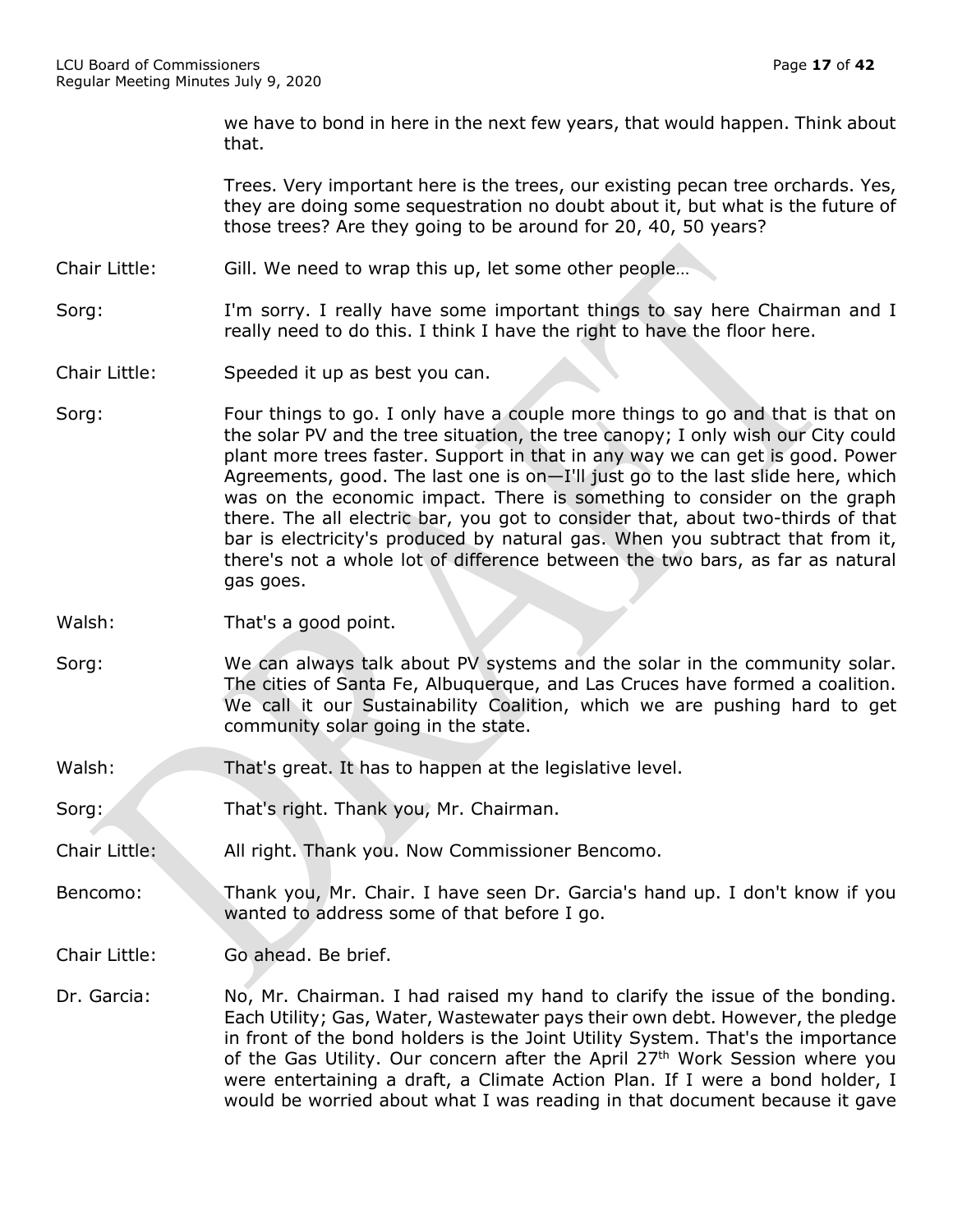the impression that while we were bonding and pledging those revenues, the Council was planning on getting rid of the Gas Utility. That's exactly what that document said.

We submitted some comments that are more reasonable to the Sustainability Office where we can have the Gas Utility basically cap its emissions, if at all possible, and continue to be a financial asset for the Utility in the City. That's what started this discussion. I'm sure you will be having lots of discussions on the matter. You cannot on one side issue bonds pledging revenues of the Gas Utility, and on the other hand having policy that the City Council does that says the Gas Utility will go away in this period where we are pledging the revenues. I believe that's illegal. Anyway, that's what started this discussion. I think this Board will have many more discussions on this item, advising the City Council that you can probably do both; have a healthy Gas Utility that promotes solar PV and efficiency programs. So I wanted to add that to the discussion.

- Chair Little: Thank you. Now Commission Bencomo.
- Bencomo: Thank you Mr. Chair. Thanks so much for that presentation Delilah. I felt really proud to hear the commitment of the LCU to some of these initiatives. Also I think for me most importantly is to hear you say the commitment to keeping rates low for our communities and our families. My only question I wondered, you were talking about how our community is growing and it very much is and pretty rapidly. I wonder how that impacts rates as a community grows, do rates lower, do rates get more expensive? How does that work?
- Walsh: Mr. Chair, Commissioner Bencomo. Our rate analysis; you'll actually get a really good class when we're able to meet again. We have a lot scheduled for you on how we do rate development.

Typically, when it comes to infrastructure, if I'm going to develop a new subdivision, as a developer I pay for all the pipeline going into my subdivision. I pay for the roads; I pay for that whole development. Then of course as I sell lots, I make my money back. The ratepayers are not responsible for that development. In addition to that, we have Impact Fees for adding to our system that pay for and absorb some of that.

Actually, the rates come down to our efficiency of delivering that service, of producing the thing, whether that thing be water or gas or taking away wastewater, and then the transmission of that. It could be trucks on the road, it could be all of those expenses.

Our ratepayers benefit most when we're responsible with our money. That's really the bottom line; we're planning infrastructure well into the future. We replace lines timely so they're not major expenses when we have to do line replacements. A lot of that is just our ability to manage the Utility as a whole in order to keep those costs down and be as efficient as possible.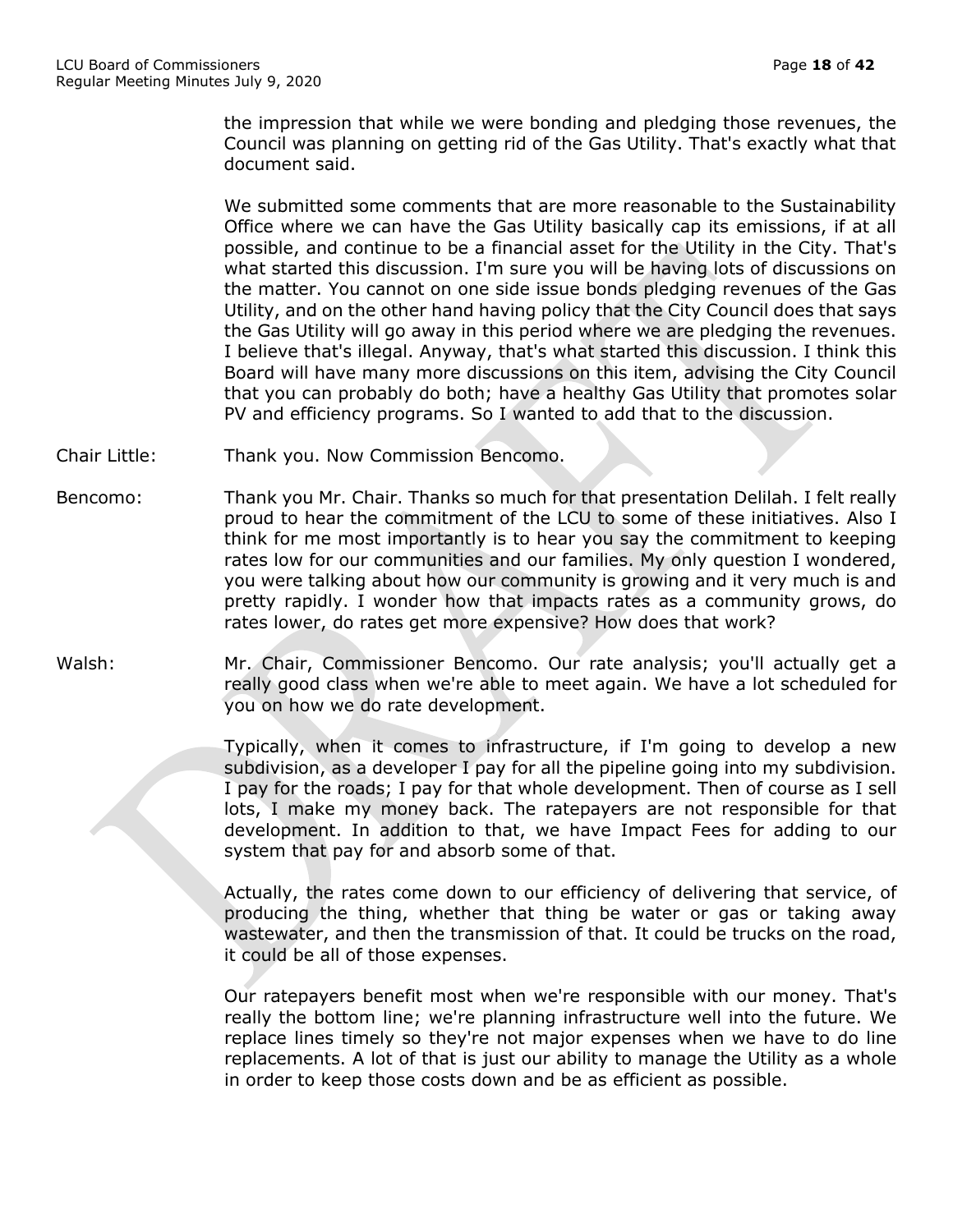Bencomo: Thanks Delilah. Super helpful.

Chair Little: Thank you. Okay, what's next?

- Walsh: You won't hear from me anymore.
- Chair Little: Okay. I see no other questions on that. So let's go ahead and go on to the next topic.
- Dr. Garcia: The next topic is a briefing Mr. Chairman on the Joint Utility Bonds. During the budget process you were briefed on the need to issue additional bonds for Water, Wastewater; those bonds were sold through the New Mexico Finance Authority. They close on June 29th. I don't think you can get monies much cheaper than this at 1.996 total interest on \$13.9 million. About \$10 million of that is for the Water Utility and about \$3.9 million to the Wastewater Utility. As those projects get developed and bid out, of course, you will be seeing each of those projects and approve each of those projects. The funding will be available towards the end of July. We're working with the budget office to incorporate those in the Fiscal Year 2021 budget, and then Mr. Clark can do the engineering and issue some of those projects out and bring them to the Board for approval. You've seen those again as part of the CIP presentation in the budget, but you will see those as they get awarded for construction.

The next item that got funded is approximately \$9.8 million, the subordinate lien for the Energy Performance Contract with Johnson Controls; that's Part 2. The Guaranteed Performance Contract that we're going to do energy efficiency upgrades at the Wastewater plant. That's about \$9.8 million and it's a 2.17%. The payback originally estimated at 16 years is going to be even shorter than that.

Again, as we move forward with that project, you all approved that subject to approval of the funding; the Council approved the funding. We will be getting the funding in the budget again and we can issue notice to proceed to Johnson Controls to proceed with all those different energy measures that we're going to be doing at the plant. I just wanted to briefly you on that. It's a good time to be issuing bonds. We would proceed with those projects as we move forward.

- Chair Little: Thank you. Questions on the bonds? Seeing none.
- Dr. Garcia: Next item, Mr. Chairman is the update. We will start with an update on Texas v. New Mexico water litigation update. I've asked Mr. Stein, our attorney, to join us to give us a briefing. Given that we have new Board Members, particularly Commissioner Hardee had some questions, I asked Mr. Stein to give a brief introduction as to where we are in the case. Then give us an update as to some of the recent developments that are very promising in terms of our participation through Dr. Wilson. With that, Mr. Stein, we'll move to your first slide.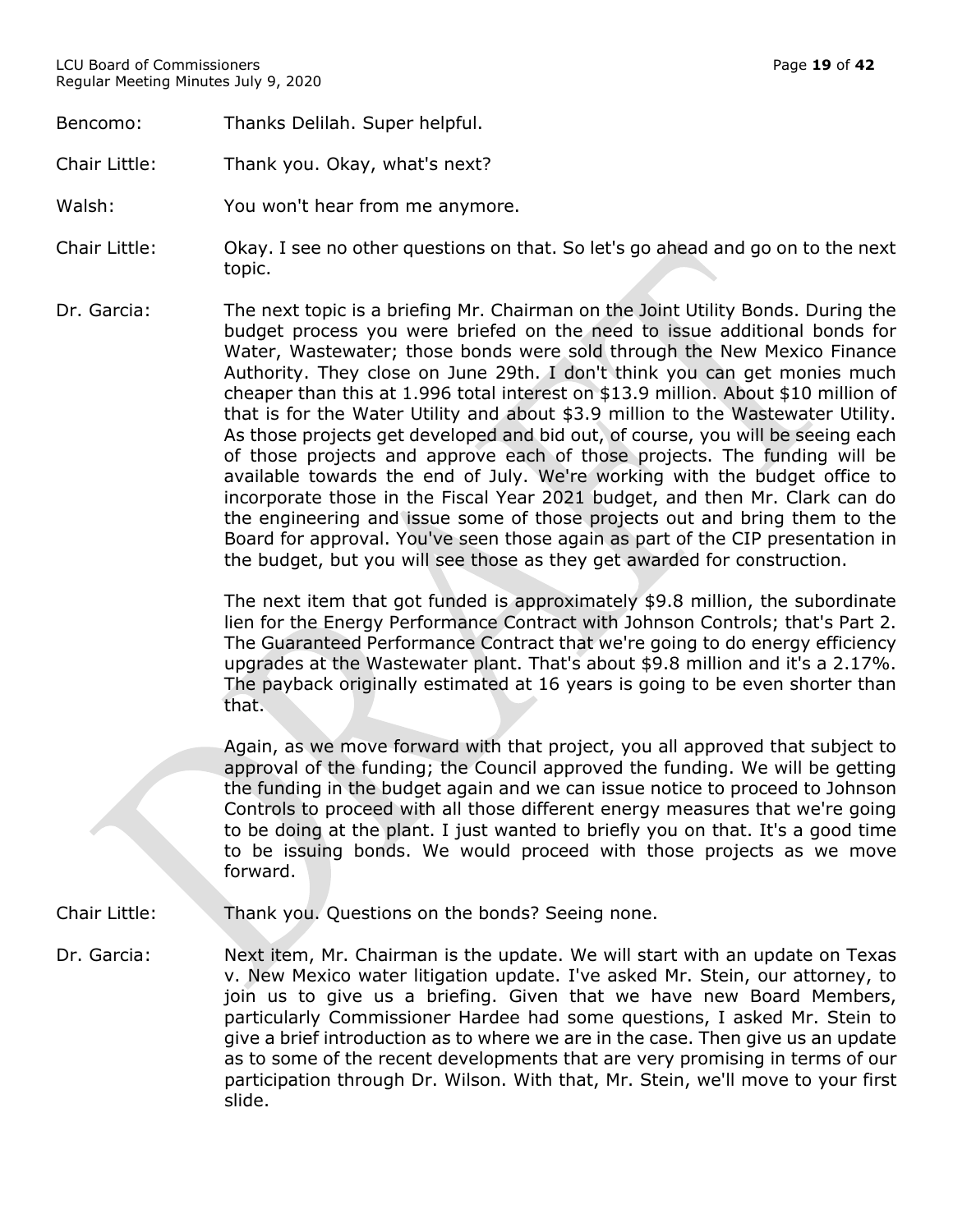Stein: Thank you, Jorge. The slides deal with a part of my presentation that's going to come down the road. They deal with the testimony of our witness, Dr. Wilson, but I want to back up the train a bit as you suggested and give a little background as to the case. The case of Texas vs. New Mexico and Colorado is a case in the original jurisdiction of the United States Supreme Court. The cases—when one state sues another the case is automatically in the United States Supreme Court because of the importance of the two parties.

> The court in Washington does not sit as a trial court. They do not take the evidence. They appoint a distinguished judge or jurist, a Special Master to hold the trial segments and to take the evidence and to report to them. In this case, there have been two Special Masters. The first was an attorney in New Orleans, Louisiana named Gregory Grimsal. He was not satisfactory for a number of reasons. The present Special Master is an Emeritus Federal Court of Appeals judge in Cedar Falls, Iowa, named Michael Malloy, and he appears to be quite good.

> In this case, which was filed in December 2013, Texas is alleging that New Mexico has violated the Rio Grande Compact. The Rio Grande Compact is an arrangement between Colorado, New Mexico, and Texas to divide the surface water of the Rio Grande. Colorado was obligated to provide a certain amount to New Mexico at the state line between Colorado and New Mexico, and New Mexico's required to put a certain amount of water into Elephant Butte Reservoir. Now Texas had said that's all well and good, but when the water is released from Elephant Butte Reservoir and it's released to be divided between the Rio Grande Project components, which are Elephant Butte Irrigation District in New Mexico and El Paso Water Improvement District in Texas, Texas is saying, "Well that's fine, but when you in New Mexico have been drilling wells since 1938 since the Compact was finalized, and you've been drilling wells in areas that are hydrologically connected to the surface flows, the result of this has been that you're intercepting and taking the surface flows that were on route down to Texas. So you've been taking their water." They're saying, "Well that's a violation of the Rio Grande Compact. We're entitled to have you shut down these wells or to get offsets for your depleted effects, and also to pay us money for past damages for what you've done."

> The United States was granted intervener status. It jumped in to say, "Well in addition to these claims the groundwater that's been used by New Mexico entities where your wells are drilled into the ground such as those by Las Cruces, that's not State Water; that's all Federal water. So the State of New Mexico had no authority and no jurisdiction to issue permits. It had no authority to issue the City of Las Cruces any permits to drill water from the ground. That's all illegal. You should have come to the United States to get a contract first to use that water because it's not State water, it's all Federal water that we've owned since 1903." Those are the principal issues that had been raised by first of all Texas, and then the intervener, United States.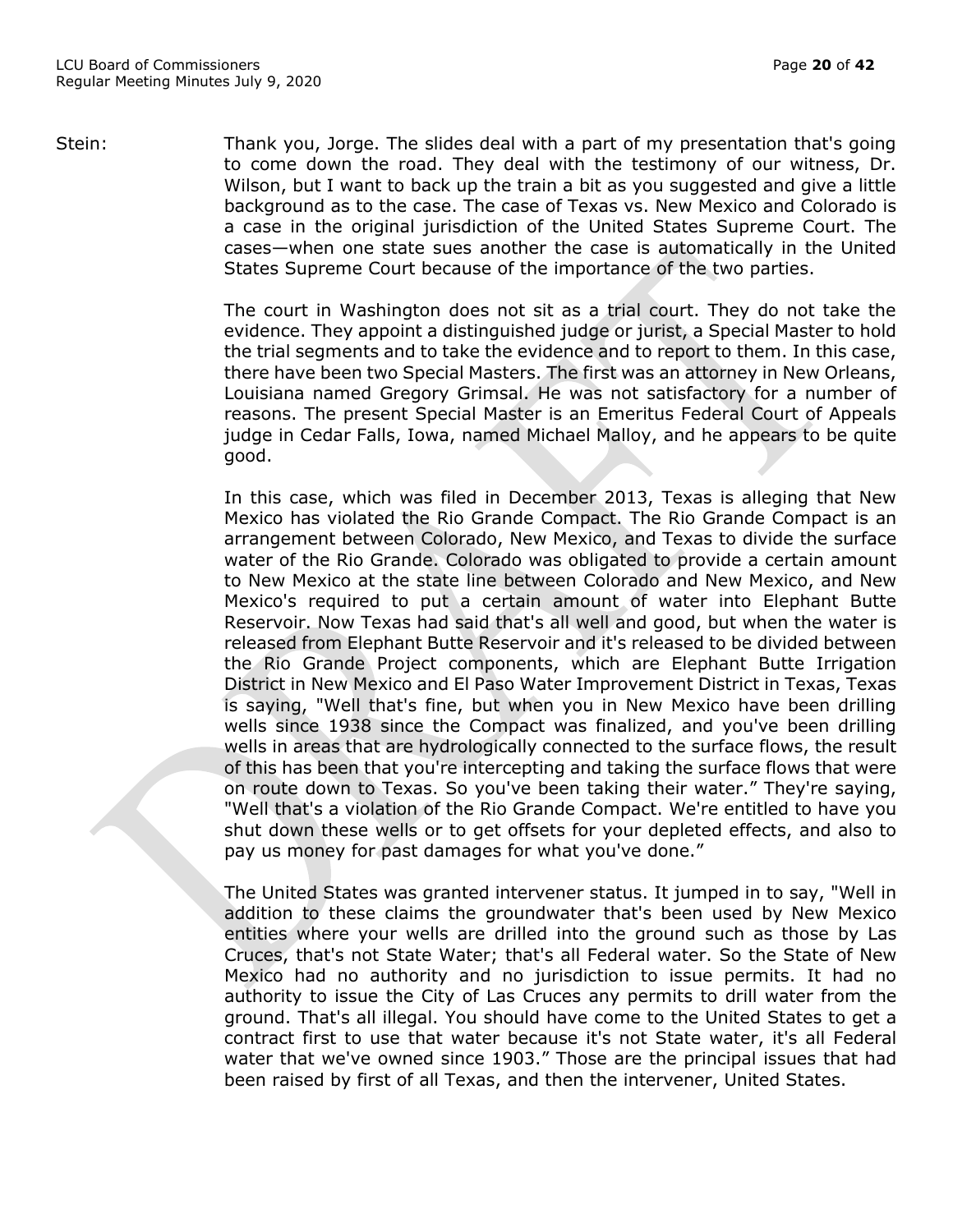There are a number of amici or friends of the court that aren't parties to the case strictly speaking, but they're interested entities that are allowed to appear and file briefs and the like. Las Cruces has been an extremely active amicus on the side of our party, the State of New Mexico. We filed briefs urging the court not to even to take this case. Then we filed briefs in support of a motion to dismiss, but we've been very active and very much aligned with New Mexico.

Certain groups within Elephant Butte Irrigation District, not the Board, but certain groups within Elephant Butte Irrigation District such as the Pecan Growers and the Diverse Croppers, have also joined as amici aligned with New Mexico, and so has the City of Albuquerque, which is also represented by our law firm, my partner Jim Brockmann. Their concern is that principles that are established in the lower Rio Grande will later be imported up into the middle Rio Grande and create issues there for Albuquerque and for other entities there. Now Texas has amici as well and they consist ironically of Elephant Butte Irrigation District. They frequently appear on Texas's aside and the United States side, so does El Paso Water Improvement District No. 1 and so does the City of El Paso. Essentially those are the nature of the issues.

The first Special Master, well New Mexico filed a motion to dismiss after the court have taken the case; that motion was denied. It was denied in a report by the first Special Master Mr. Grimsal from New Orleans that went way beyond the scope of his reference and seemed to get into many of the final questions on the merits, including the hydrology and the like. He was replaced, and there was a new Special Master. The new Special Master really has discounted that report. He's opened up the trial, if there is to be one, to all the issues so New Mexico will not be facing the negative weight of that first report that was issued by Special Master Grimsal.

What has occupied the party's time has been the drafting of the expert reports. These cases are normally tried by expert witnesses in a wide variety of disciplines, like water rights administration, hydrology, and hydrologic modeling. Most of the issues here involve agriculture, so the issues involve crop irrigation requirements, things of that nature. Economics is a factor. Texas is claiming that it was injured and so they have to prove the extent to which they were, if they were at all. The parties have submitted a huge number of expert reports, both in their cases in chief and also in response to other parties reports from their cases in chief.

What is occurring now is discovery, interrogatories depositions for the attorneys to probe deeply into the bases and the reasons for the conclusions reached by the experts on the other side to prepare for trial, which is now set to begin in April of next year at the headquarters of the Eighth Circuit, which is in St. Louis, Missouri. Trial would go on probably for the better part of a year, on for several weeks, off for several weeks, on for several weeks, off for several weeks, divided according to the various areas that the master is taking evidence on; history of the Compact, hydrologic modeling, agricultural issues, and the like.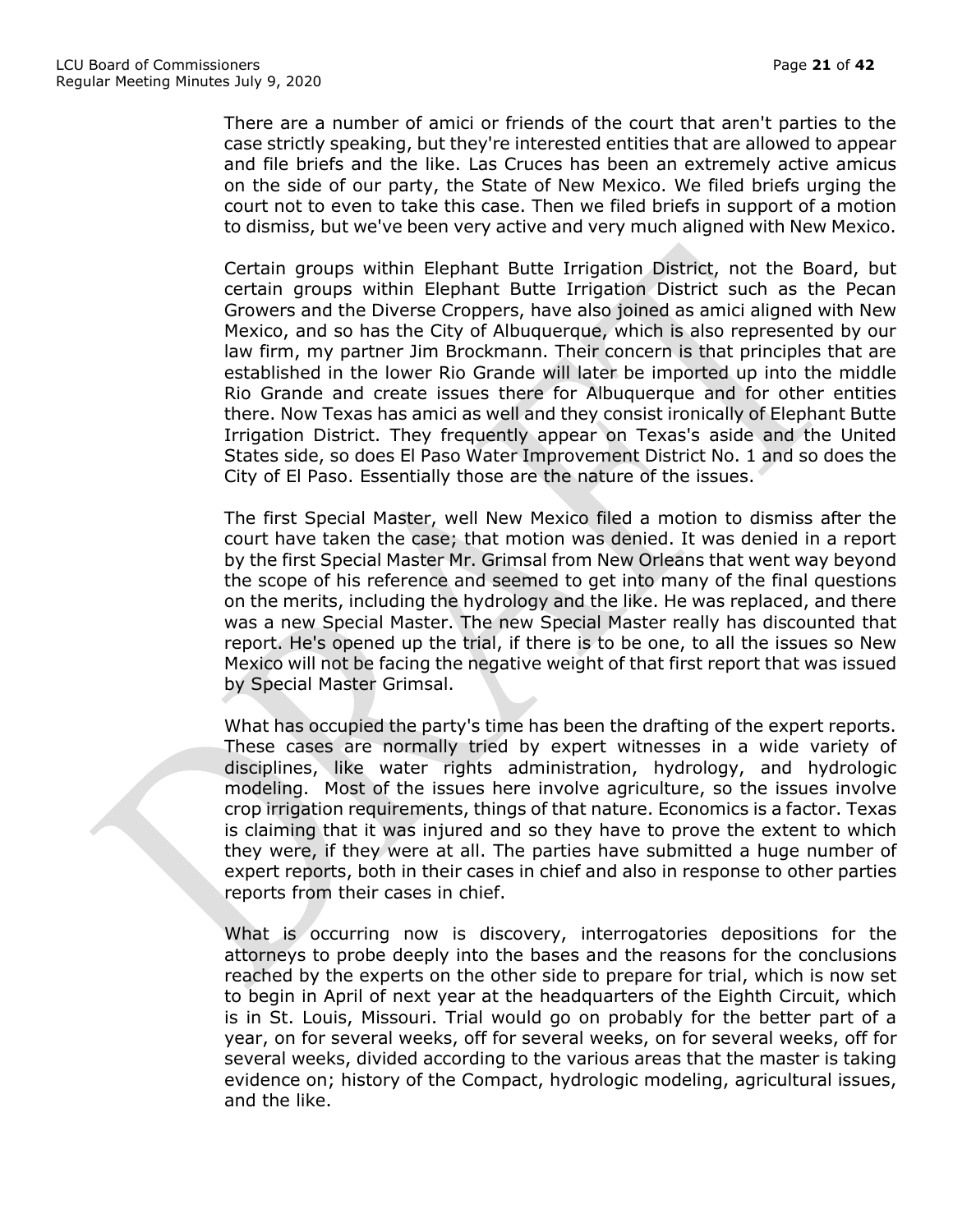The City's interest of course is that the result of this case not impair our existing water rights, which we've acquired under State law and which we've managed very well. That it not impair in any way our ability to acquire additional rights in the future as the City grows. The City of Las Cruces has convinced the State to present our hydrogeologist, Lee Wilson, as a witness for two purposes; one is to of course display the very solid and wise management of the water management of the City of Las Cruces, and our water use has very little impact, very little depleted impact on the surface flows of the river. Secondly, to show how the State of New Mexico has managed the system well, at least in so far as the City of Las Cruces is concerned.

The deficits that Texas is complaining about, if they exist, and there are many issues as to what they are or how much, are almost entirely the result of the agricultural community. The municipal and industrial community accounts for 7% to 10% of the effects on the Rio at most, and Las Cruces is only a percentage of those, and we don't think it has any effect at all. I'll get into those now with the slides that summarize very succinctly the basic points that our witness would make at trial.

Essentially, he would be responding to statements that were made by Dr. Phil King, who is a consulting hydrologist for EBID, but has submitted a report on the plaintiff side, on the side of the United States and Texas. His principal complaint is it's set out there in the final arrow is that, "There is no effective administrative scheme for non-project groundwater uses to offset their impact on the RGP (Rio Grande Project) and therefore on EBID. What he's complaining about is that New Mexico has allowed there to be depletions from surface flows on the Rio Grande without requiring that those be offset by any of the parties that are causing those depletions, and the City of Las Cruces is not one of those.

He's going to go over the City's water rights. The City's principle water rights are the Valley rights, which are grouped together under LRG-430 et al., and they have been adjudicated in the court proceeding here in Las Cruces for 21,869 acre-feet with a very senior priority date of 1905.

The manner in which the City uses water is that of the of the gross amount that is diverted it consumes about 50% and returns the remaining 50% back into the Rio. It also returns return flows from other entities that use water, but whose discharges back into the Rio Grande are from the City's water treatment plant under our NPDES permit, one of the principal ones of these is New Mexico State University. Because of the City's early priority date of 1905, it is not required to offset any of its depleted effects under LRG-430, but has agreed to do, return all of those effluent discharges into the Rio in circumstances or in years in which the allocation and Elephant Butte Irrigation District is twoacre feet or less.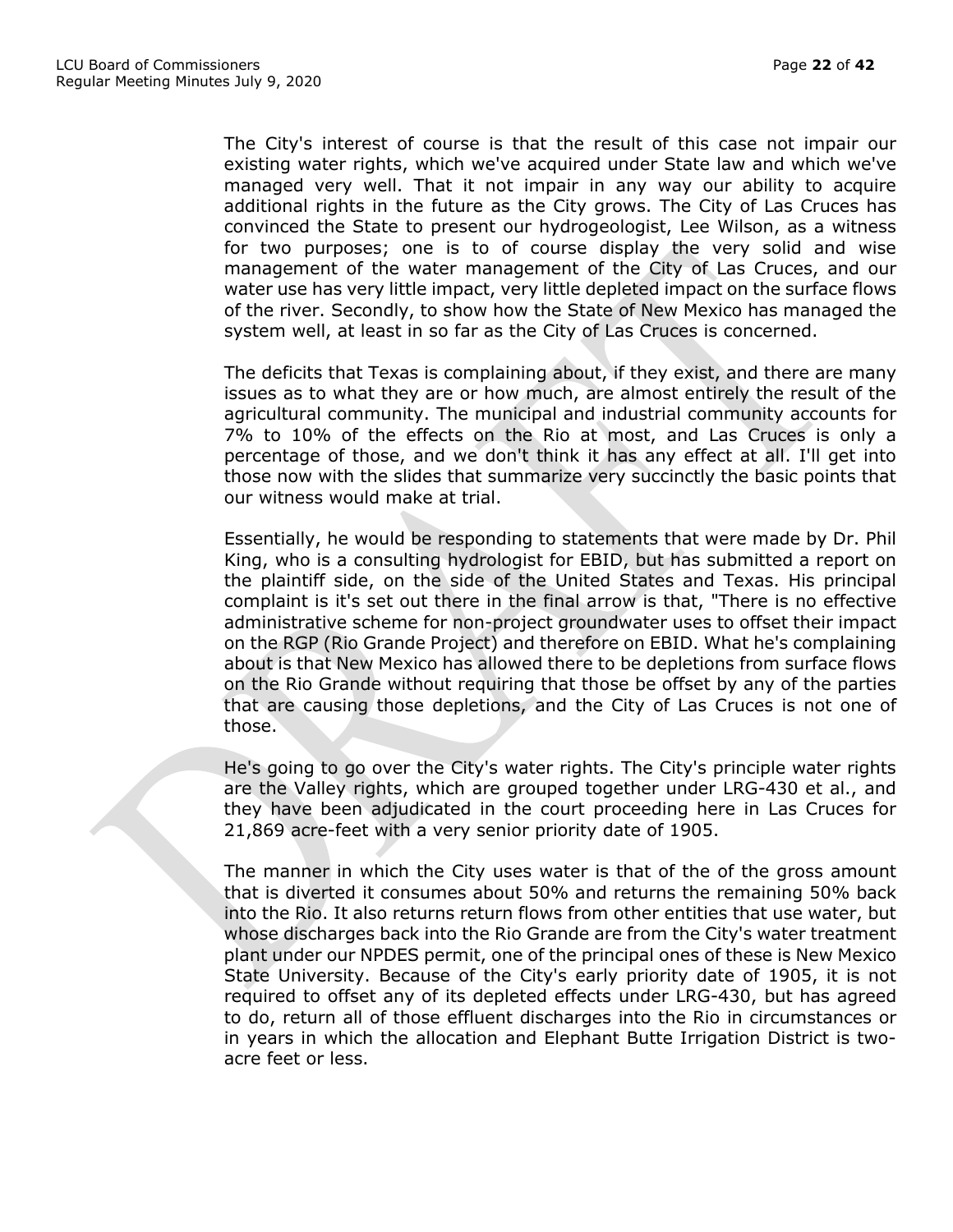The City has two other principal water rights; Water Right Well Field Permits. The one at the top refers to the City's water rights on the East Mesa, and those are 10,200 acre feet of water. The East Mesa is hydrologically disconnected from the Rio. In other words, its depletions have virtually no effects on the Rio. The consequence of this is that effluent that is derived from uses of East Mesa water are additive to the Rio. In other words, they surplus it, they're imported water which bring water into the Rio that wouldn't have been there previously other than through the efforts of the City of Las Cruces. Nevertheless, is a very small offset requirement which is negligible at something like 100 acre-feet after 100 years. The City has a fourth or third well field which is on the West Mesa. That's in the bottom bullet that offers the City 8,000 acre-feet per year. That's in close proximity to the Rio and the City will have to do a one to one offset when that well field comes online at some point in the 2030s. In other words, if the City were to divert the full 8,000 acre-feet at some point, it would be returning half of that, or 4,000 because it only consumes 50% and would have to come up with offsets for 4,000 acre-feet of water.

The bottom line is that Dr. Wilson will show that the City has been very conscious of the need to be in compliance with Rio Grande Compact obligations and with the need not to deplete the Rio Grande in a manner that takes water rights, that takes water that's owed to others, and accomplishes this through several factors; the importation of water from the East Mesa, by virtue of the fact that half of the juice occurs during the non-irrigation season. In other words, during the winter, so it can't affect irrigation uses at that time. That it contains an ongoing amount of wastewater discharge both from its own use as well as from others that it carries. It's a way of showing to the court that Las Cruces in particular, and secondarily the State have been conscious of the need to protect surface flows of the Rio as an equity in New Mexico's favor. Dr. Wilson's deposition is presently set for the  $23<sup>rd</sup>$  and  $24<sup>th</sup>$  of July. I'd be happy to answer any questions.

Hardee: Thank you. That's a bigger mess than I thought it was. I appreciate all that detail. Is there any danger that El Paso's going to outspend us in the fight against them?

Stein: Always. There is always that danger.

Hardee: Yes.

- Stein: The legislature has been very generous to us and understands fully the importance of maintaining water rights in New Mexico for use by New Mexicans.
- Hardee: You think we're covered pretty good.

Stein: So far so good.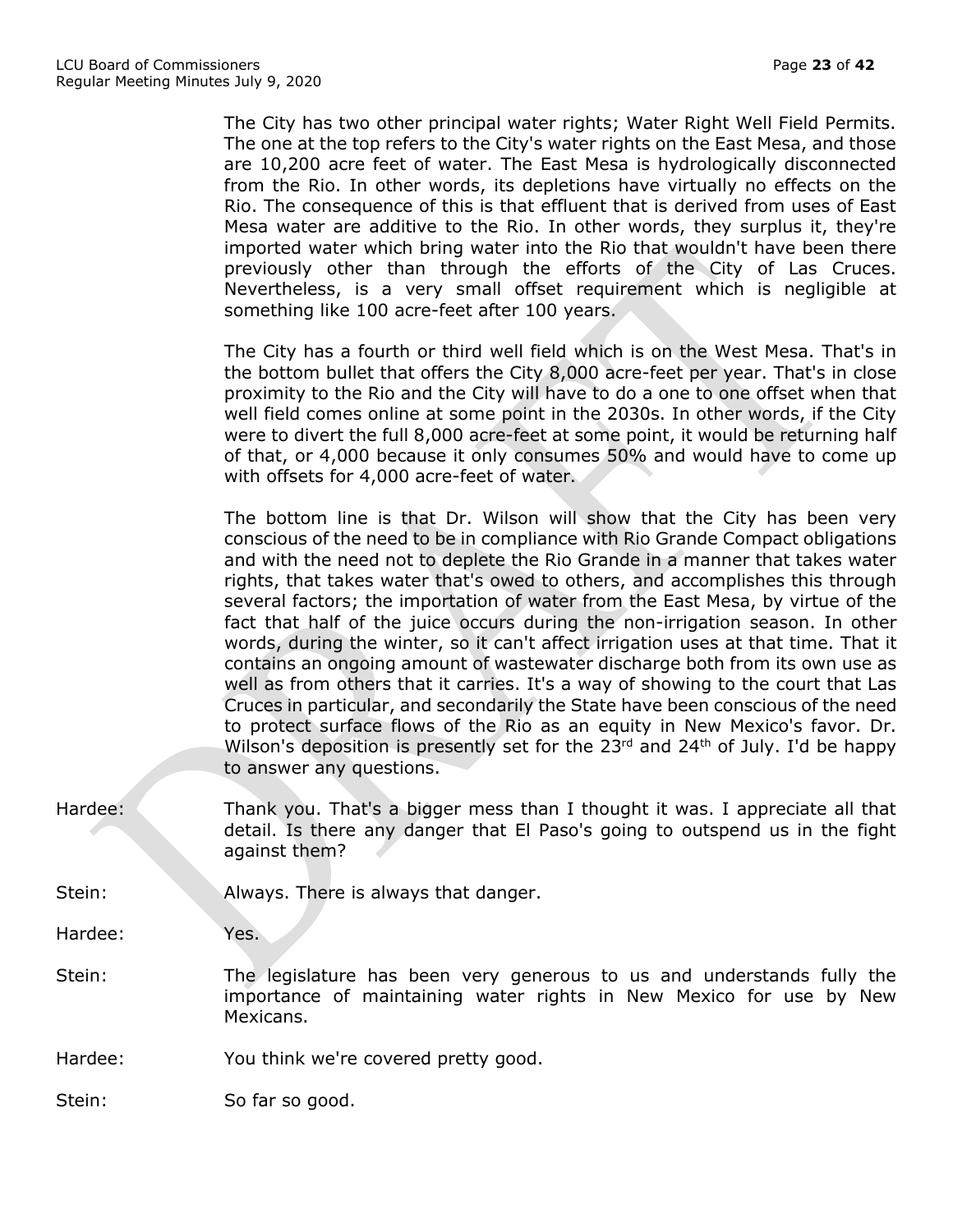- Hardee; The Okay. Well this is certainly money well spent. Thank you for that detail. I appreciate it.
- Stein: Thank you Commissioner.
- Chair Little: Thank you. Any other questions?
- Dr. Garcia: Thanks for your time. We're going to go to the next slide, the Griggs Walnut. Mr. Chairman, I already briefed you. The Consent Decree was filed in Federal court. Originally we thought that one of the private entities that are in the litigation was going to oppose the filing, it doesn't look like they will, so attorneys have informed us that the Consent Decree should be approved by the court very soon.

There's a court scheduled mediation with the Rawson operation, that's the other private, and I want to correct this slide. It should be August 10, 2020, not August 20, 2020. The original date was for August 10<sup>th</sup>, I believe we're still lined up for that. That's where we are on that litigation. After that is filed then, as I briefed you at the last meeting, we are settled with the Federal Government and we have the duty to continue to do the clean up with some of the funds that we will receive from the National Guard. Hopefully, we can have a settlement with the other two private entities that likely contributed to the site and they can bring something to the table. I don't know what's going to happen with those two entities.

I also brought up the new item the West Griggs property of some alleged contamination. That came out of testing done in 2002 by the USGS. That is tied to this project technically because the hydrology indicates that some of the contamination started in the valley and moved toward the east to where the well field is and where we found the contamination. There was also local contamination at the guard property and at the old airport in many areas near their wells. The West Grigg's property; Ms. Widmer is working with consultants to respond by July  $13<sup>th</sup>$  as to how we're going to plan to address the parking lot issue. We anticipate hopefully that it's going to be a simpler solution to mitigate and we'll see what we find, but we will have to do additional testing on that.

Ms. Robin Lawrence will tell you about a project that was initiated by staff during this pandemic and we're very proud of the work they did to provide a walking path and beautify some of the surrounding areas of the building. With that, Ms. Lawrence.

Lawrence: Good afternoon Chairman, Commissioners. Robin Lawrence, Deputy Director for Solid Waste. Yes, so we have an area kind of on the perimeter of the property here at Utilities. The red line kind of indicates where this path is, and staff has used it for the last several years, kind of walking when they have breaks or during lunch—to just kind of get out and away from their desk.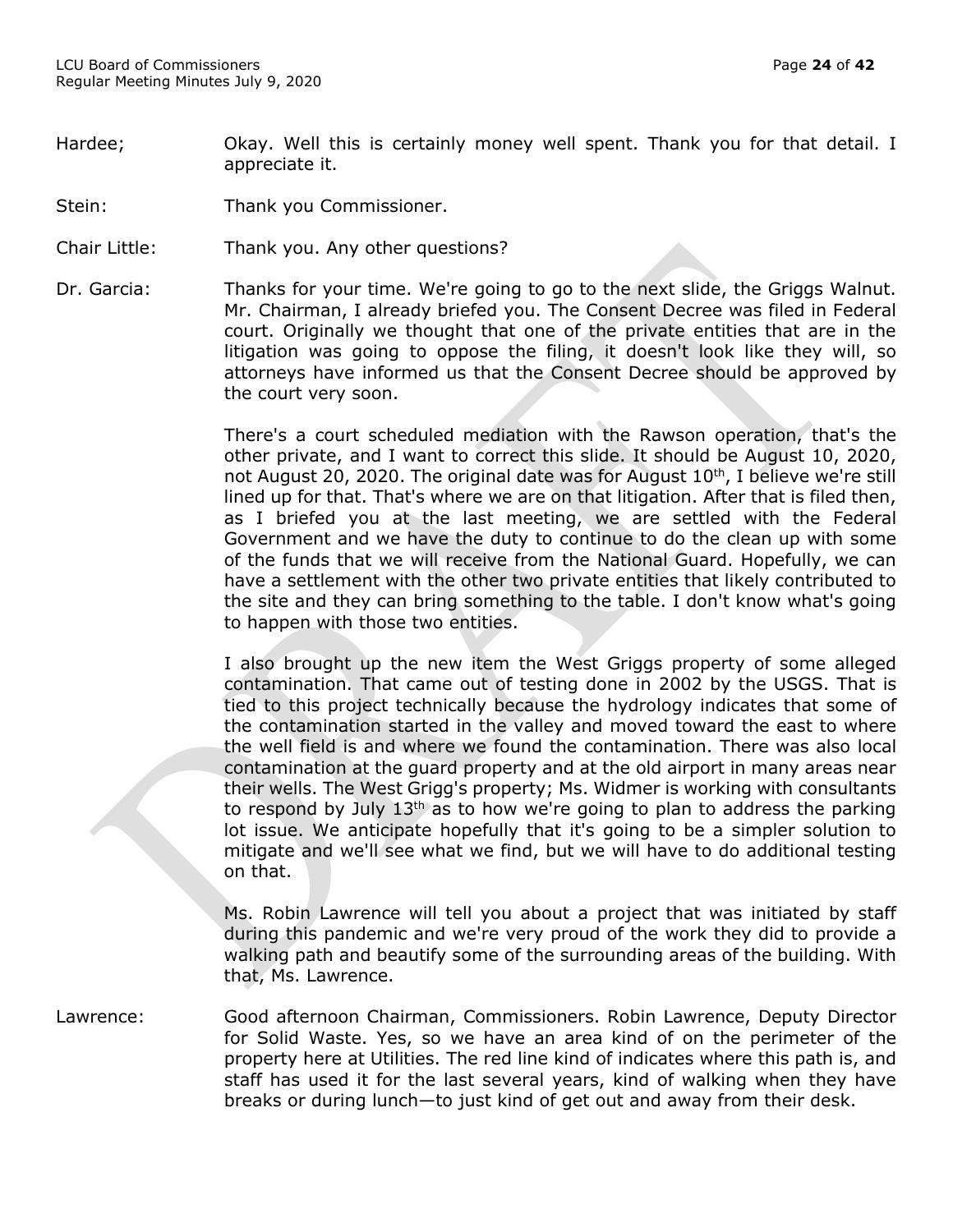The pictures on the right hand side essentially show what it used to look like and we would track in goat heads at times, and there's dirt and stuff like that. We came up with this concept to kind of repurpose some items. I'll show you some pictures of our progress.

On the left hand side, we actually have two heavy equipment operators from solid waste that have been working on this project; Joshua Dominguez and Cody Murillo. They come in on Saturdays and they work on this area. The left hand side shows the dirt work where they cleaned up some stuff, filled in some holes under the fences and different things like that. Then the right hand side, we brought some composted mulch from our Foothills facility, so this is the product where the green waste gets turned into composted mulch. Some of my staff from the Foothills location transported this product down here, and so it's been spread out, compacted and watered.

Going to the next slide; we've been working with the Streets Department and some of the millings from some of the road projects that we have—we will get millings from different areas across the City. So the Streets Department has actually allowed us to repurpose some of the millings to put down as the walking area.

The left hand photo shows the initial placement of it, this is kind of where we're at right now. Once all the millions are placed throughout the path Joshua and Cody will go back in and kind of hand rake it and get it all squared up and looking pretty. Then we will roll it and water it and get it more compacted so it's a nice level surface to walk on. The Gas Department has helped us out a lot as far as loaning us equipment because we typically don't have that type of equipment. We've been using backhoes and they've been helping with renting rollers and stuff like that.

The last two pictures on the right hand side of this slide is kind of our vision of the final product where it shows the path, the millings, the compost, and perhaps in the future, we can expand some water conservation type plants in there and work with Rhonda Diaz to make it even prettier. It's kind of a fun project that we've been working on. It's about a little over a third of a mile from beginning to end. It's a good little break for staff to utilize and kind of help the property look a little bit better. Does anybody have any questions?

- Chair Little: Thank you. Questions? Looks nice.
- Lawrence: Thank you.
- Dr. Garcia: We have projects now, Mr. Chairman.

Chair Little: Go ahead, please.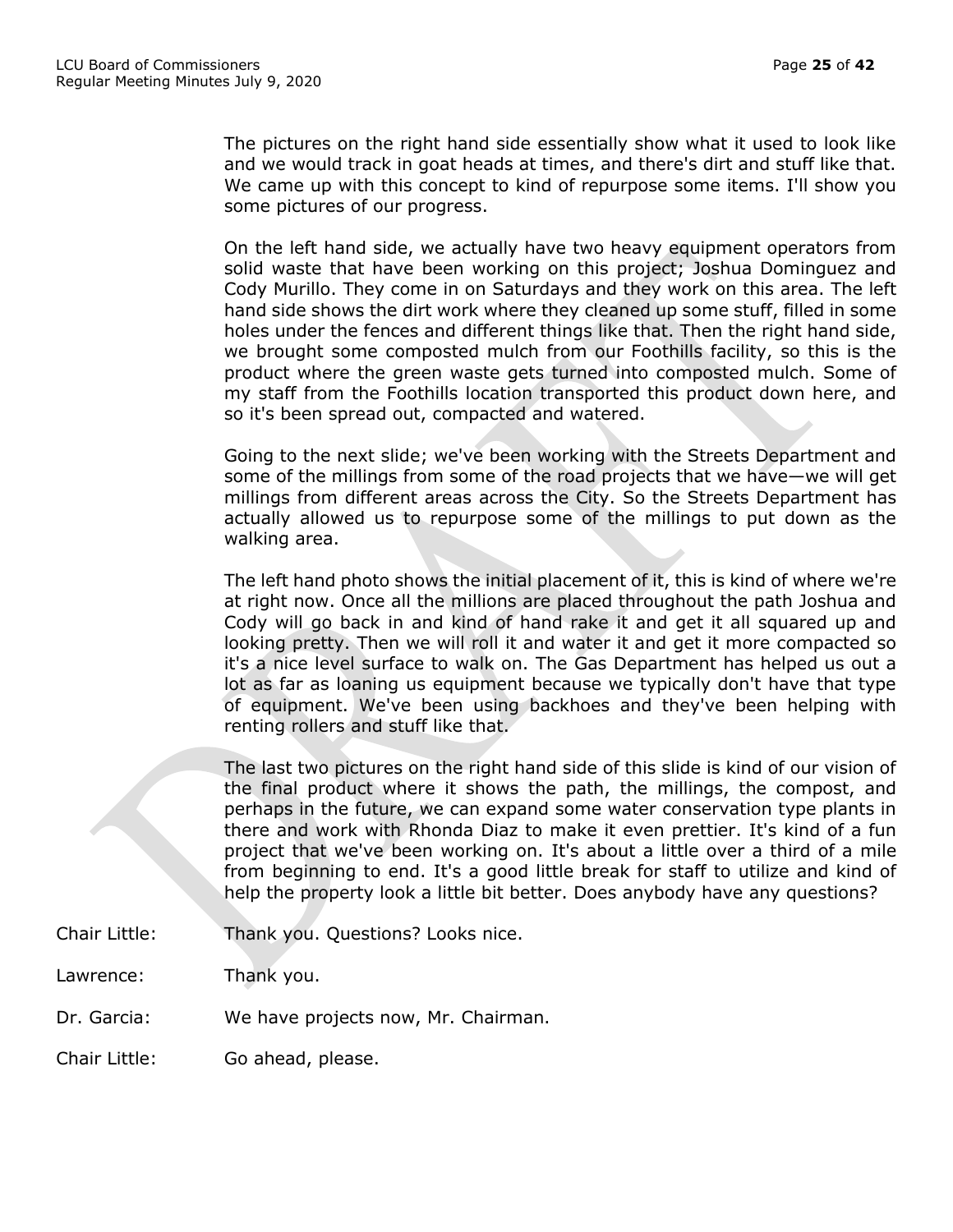Clark: Thank you Chairman, Commissioners. This is Carl Clark, Deputy Director, Environmental and Technical Support. Here to give you the three projects that I selected for July 2020. The Pre-1965 Foothills Landfill Excavation, the Jacob Hands Wastewater Treatment Facility Improvements Project, and the City of Las Cruces Gas Operation Connections of Customers at Talavera.

> The Pre-1965 Foothills Landfill Excavation; we technically have four contracts out there right now for this project with a total combined contract cost of approximately \$1 million. The contract time is 104 working days. We will be asking for an extension of time on this project. I did make the Board aware that we had introduced a screening mechanism out there at the site. It's called the flip screen. It's been working really well. Prior to the flip screen we were delivering a lot of sand to the South Central Solid Waste Authority Corralitos Landfill. Now we've flipped the tables and we're delivering a lot of waste and not sand, but it has slowed down our progress.

> As you can see down on the next lines here, the start date was March  $18<sup>th</sup>$ . We have an estimated construction completion date of now February 26<sup>th</sup>. We hope to reduce that a bit by introducing another flip screen out there, but we're still working on that aspect.

> We've already hauled a total waste amount of approximately 22 tons of material from, actually it would be all of cell number 3 and some of cell number 2. We still have a ways to progress through before we're completed with this project. Any questions in regards to this one? If not, I'd like to move forward to the next one.

Chair Little: Go ahead please.

Clark: The next project I have is the Jacob Hands Wastewater Treatment Facility Site Improvements. Basically, this was a paving and drainage project at that site. As you recall, we had projects where we built five metal buildings for the Utilities, two of them at the Jacob Hands Wastewater Treatment Facility where we were moving the collections group out there, and so it needed to be paved and we needed to address some drainage issues out there. That's what this project did.

> The upper right photo in the corner, there is the actual finished pavement with some striping and they're working on the fencing around the pavement area and drainage area. The lower right photo is the completed pond. There was a question asked about irrigation one time and landscaping. We weren't able to include it in this project. However, we are working on it right now to update the landscaping in that area.

> The project is complete. They actually had a final inspection this week. You can see the items that were completed as part of this project. The contract cost was approximately \$200,000.00 with 60 working days and we finished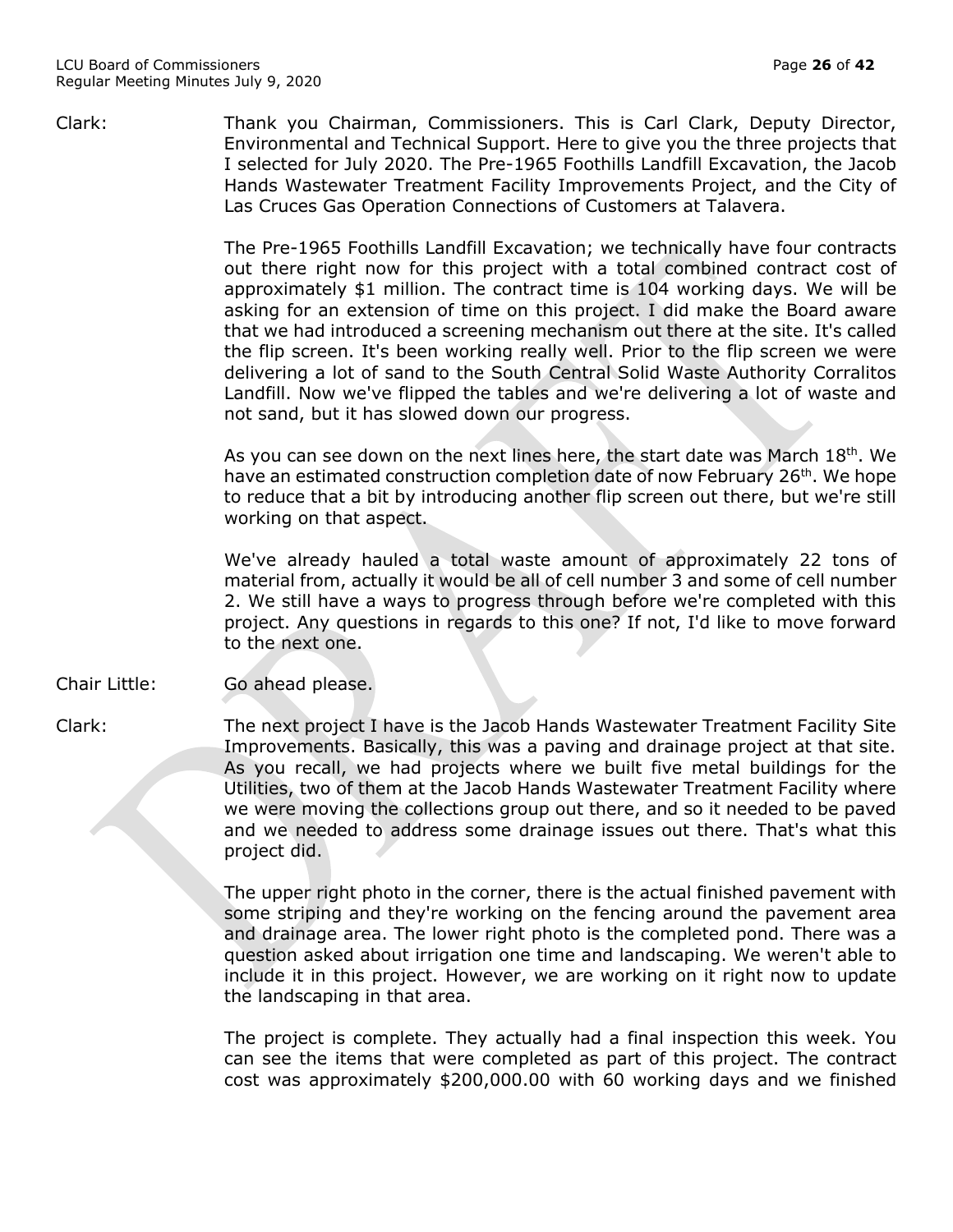ahead of schedule. If there's no questions on this one we can move on to the next.

Chair Little: Go ahead please.

Clark: The next project is the Talavera Gas System Project - Gas Operations Customer Connections. This is more of an update—updating the Board on gas operations and connecting customers out there in Talavera. Because we're in between contracts right now, we're working on the Phase 3A contract with Smithco Construction to install more low pressure gas line. Gas operation has been helping out there on site. They have actually purged 19,000 linear feet of the P gas line that we installed as part of the Soledad Canyon Road project from Dripping Springs to Ventana View, they completed that. There's a potential for eight customer connections out there due to that purging that are immediately off of Soledad, front Soledad really. They've also

extended approximately 630 feet of 2-inch PE gas line; I think I showed you that a month or so ago where we picked up the first customer. They've also expended another 3,300 lineal feet and picked up two to three large customers that are off the same road, it changes from Talavera and bleeds into Mystic View Road.

Dripping Springs Road, we have one customer signed up. That's the single house that you first run into as you're heading east towards the mountain. They've already signed up for a meter install and that's pending. Any questions in regards to this project?

- Chair Little: Any questions? Thank you.
- Clark: Thank you very much. I appreciate it.
- Chair Little: Thank you. What's next?
- Dr. Garcia: Board Resolutions, Mr. Chairman. Going back to the other water litigation items, I didn't see any hands up, so I don't know it there were any questions. If not we can proceed with Board Resolutions for discussion.
- Chair Little: I think that Commissioner Hardee's was the only comment.

# **6. Resolutions for Consent Agenda:**

# **6a. \*Resolution 20-21-LCU005:**

# *The motion was Unanimously Approved 7-0.*

# **7. Resolutions for Discussion:**

# **7a. Resolution 19-20-LCU001A:**

Chair Little: We have a number of resolutions. The first one is Resolution 19-20-LCU001A: A Resolution Approving an Amendment to Resolution 19-20-LCU001 with Stein and Brockmann, P.A., Law Firm Specializing in Water Rights and Water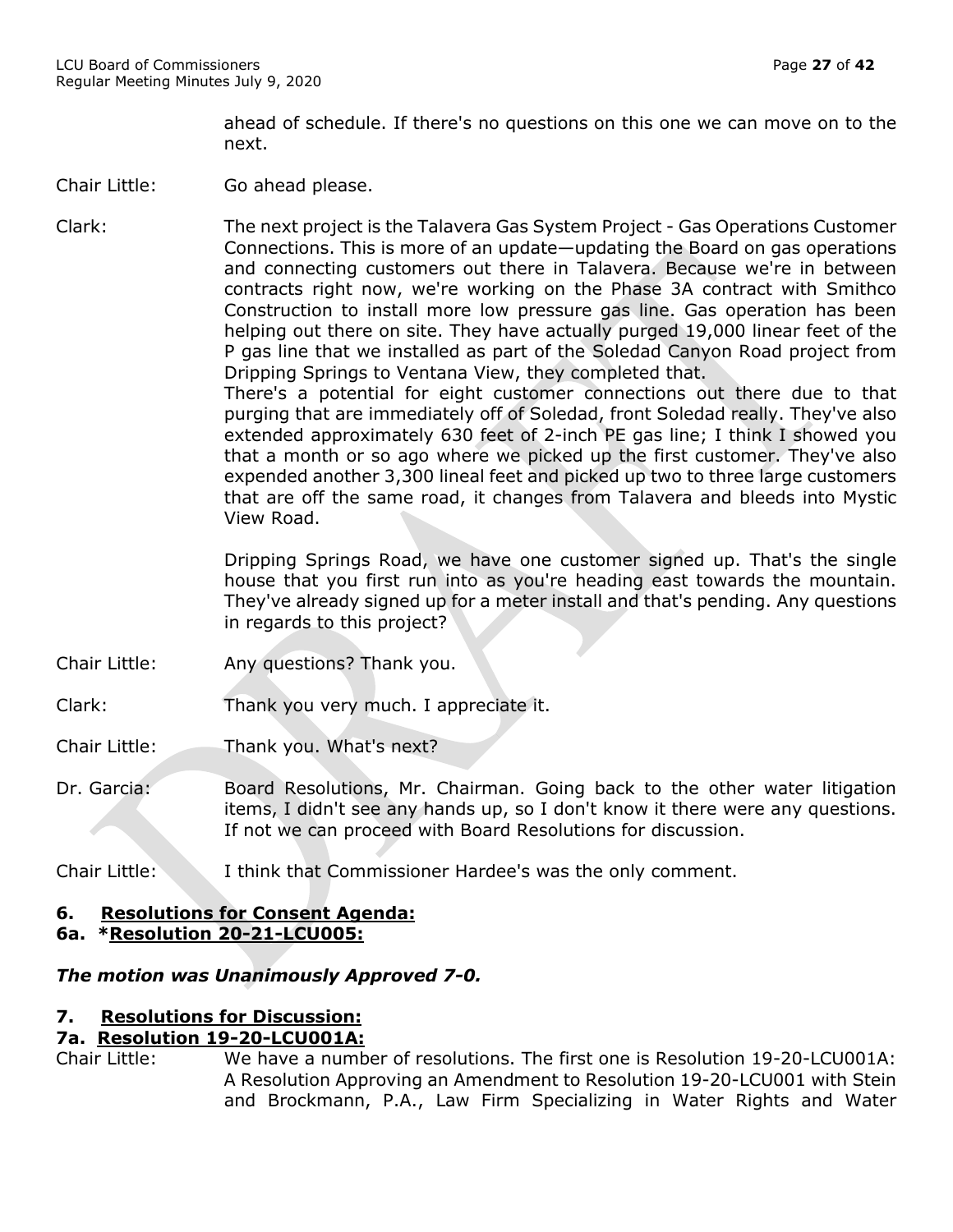Litigation Matters, and Authorizing Professional Legal Services Under the Existing Legal Services Contract as Amended for Fiscal Year 2019/2020 Adding an Additional \$60,000.00 for a New Total Contract Amount Not to Exceed \$510,000.00.

- Sorg: Move to approve.
- Chair Little: Thank you. A second.
- Johnson: Second.
- Chair Little: Thank you. Discussion.

Dr. Garcia: Thank you, Mr. Chairman, this is Garcia speaking.

This is a Fiscal Year (FY) 2020 Resolution. We are amending the Resolution from the prior Fiscal Year because we will be exceeding the \$450,000.00 allocated to this project. I think you've seen from Mr. Stein's presentation the extensive activity in preparing our witness and also attending a lot of the depositions and analyzing all of the depositions from all the parties. So that will take us over the \$450,000.00 when we get the June billing. With this amendment then we will pay the June bill and then close out this purchase order the following—there's a Resolution down your list today that starts the new Fiscal Year starting July 1. With that, I'll entertain questions.

I did a graph of the litigation expense. As you can see the increase with Texas v. New Mexico that started in 2013 and 2014 has been expensive. It's been a lot of activity on the legal side, on staff's side, and on the hydrologist, but I don't think we have a choice. The City needs to participate in this litigation to defend our position with respect to State issue groundwater permits. With that I'll entertain any questions, Mr. Chairman.

- Chair Little: Okay. Questions. Seeing none. Commissioner Johnson.
- Johnson: Yes. This is just a clarification. We're taking FY20 money but applying it to FY19 cost simply because we've gone across the border.
- Dr. Garcia: Mr. Chairman, Commissioner Johnson. No. What it is, we are adding \$60,000.00 to the prior approval of 19/20, that's Fiscal Year 2020 so that we can pay the bills for the month of June that come in July. They should be coming probably this coming week.

Johnson: If this has happened a month or so ago, we wouldn't be going across the fiscal years, so that's the reason for this.

Dr. Garcia: If we had exceeded before we still would have to come to you raising the amount. Yes. I'm bringing it today, separate from the FY21 and I believe Commissioner Hardee's question via e-mail was, it is confusing because we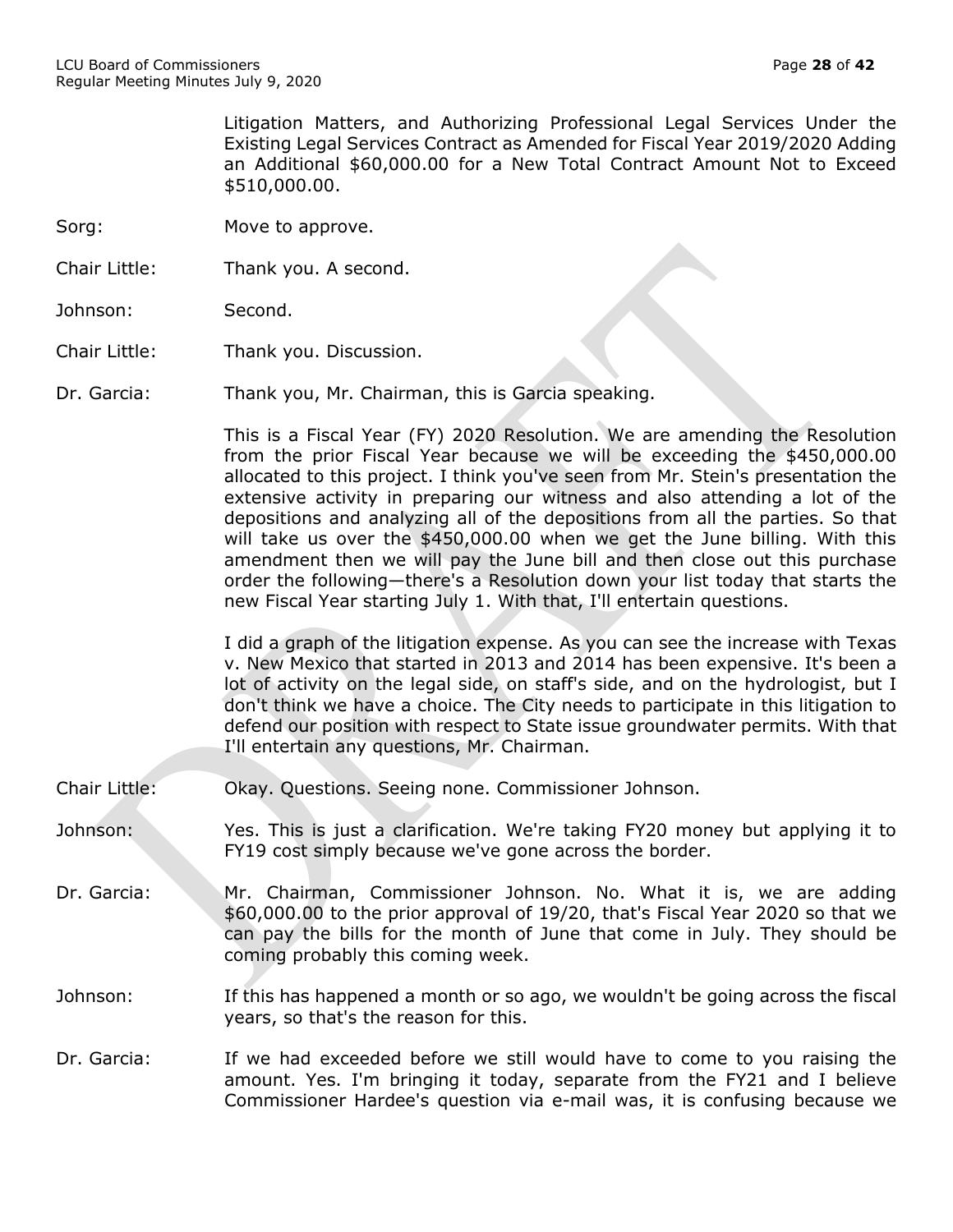have two Resolutions, one is adding \$60,000.00 to FY20. Then once we pay the June bill, that year is closed. Then, we have a new allocation for the billing of July, August, September and so on.

- Johnson: Okay. I think I understand. Thank you.
- Chair Little: Anything else? Ready for a vote.

Commissioner Archuleta - Aye; Commissioner Bencomo - Aye; Commissioner Carmichael - Aye; Commissioner Johnson - Aye; Commissioner Sorg - Aye; Commissioner Hardee - Aye; and Chair Little - Aye.

## *The motion was Unanimously Approved 7-0.*

## **7b. Resolution 19-20-LCU002A:**

- Chair Little: The next resolution is Resolution 19-20-LCU002: A Resolution Approving the Amendment and First One Year of Three One-Year Extensions to the Sole Source Indefinite Quantity, Indefinite Cost Professional Services Agreement Between the City of Las Cruces and Maldegen, Templeman & Indall, L.L.P., in Matters Related to the Legal Services on Behalf of the Joint Superfund Project Consisting of the City of Las Cruces and Doña Ana County for Fiscal Year 2020/2021, with an Effective Date of July 1, 2020. Motion to approve.
- Sorg: I'd moved to approve.
- Chair Little: A second.
- Johnson: Second.

#### Chair Little: Okay. Commissioner Johnson seconds. Discussion.

- Dr. Garcia: Mr. Chairman. You've seen this contract before. This is a contract for insurance recovery. This firm specializes in insurance recovery. This is the firm that brought Travelers and USF&G with all policies to pay for the defense of the Griggs Walnut through the Martin Law Firm. As you know, we are not paying for the Martin Law Firm that took us to the Consent Decree because they are paid by insurance. Well this is the firm that brought the insurance companies to pay for the legal aspects and other insurance recovery monies. In addition to starting the first year of a new series of renewals at the firm, we are adding an amendment to this contract to cover the new property, the West Griggs property. The company has already filed a tender with insurance in case we need to have extensive remediation in that property we will be filing that under the same policies. The Maldegen, Templeman, the payment for this is in the Griggs Walnut fund from insurance recoveries from the various policies of the City and County prior to the time that there was pollution exclusion. With that I'll be able to entertain any questions you may have.
- Chair Little: Okay. Any questions? Okay. Ready for a vote.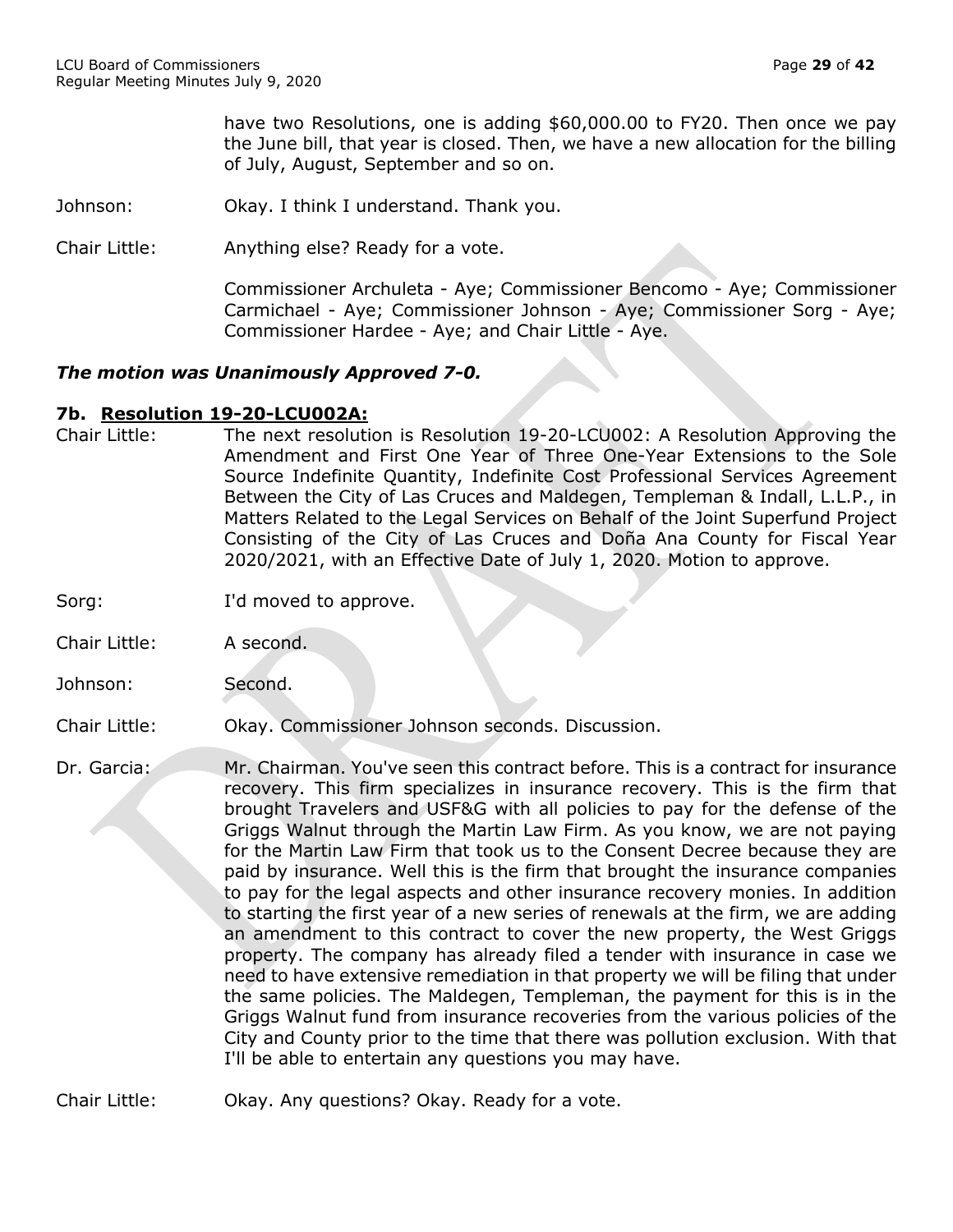Commissioner Bencomo - Aye; Commissioner Carmichael - Aye; Commissioner Hardee - Aye; Commissioner Johnson - Aye; Commissioner Sorg - Aye; Commissioner Archuleta - Aye; and Chair Little - Aye.

# *The motion was Unanimously Approved 7-0.*

# **7c. Resolution 19-20-LCU003A:**

- Chair Little: The next resolution is Resolution 19-20-LCU003: A Resolution Approving the Extension for the First Year One of Three One-Year Renewals of the Sole Source Indefinite Quantity, Indefinite Cost of the Professional Services Agreement with David B. Medeiros for Legal Consultation Services Related to the Griggs Walnut Superfund Project for Fiscal Year 2020/2021 with an Effective Date of July 1, 2020.
- Sorg: Move to approve.
- Chair Little: Okay. Commissioner Sorg. And a second.

- Chair Little: Thank you. Discussion.
- Dr. Garcia: Mr. Chairman. Again, Mr. Medeiros, for the benefit of Commissioner Hardee and the new Councilor Bencomo. Mr. Medeiros has extensive experience in the project. He was a former Assistant County Attorney. When he retired we asked him to stay on, on a contract basis to help us. He's like an internal attorney now for the City and County under the Joint Superfund Project. He's very instrumental in the mediations, in the Consent Decree given his history with the project because through his years in the County he was involved with this project from the beginning. We're renewing his contract, and I anticipate we will be needing his services until we settle with the other two entities and then we close up all of the litigation.

Again, Mr. Medeiros is funded by the insurance recovery monies from all policies from the City and County, mainly County, prior to pollution exclusion, so we're able to recover some monies. Those are the funds in the Griggs Walnut fund that are paying for this legal expenses.

Just for clarification again with the new Commissioners, the Utility ratepayers are not paying for these legal services. The Griggs Walnut Fund is again the litigation is funded by insurance recoveries and by environmental gross receipts tax monies. The Utility is mainly the manager and operator of the cleanup system, but there is no component of the cost of Griggs Walnut on to any of the Water or Wastewater Utilities. With that I'll entertain any questions you may have.

Chair Little: Any questions? Commissioner Hardee.

Hardee: I second.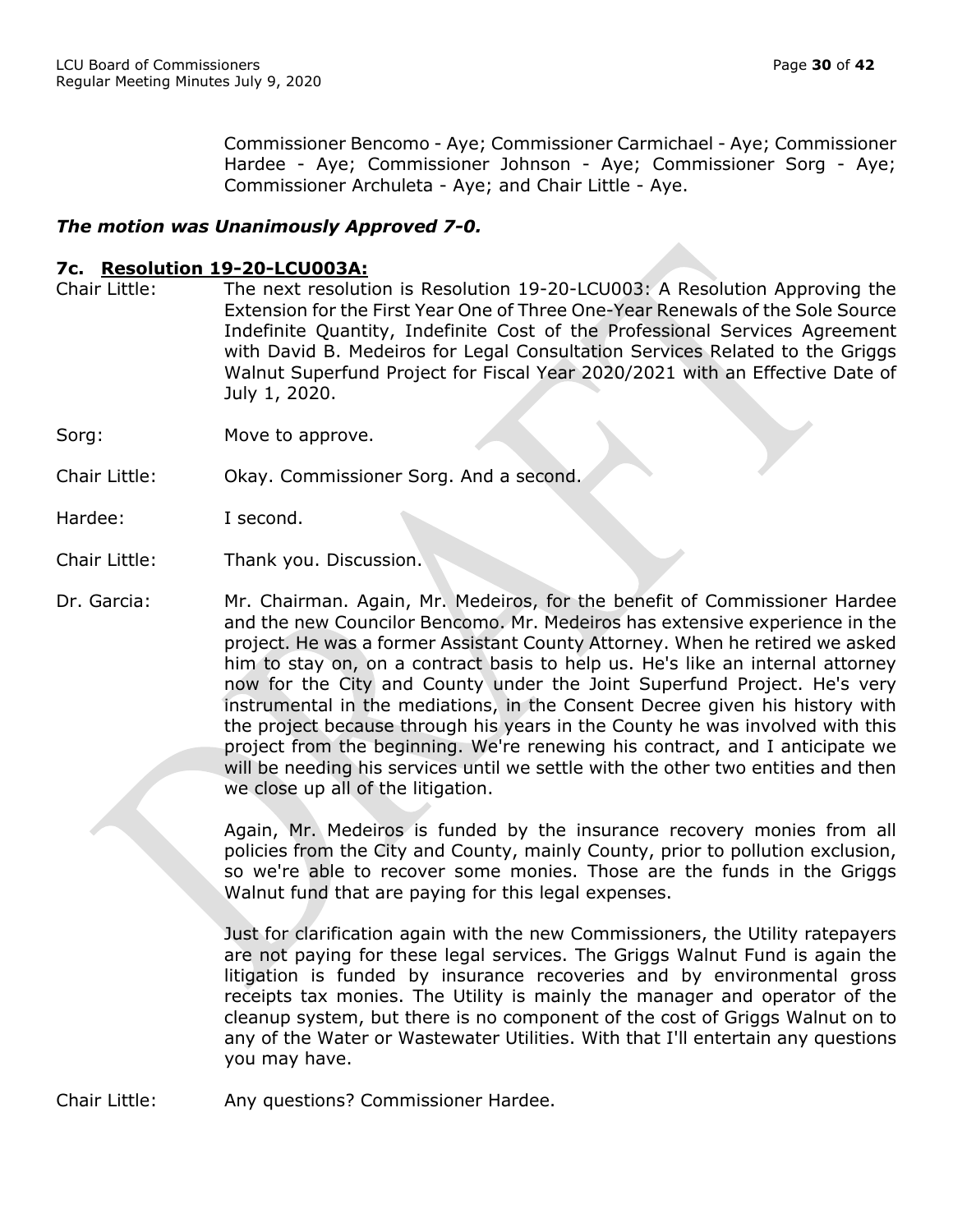- Hardee: Okay. No, I just want to say I appreciate that further explanation. I kind of understand now what is going on. Thank you.
- Dr. Garcia: Thank you sir.
- Chair Little: Other questions? Ready for a vote.

Commissioner Archuleta - Aye; Commissioner Bencomo - Aye; Commissioner Carmichael - Aye; Commissioner Hardee - Aye; Commissioner Johnson - Aye; Commissioner Sorg - Aye; and Chair Little - Aye.

# *The motion was Unanimously Approved 7-0.*

## **7d. Resolution 20-21-015:**

- Chair Little: Next resolution is Resolution 20-21-015: A Resolution Awarding a Sole Source Contract for Project No. 20-21-015, Talavera Advanced Metering Infrastructure to Mountain States Pipe and Supply of Colorado Springs, Colorado, for a Total Award Amount of \$159,150.10.
- Sorg: Move to approve.
- Chair Little: Thank you. And a second.
- Bencomo: Second.
- Chair Little: Discussion on this one.
- Clark: Mr. Chairman, Commissioners. Carl Clark, Deputy Director Environmental Technical Support. This is my contract Resolution that I brought forward. To address the sole source, Mountain States Pipe and Supply is the sole vendor that represents Itron in this region, so there will be nobody else that could supply Itron to the City of Las Cruces without going through this vendor. Instead of having a prime contractor come and put their markup on top of Mountain States, we went directly to Mountain States.

Purchasing rules require us to get a sole source vendor ruling, we got that obviously, we just spent \$22 million on the Itron system, that advanced metering infrastructure. We're carrying this out to the Talavera area so that way we can have the same advanced metering infrastructure in Talavera for our new gas system that's going to be located out there. That was a reason for the sole source. We've worked with Mountain States in the past. They're prepared and ready to move forward in installing repeaters and collectors in that area so that it can gather the meter data via the advanced metering infrastructure. Any questions?

Chair Little: Questions?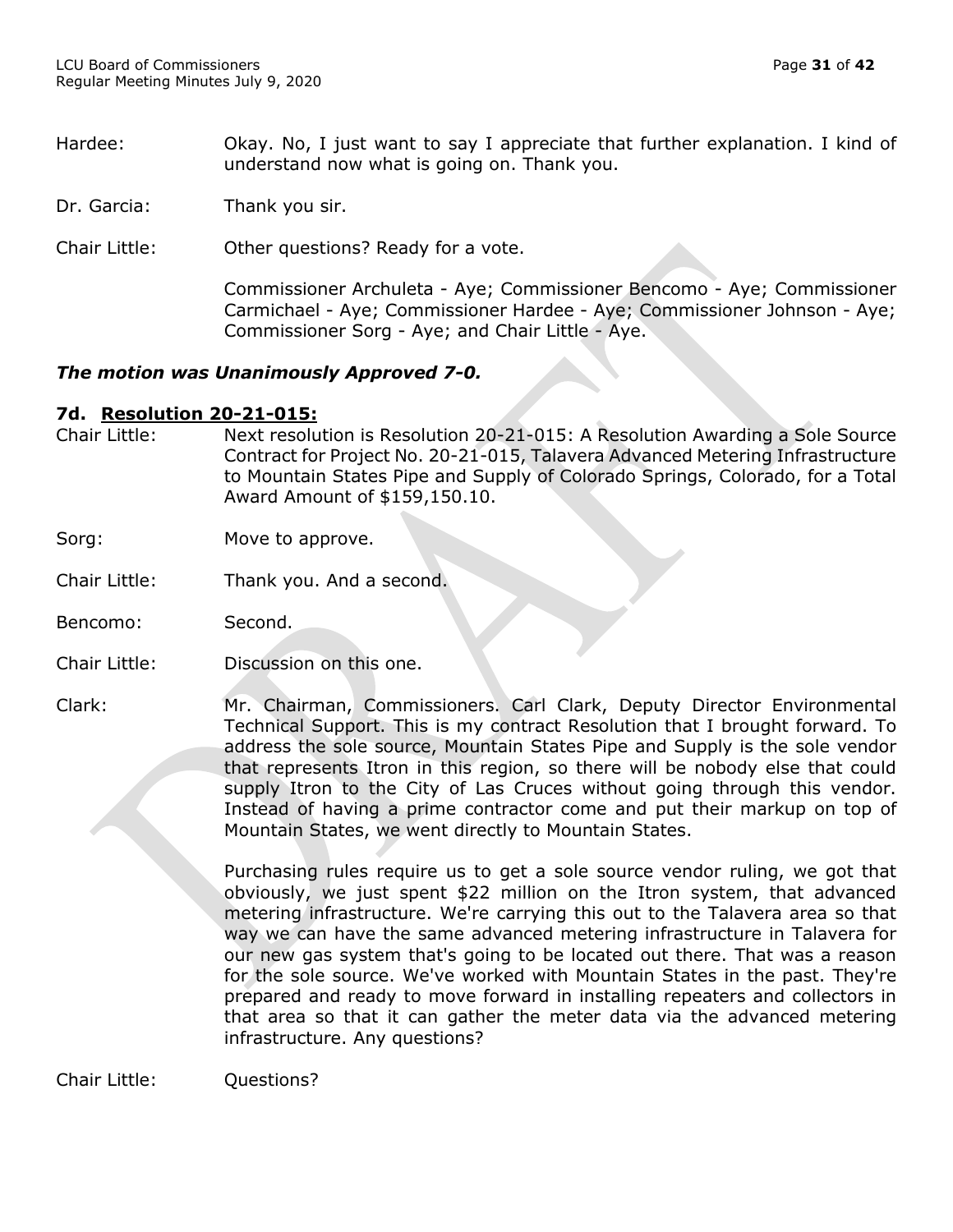- Hardee: I thought that was a very good explanation on the sole source even when I read it, that was well done. Thank you.
- Clark: Thank you very much. We appreciate that. I did install a couple of photos. We are going to be powering these repeater collectors which only take about six watts with solar panels. It was much cheaper to do the solar panels than to try and have El Paso Electric come in and bring all their underground lines and all the metering fees and everything else that we would have to pay. We're going to use these solar power units and hopefully we'll be successful. We believe they will, and we're going to move forward.

Chair Little: Okay. Other questions?

Commissioner Archuleta - Aye; Commissioner Bencomo - Aye; Commissioner Carmichael - Aye; Commissioner Hardee - Aye; Commissioner Johnson - Aye; Commissioner Sorg - Aye; and Chair Little - Aye.

# *The motion was Unanimously Approved 7-0.*

## **7e. Resolution 20-21-LCU001:**

- Chair Little: Okay. The next resolution is Resolution 20-21-LCU001: A Resolution Approving a Sole Source Professional Services Agreement with Stein & Brockmann, P.A., Law Firm Specializing in Water Rights and Water Litigation Matters for Fiscal Year 2020/2021 in an Amount Not to Exceed \$450,000.00, Effective July 1, 2020, for One Year with Four One-Year Renewals Subject to Approved Budget Appropriations and Annual Renewals.
- Sorg: Moves to approve.
- Chair Little: Thank you. And a second.
- Johnson: Second.
- Chair Little: Thank you. Discussion.
- Dr. Garcia: As I explained before, this is now the Stein & Brockmann contract for Fiscal Year 2021 which starts in July, so the July billings will be paid with this approval. You approve this contract on a year-by-year basis. I believe Commissioner Hardee had a question as to why do we have two Resolutions in the same action. We had separate Fiscal Year 2020 from Fiscal Year 2021. This starts us with Fiscal Year 2021.

A little bit on the sole source. Stein & Brockmann was retained by the City since the mid-1980s and the reason we've continued the relationship is basically because they have provided results. The reason the City has 51,000 acre-feet of water rights when we're using 22,000 is because of the efforts both on the West Mesa well field, the East Mesa well field approval, the offer of judgment in the 1905 priority, and all of the things we've done over the last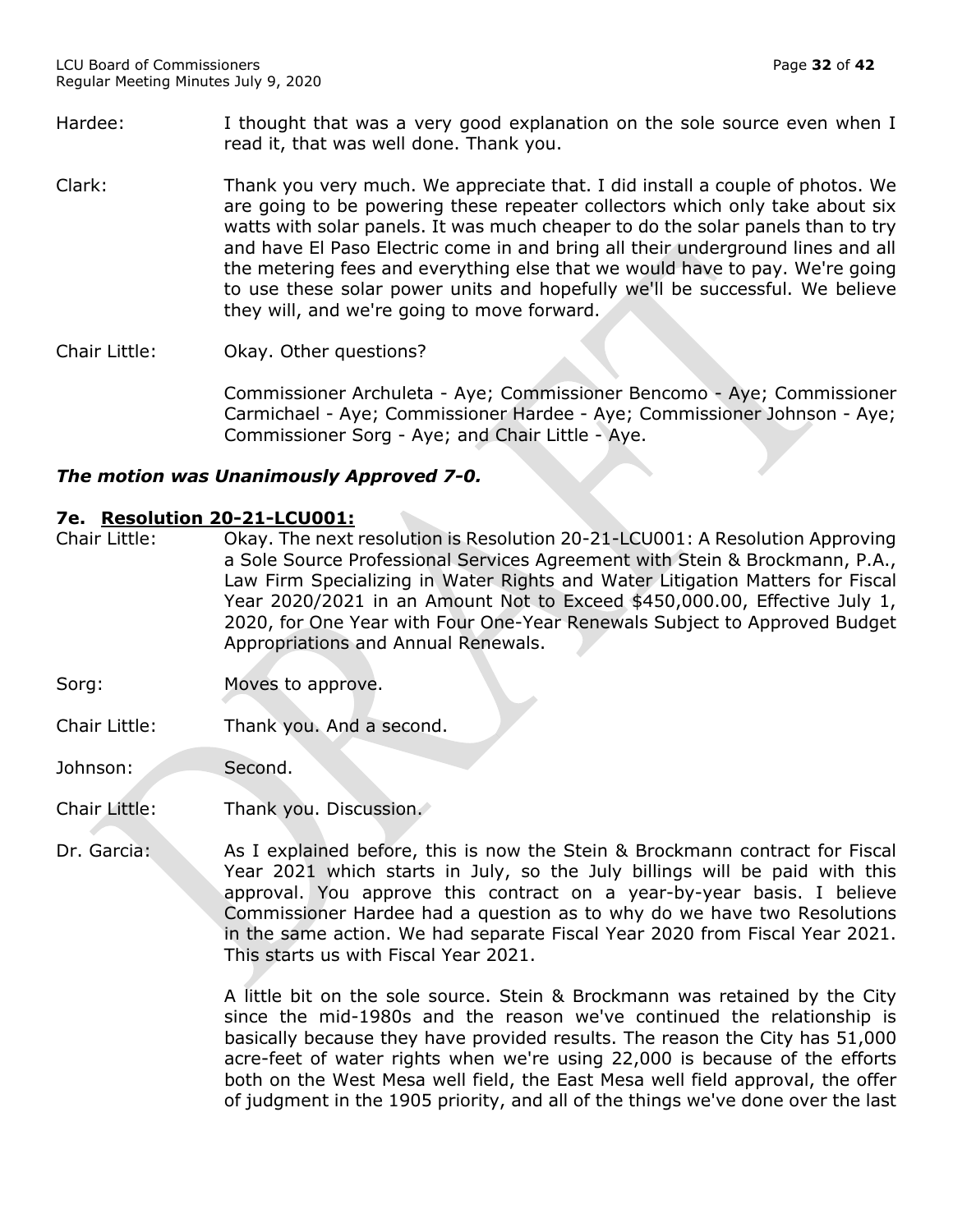30 years with the firm. That's the reason why we continue to bring to the Board.

Before the Board we used to take these contracts to the City Council because they've delivered results, and the results are seen in our water rights portfolio, in some of the successes we've had in defending our position in the Lower Rio Grande System. We are asking for approximately \$450,000.00. I don't know that that will be enough. We'll see. He just talked about the fact that the trial may take the whole year and we will have our attorneys at trial. For now we're starting the year with a base amount for both the legal aspects and the technical experts, mainly Dr. Wilson and Dr. Shomaker. Probably midyear, around December or January. We will brief you as to where we are and see if we need to amend the contract again to increase it.

Given this pandemic and the whole situation everybody's going through, Mr. Stein has agreed to keep his prices fixed, at least for the first six months. We'll revisit midyear. He has some increased costs but he understands that maybe some Utility revenues will be impacted, so he agreed to keep his costs the same for the first six months of this fiscal year. With that, I'll entertain any questions.

Chair Little: Any questions. Commissioner Archuleta. Okay. No questions. Ready for a vote.

Commissioner Archuleta - Aye; Commissioner Bencomo - Aye; Commissioner Carmichael - Aye; Commissioner Hardee - Aye; Commissioner Johnson - Aye; Commissioner Sorg - Aye; and Chair Little - Aye.

# *The motion was Unanimously Approved 7-0.*

## **7f. Resolution 20-21-LCU002:**

| Chair Little: | Okay, next one is Resolution 20-21-LCU002: A Resolution Authorizing the  |
|---------------|--------------------------------------------------------------------------|
|               | Execution of a Memorandum of Understanding Wherein South Central Solid   |
|               | Waste Authority Provides Full Funding of a Dedicated Solid Waste Related |
|               | Customer Service Representative Position to the Las Cruces Utilities     |
| <u>and</u>    | Department.                                                              |

Sorg: Moves to approve.

Chair Little: Thank you. And a second.

Bencomo: Second.

Chair Little: Thank you. Discussion.

Walsh: Commissioners. Delilah Walsh again, Assistant Director. You weren't rid of me yet. This Resolution gives authority for us to enter into an Memorandum of Understanding (MOU) with South Central Solid Waste Authority in order for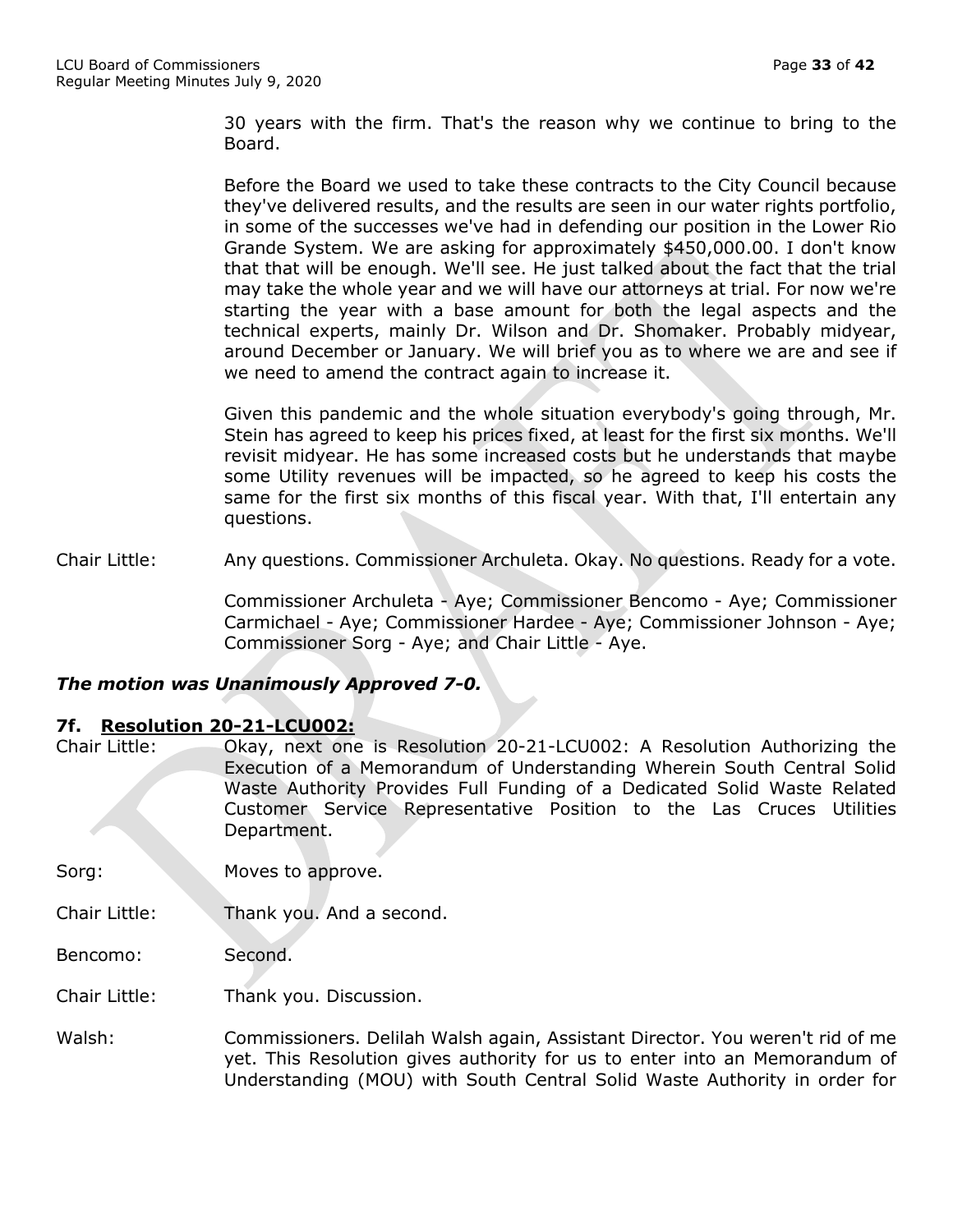them to fully fund one full-time position of customer service rep at Customer Central within LCU.

In addition to this action, we've also reclassed a position to create another customer service rep position for Customer Central within our LCU budget. We'll have two new positions that are CSRs, and they will handle a one stop or one number call for all Solid Waste collections, which we do. We drive the trucks and we pick up the brown trash cans. The landfill, which is managed by South Central Solid Waste Authority and recycling which is a partnership between South Central and Friedman Recycling. We pick up the brown cans and Friedman picks up the blue cans. Because those three partnerships exist, we have had some consternation with customers having to call different lines in order to get their questions answered. We are centralizing all solid waste service, no matter what the service is, whether it be landfill, collection, or ad recycling into one customer service line.

All this MOU does is commit South Central to funding that position. That employee position will then become a City of Las Cruces employee; however the expense obligation will always exist with South Central. We'll treat that person just like we would any LCU customer service rep, however South Central will 100% fund all salary and benefits. Any questions?

- Chair Little: I see that Patrick Peck has joined us if we have any questions.
- Carmichael: Just a couple of questions. Since this deals with recycling, I assume that that telephone number that's all inclusive will be used to answer all recycling questions like, what to recycle and they miss my pickup and that sort of thing. How will they be trained?
- Walsh: Mr. Chairman, Commissioner Carmichael. That's an excellent question. We'll actually be doing a cross training between South Central, LCU, and Friedman. Every FAQ that they have available and what they use for their current customer service reps, we will cross train these two new positions so they can answer the gamut.

Carmichael: Great. Thank you.

- Chair Little: Thank you. Commissioner Johnson now.
- Johnson: Yes, I think you may have answered my question. The same thing is, we're not going to have to say, "Okay this other person will have to answer that question, I'll answer this question." but they're both knowledgeable in both areas and either one can answer.
- Walsh: Yes, sir. Absolutely. Mr. Chair, Commissioner Johnson. Absolutely. That is the ultimate goal.

Johnson: Thank you.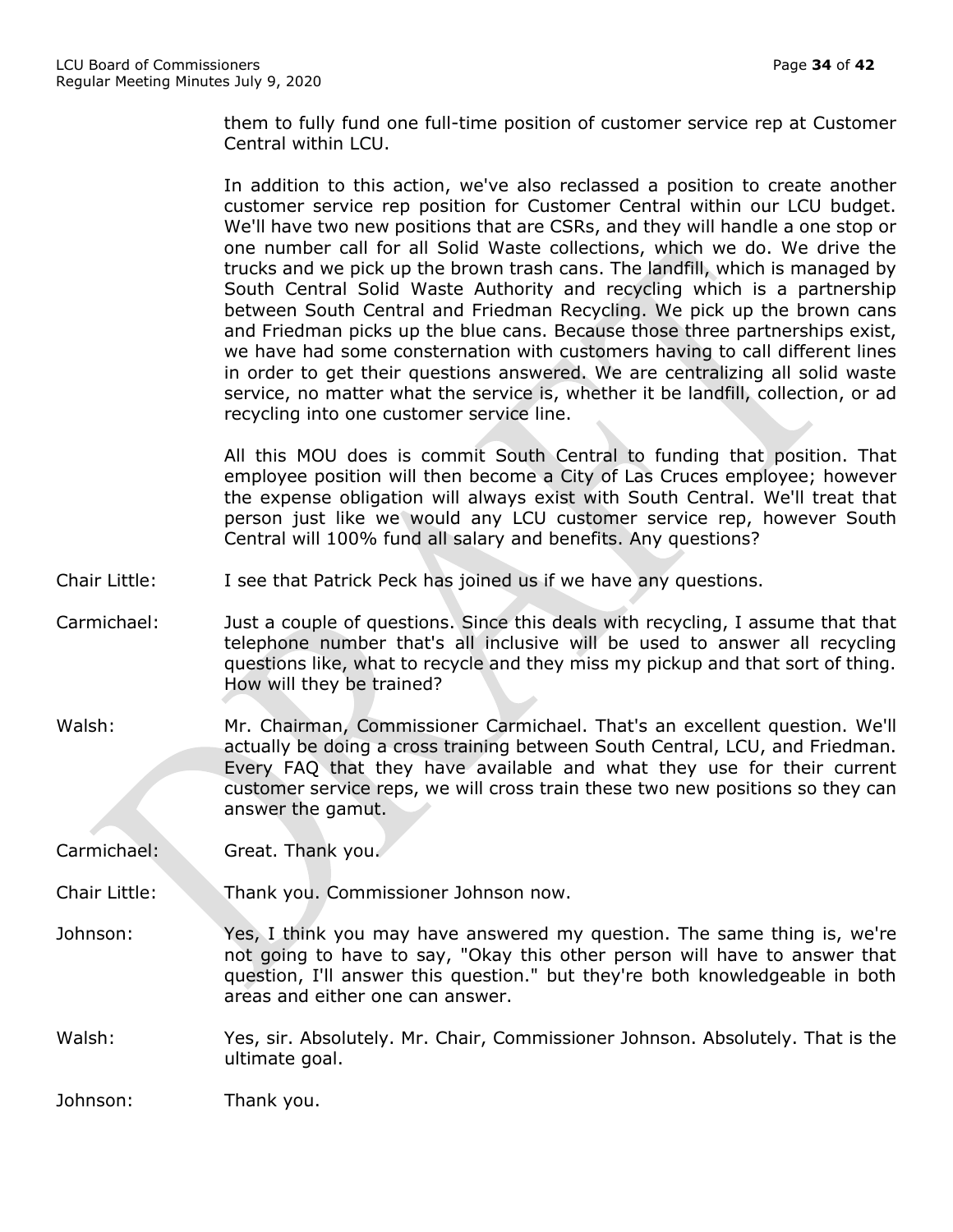Chair Little: Anything else? Ready for a vote on this.

Commissioner Archuleta - Aye; Commissioner Bencomo - Aye; Commissioner Carmichael - Aye; Commissioner Hardee - Aye; Commissioner Johnson - Aye; Commissioner Sorg - Aye; and Chair Little - Aye.

## *The motion was Unanimously Approved 7-0.*

#### **7g. Resolution 20-21-LCU003:**

- Chair Little: Next one is Resolution 20-21-LCU003: A Resolution Approving Funding for Professional Legal Services Under the Existing Assigned Contract Approved in City Council Resolution 20-101 with Stevens Law, LLC, for One Year Term, Specializing in Matters Before the New Mexico Public Regulation Commission Involving El Paso Electric Related Regulatory Matters, and for the Alternative Energy Matters Including but not Limited to Power Purchase Agreements Requiring Expertise in the Field of Utility Regulatory Law and Authorizing a Purchase Order in an Estimated Amount up to \$160,000.00.
- Sorg: Moves to approve.
- Chair Little: Thank you. And a second.
- Archuleta Second.
- Chair Little: Discussion.
- Provencio: Chairman, Commissioners. This is Jose Provencio, Director for Business Services. Resolution 20-21-LCU003 is the resolution requesting funding of up to \$160,000.00 for Stevens Law Firm. Anastasia Stevens has presented the City and its position with issues before the New Mexico Public Regulatory Commission in the past several years with a high degree of competency. Recently El Paso Electric has filed numerous filings of decisions and ultimate actions from commission. I have listed four of what I would consider very pertinent cases that are in the queue to be heard before the Commission or just within the next month or two to be adjudicated and for a decision to be rendered by commissioners *(inaudible)*. The more near term hearing that will be heard by the Commission next month will be EPE's Application for a Certificate of Convenience and Necessity to construct, own, and operate a new generating unit at the Newman Generating Station. There is considerable ambiguity in terms of how El Paso Electric is going to either consider or retire their existing generating units that have reached end of life. However, not addressing what they're going to do with that, this is an important filing that we have to represent our concern and our position in front of the Commission. Following that would be the filing that you filed last year involving their amended Renewable Energy Act Plan and transition for the Renewable Energy Act. That would probably be heard towards the latter part of the year. Also this concerns us as to how El Paso Electric's bringing in Renewable Powers comply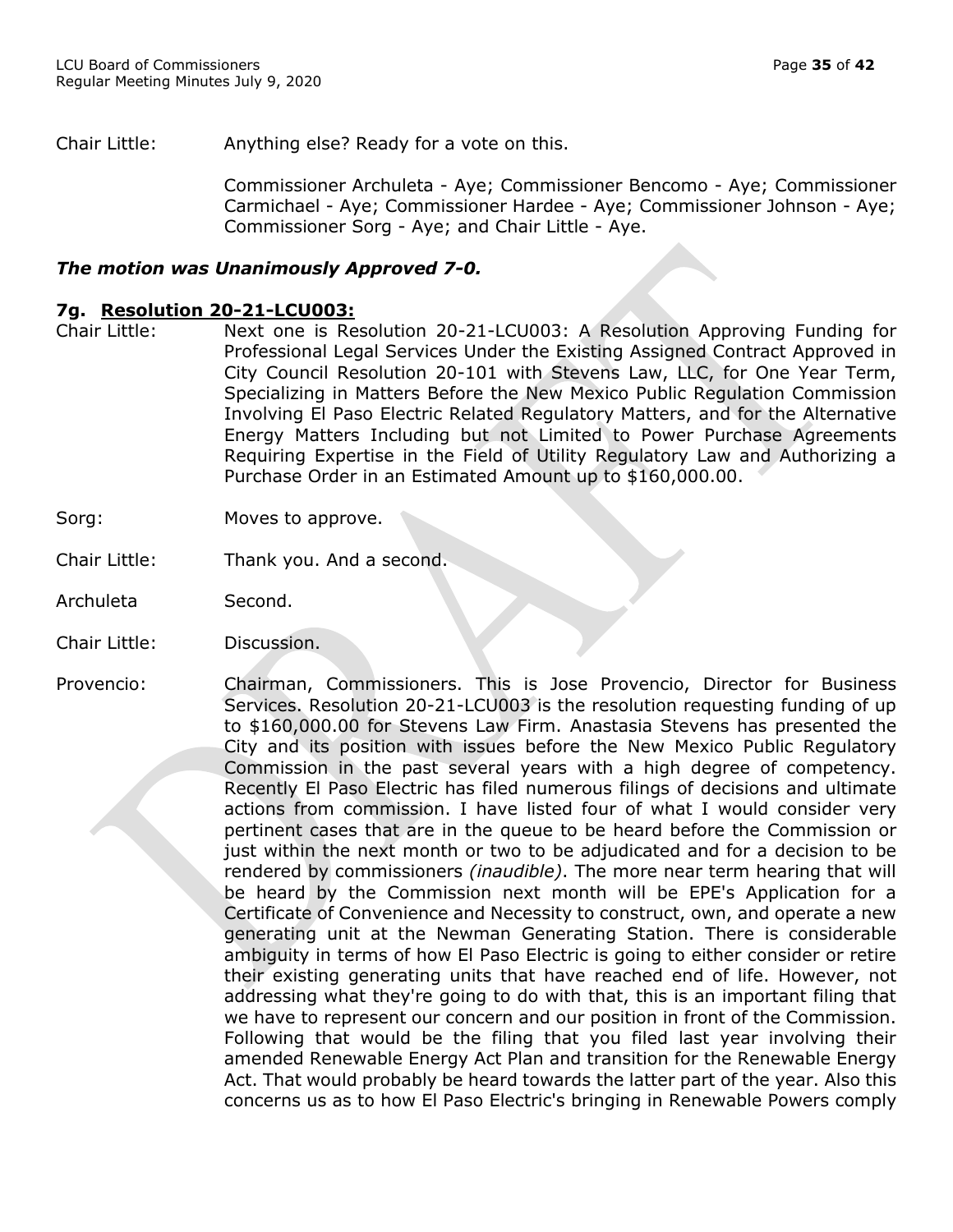with the Energy Requirement Proposal that they're mandated to meet. Of course, recently that has been completed and waiting for a final decision from the Commission is the approval for long term Purchase Power Agreements that they filed. This was an interesting filing because all three of the long term Purchase Power Agreements filed involved photovoltaic energy or photovoltaic generation. Two of the projects referring straightforward, one was very neat, I hadn't seen that in terms of their technology but it's a combination of photovoltaic generation and battery storage. That was *(inaudible)* order for the Commission on that regard.

Of course, the one that's at the very top is their dissipated filing for the general rate increase for retail rates. There's a lot of on the plate here to review and there's a significant number of issues that have to be resolved to make sure that what's included in their filing and what's ultimately included in your electric rates is just *(inaudible)*. Those are the key points of the filings that are on a table for discussion and our intervention status before the Commission representing not only the Utility Department but the citizens of the City of Las Cruces. Just to wrap up the \$160,000.00 funding request, that's the Utilities Department's portion to pay for Stevens Law Firm expenses *(inaudible)*. I'll stand by for any questions you may have.

- Chair Little: Commissioner Sorg.
- Sorg: Well I, at first I found it a little peculiar that we were taking this up in the Utilities Commission, but seeing that the money is coming from the Utilities that understands, so that's why I put my hand down right away.
- Chair Little: Okay. Thank you. Other comments or questions? Seeing none. Ready for a vote.

Commissioner Archuleta - Aye; Commissioner Bencomo - Aye; Commissioner Carmichael - Aye; Commissioner Hardee - Aye; Commissioner Johnson - Aye; Commissioner Sorg - Aye; and Chair Little - Aye.

## *The motion was Unanimously Approved 7-0.*

## **7h. Resolution 20-21-LCU004:**

Chair Little: Now, this is the one we've been looking for. Resolution 20-21 LCU004: A Resolution Authorizing Funding for Professional Legal Services Under the Existing Assigned Contract Approved in Utilities Resolution 13-14-033 with McCarter & English, LLP, Specializing in the Energy and Natural Gas Industry and Authorizing a Purchase Order in an Estimated Amount of up to \$25,000.00 for Fiscal Year 2020/2021, Effective July 1, 2020.

Sorg: Move to approve.

Chair Little: Thank you. And a second.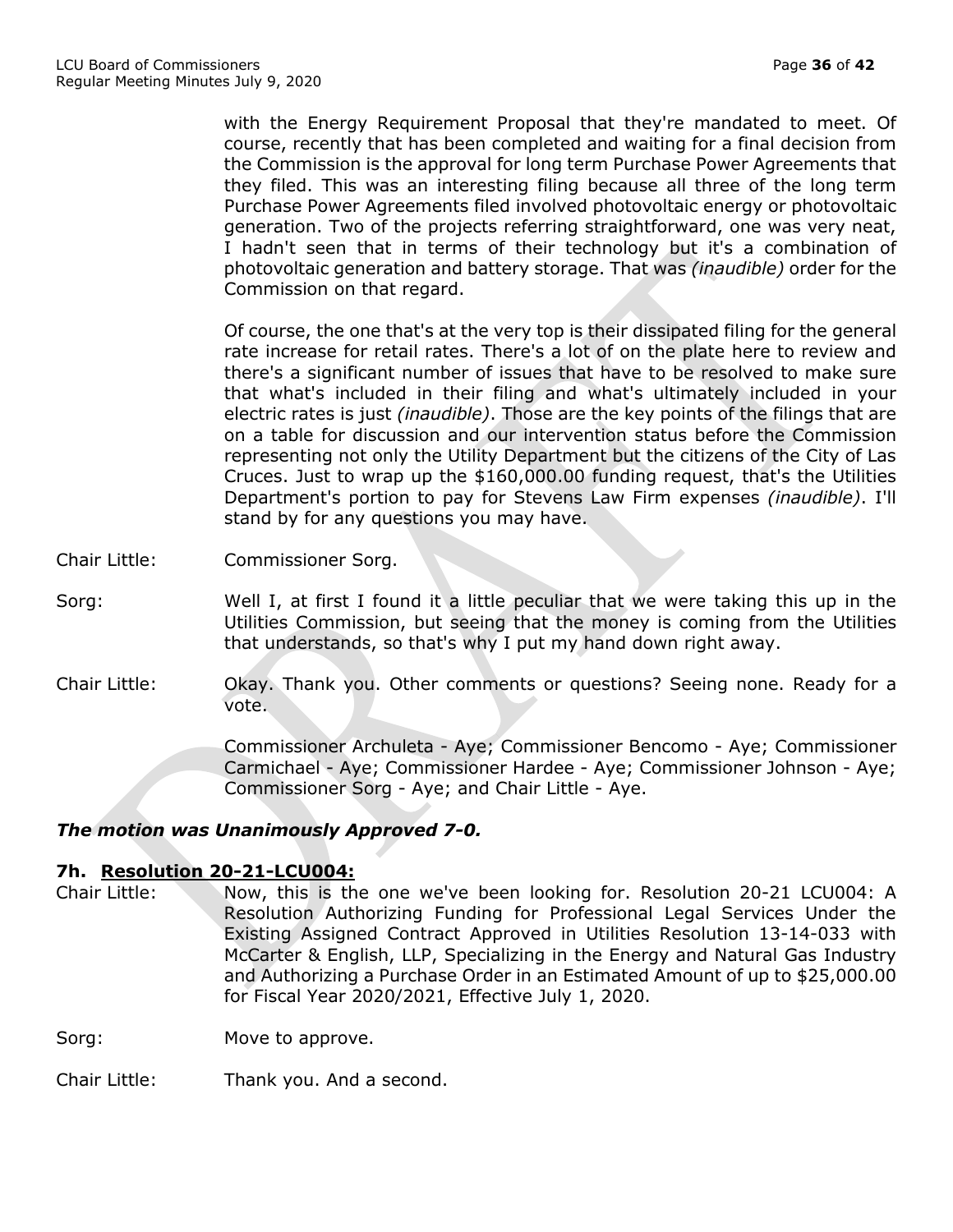Bencomo: Second.

Chair Little: Thank you. Discussion.

Puentes: Yes, Mr. Chairman and Commissioners. Good afternoon. This is Mario Puentes, Gas Business Analyst for the record. The purpose of this resolution is to authorize funding for professional legal services with a specialty in the Energy and Natural Gas industry under the existing contract with the McCarter & English Law Firm. Now the law firm has represented the City individually or as a member of the El Paso Municipal Customer Group for over 25 years. The group is made up of nine customers on the El Paso Natural Gas Pipeline and are similar in size, or smaller than Las Cruces. For group work the cost for legal services is allocated to each member of which the City pays about 27% or \$145.00 per hour based on the group's rate of \$535.00 per hour. For exclusive City related work, the hourly rate is \$495.00 per hour. Now this pooling of legal resources has proven effective and efficient and is a main element to justify a sole source provider of legal services related to this industry. The firm represents the City on its contractual relationships with natural gas suppliers and with its natural gas transportation provider which is El Paso Natural Gas Company. The firm also represents the City on matters before the Federal Energy Regulatory Commission, FERC, predominantly as it relates to the El Paso Natural Gas Company as the gas company is regulated by the FERC.

> Now for the benefit of the newest Commissioners, the City buys its gas from the San Juan and Permian Basins and is delivered to the City by the El Paso Natural Gas pipeline. The San Juan Basin is located up there in the four corners area, whereas the Permian Basin is encompassed by the eastern New Mexico and West Texas. Now the pipeline has two main lines, a northern trunk and the southern trunk, kind of similar to the way Interstate 10 and Interstate 40 run east to west from Texas to California. Next week, I believe there's a tour scheduled with some of the Commissioners, so if there are questions that are not answered today, maybe they can be answered, I believe it's next Tuesday. Based on what we know today, Mr. Chairman, the requested amount should be sufficient to cover Fiscal Year 2021. With that, I'll stand for questions.

Chair Little: Commissioner Sorg had a question.

Sorg: Yes, Mario answered it already. Thank you, Mr. Chairman. But I miss Mario's face.

Puentes: Mr. Chairman. I believe that one of these days my computer will have a camera. I think I am in line for one in this coming fiscal year.

Sorg: I see. Thank you.

Puentes: Yes sir.

Chair Little: Okay. Other comments or questions? Ready for a vote.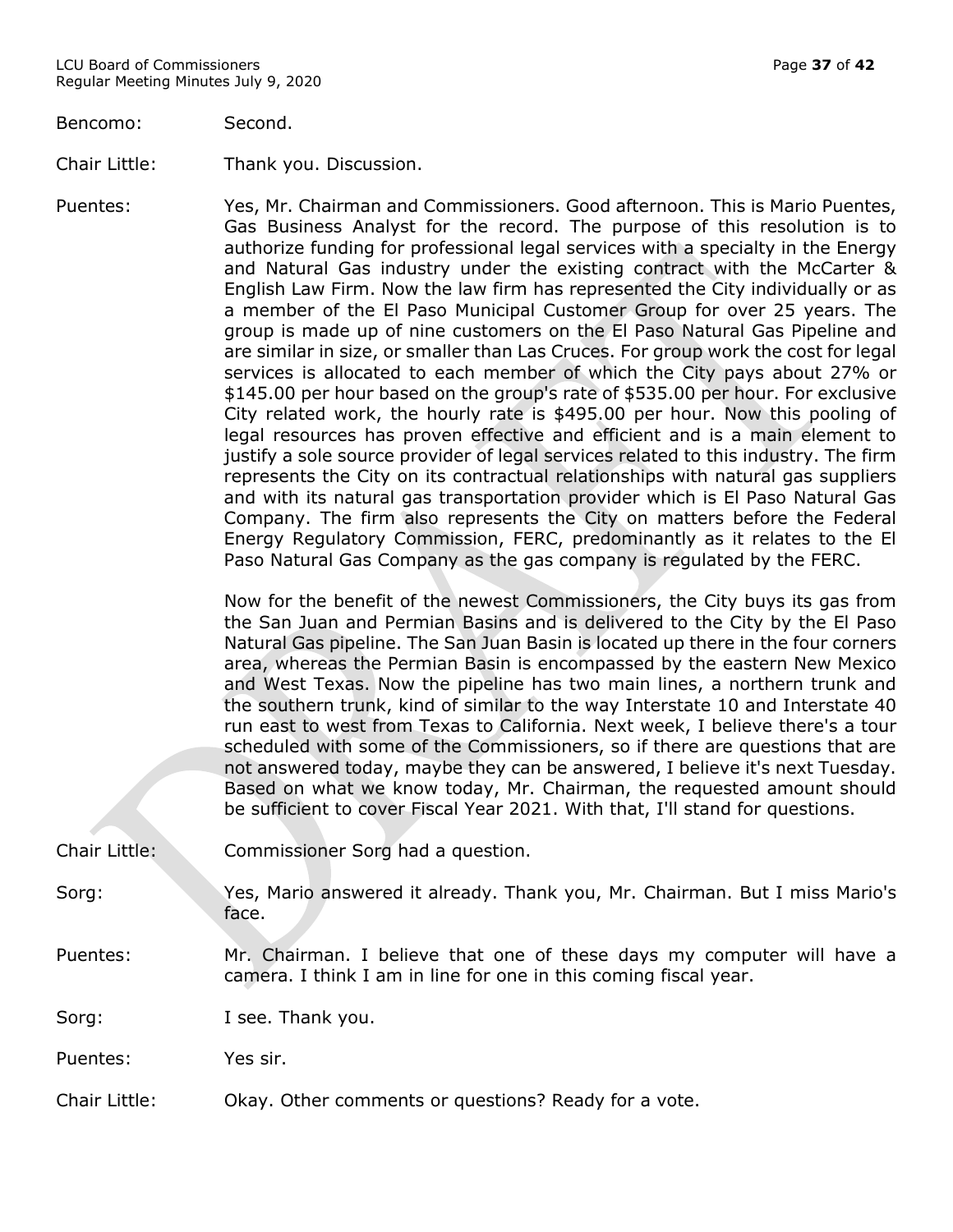Commissioner Archuleta - Aye; Commissioner Bencomo - Aye; Commissioner Carmichael - Aye; Commissioner Hardee - Aye; Commissioner Johnson - Aye; Commissioner Sorg - Aye; and Chair Little - Aye.

# *The motion was Unanimously Approved 7-0.*

## **8. Old Business:**

Chair Little: The next item is Old Business.

Dr. Garcia: Yes, Mr. Chairman. Just a reminder that for the new Commissioners we have a tour scheduled tomorrow and a follow up on Tuesday. Tomorrow we will visit some water facilities, the East Mesa Water Reclamation Plant, our green compost operation at the closed landfill. We may drive by the Pre-1965 landfill that you were briefed on today. Hopefully, we will have time to stop by the Griggs Walnut plant on the way back, and then we'll have a brief lunch and answer questions. I believe Commissioner Sorg was going to join us as well.

> I want to remind everybody to be here at the building at 8:30. We will be wearing our face coverings and we will drive in two vehicles and different staff will meet us at different places. I'll drive one vehicle and Ms. Widmer will be driving the other vehicle. Again, we'd rather leave early, we'll have some coffee but it's going to be a hot day so dress appropriately and bring good shoes to walk around a little bit. Then, we should be done by noon hour where we will have lunch again and we will answer questions that you may have. I know that Commissioner Hardee was interested in additional questions probably on the Griggs Walnut, and I know Councilor Bencomo has some questions on development here in the Industrial Park nearby, so we can answer some of those questions for them. That's all I have for Old Business from staff, Mr. Chairman.

Chair Little: Thank you.

#### **9. New Business:**

Chair Little: The next item is New Business. Commissioner Sorg, you had a question.

- Sorg: Not a question. I just, I have another meeting tomorrow morning, so rather than trying to sandwich everything together I'm just going to have to pass tomorrow, but I will go on Tuesday next week.
- Dr. Garcia: Okay. Very well. That's fine, sir.

Chair Little: Okay, New Business.

Dr. Garcia I'm going to invite Rhonda Diaz, our Water Conservation Coordinator to give you an update on our new demonstration garden.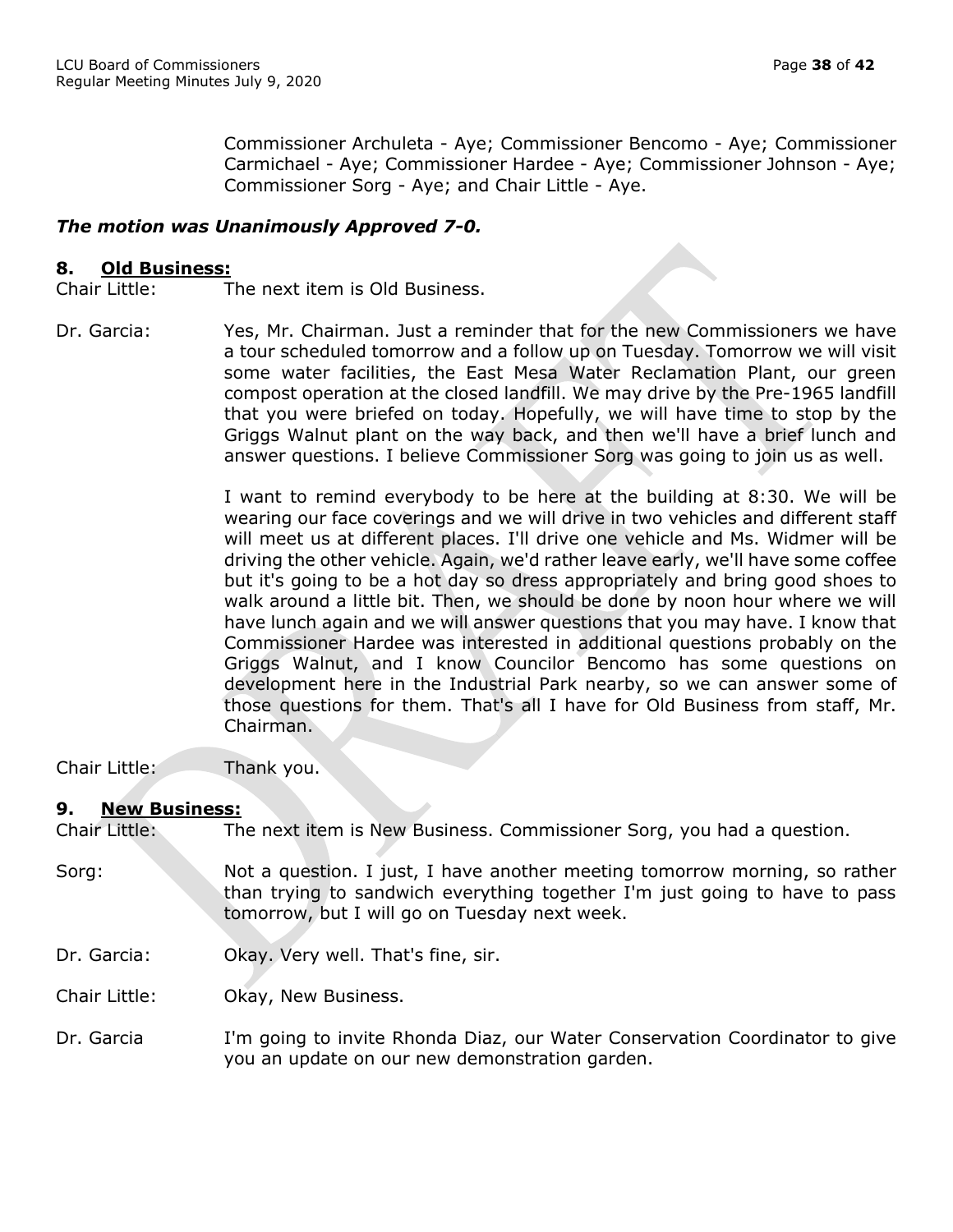Diaz: Hi, good afternoon, Mr. Chairman, Commissioners. Rhonda Diaz, Water Conservation Program Coordinator. I just wanted to give you an update on a project that we recently were able to do. Since 2015, the demonstration garden here at the Utilities Administration Building, on the west end of the building, hasn't been upgraded. We replaced a plant here or there and made sure irrigation is good, but we had the opportunity recently to really do a good, thorough upgrade. The demo garden has really been a wonderful tool for not only the water conservation program but the community and of course the City associates that are right here in the building.

> We removed about 70 plants and I know that seems so extreme however there was a lot of plant material that had overgrown it's space, it was impeding walkways. We kind of cringed every time we had somebody in the garden because the yuccas had grown to eye-poking heights and we were really scared that somebody was going to walk into it. We removed about 70 plants.

> We also removed a Bermuda turf plot that was 530 square feet. It was quite large. We planted 130 trees and shrubs and we replanted the 530 square feet turf plot that we removed with Buffalo grass plugs and seed. If you know anything about Buffalo grass it's a very low water use turf, low maintenance, very drought resistant, and so I'm really looking forward to that area growing in so that it can be used as a demonstration for an alternative variety for turf here in our community.

> We included four new trees in our ponding area in this upgrade of the demonstration garden hopefully using that expansion to include it in the demonstration garden. I don't know if you noticed when you drove in, but we removed our little sickly willow tree that had been here for a very, very long time but was also very, very infested with boars. We removed one and we planted four which I think is a is a really good ratio.

> Included in the upgrade, we made sure that every plant had efficient irrigation on it, not over watering. We also went around and plugged all the drip emitters, the little spaghetti tubing so that we're not putting water out on a plant that no longer exists. We are still working on a couple of things in the demonstration garden, we will install new plant identification stakes. These will include the common name of the plant and the botanical name. It will also coincide with the demonstration garden book that we also have available both, it's currently online and in hardcopy. It's used as a self-tour guide with a lot of information for the plant material that's there. We're also redoing the demonstration garden book to account for all the new plant material that we have out there.

> We are also upgrading the irrigation in the pond area. We'll be expanding that area to cover the pond with overhead irrigation and use different types of overhead irrigation which are sprinklers as to show efficiency and coverage. Also having the opportunity to use the ponding area to plant larger trees and in listening to our conversations today, larger trees create larger tree canopies and that's what we really want within our community. Once this is all done,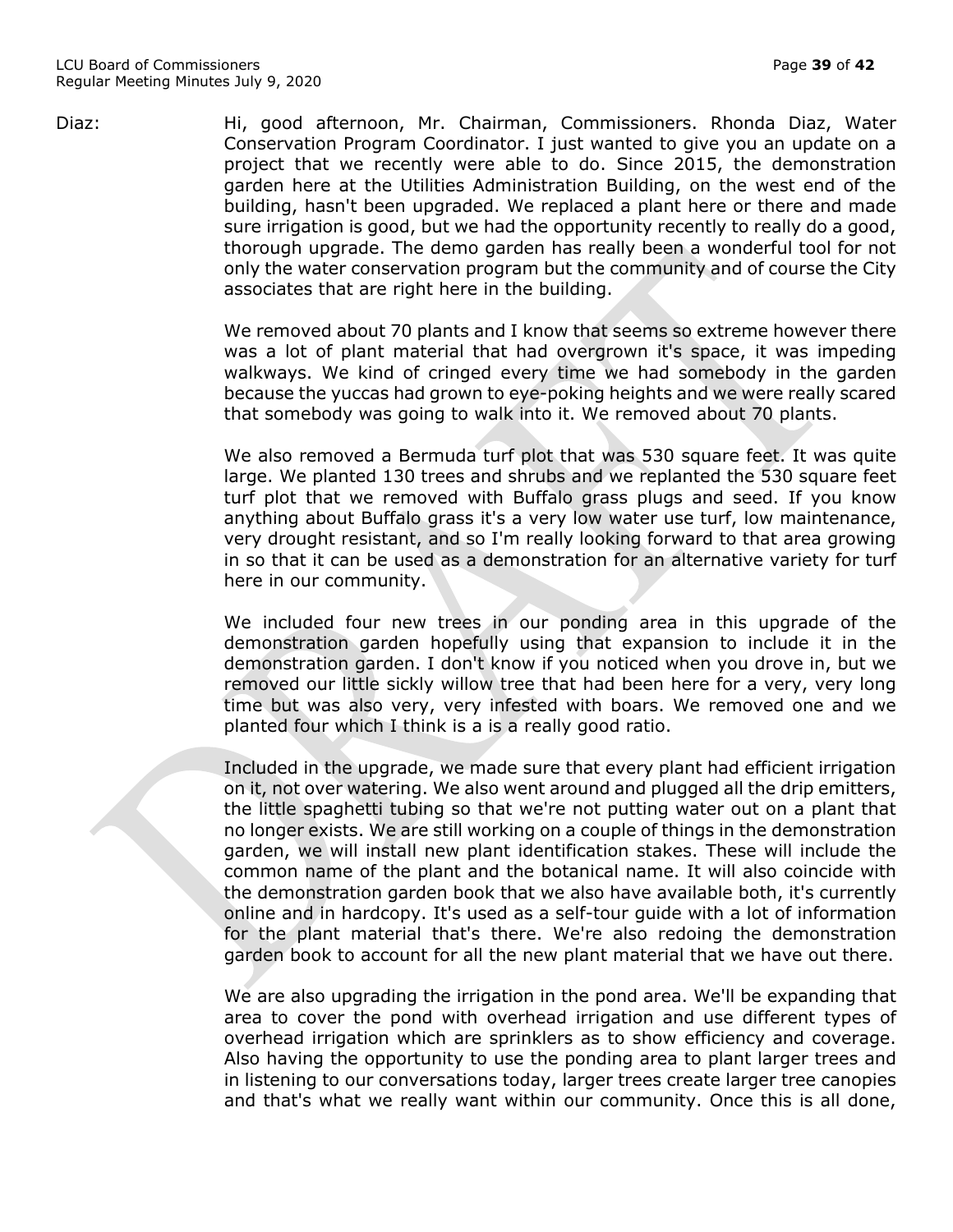we're looking at maybe the end of July, mid-August, only if the temperatures aren't 105 degrees, I would love to provide Mr. Chairman and Commissioners a tour of the garden. I think you'll really be impressed by that. Well thank you for your time.

- Sorg: Mr. Chairman.
- Chair Little: Thank you. Go ahead.
- Sorg: Sorg: Could we ask somebody to stop sharing the screen so that we can see everybody? Thank you.
- Diaz: Any questions?

Chair Little: Seeing none. We will look forward to a tour, preferably when it is not 108.

- Diaz: Yes, sir. Thank you.
- Chair Little: Okay. Other New Business.
- Ruiz: Thank you Alma Ruiz, Senior Office Manager for the Utilities Department. I have been selected to be the bearer of sad news, and that consists of notifying the Board that Suzanne Michaels after 10 years has announced her retirement. She is going to enjoy her retirement up in the State of Washington where her husband lives and will commute back to El Paso to visit her father every now and then. We really wanted to appreciate and give our thanks to Suzanne for the great public outreach that she has provided for the Utilities Department over the years. We will miss her insight and her words that allowed the public to get to know the Utilities Department and our services. She has agreed to stay on at least until August when we anticipate bringing a resolution to the Board hopefully identifying a new local public outreach consultant to fill her current contract that ends in February of 2021. With that, I want to give Suzanne some time to say a few words.
- Michaels: I said to Dr. Garcia yesterday how honored I was to have worked for Las Cruces Utilities and for him and for the amazing staff there. Thank you so much for allowing me to bring former reporting skills to Las Cruces Utilities, and to create the kind of outreach that we've had there. I'm hoping that this will be a seamless transition and Utilities can continue with the kind of outreach we've been able to provide. Thank you so much for the opportunity to work for you.

Sorg: You're awesome, Suzanne.

Michaels: Thank you.

Carmichael: Thank you. Good luck.

Michaels: Thank you very much.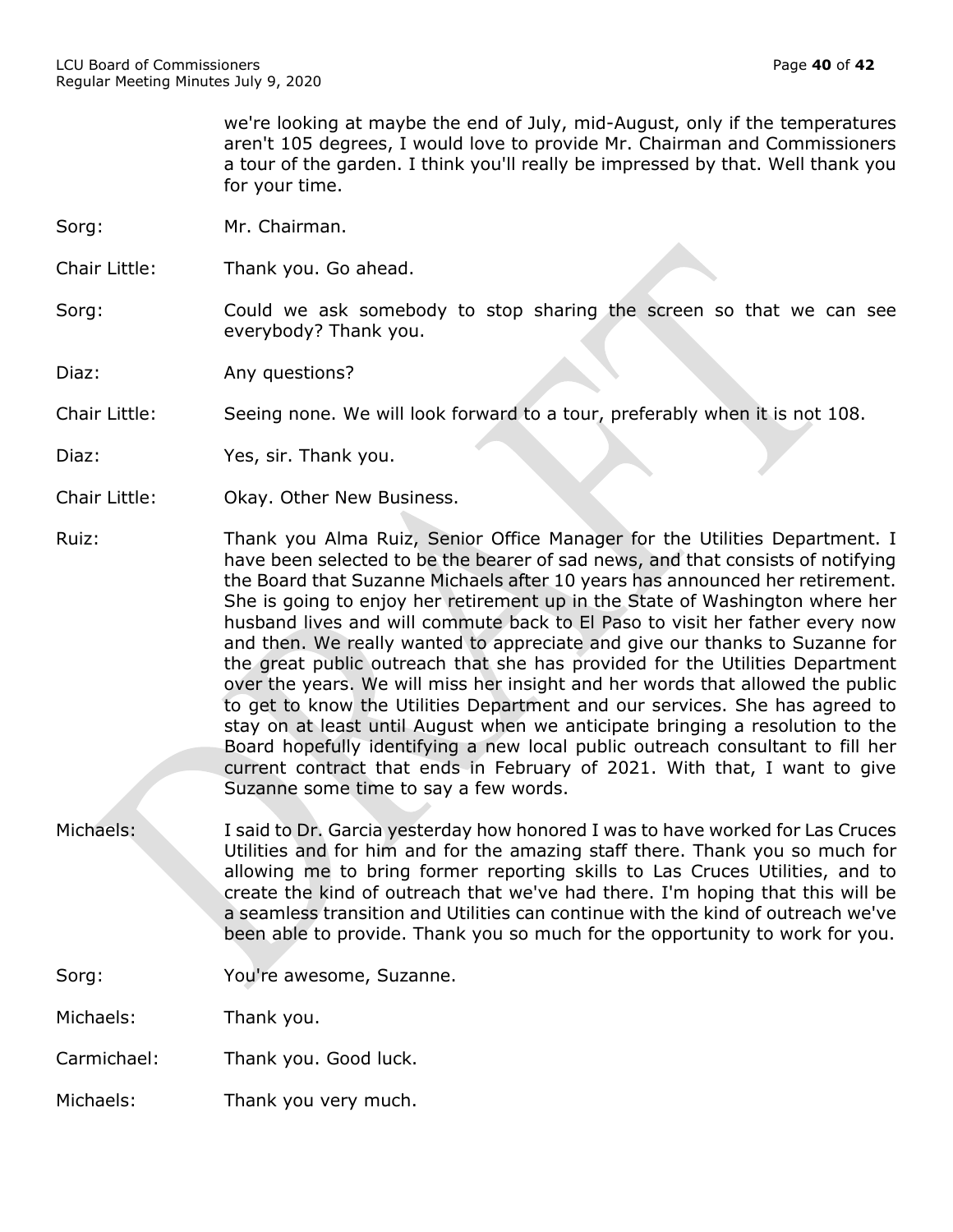| Bencomo:             | Thank you for everything.                          |
|----------------------|----------------------------------------------------|
| Michaels:            | Thank you so much.                                 |
| Dr. Garcia:          | That's all we have for New Business, Mr. Chairman. |
| <b>Chair Little:</b> | Okay. Suzanne, my thanks to you as well.           |
| Michaels:            | Thank you Mr. Little.                              |
|                      |                                                    |

## **10. Board's General Discussion:**

Chair Little: The next item of business is Board General Discussion. Anyone have anything?

Sorg: Yes, I do.

- Chair Little: Okay. Commissioner Sorg.
- Sorg: I got just a couple of things real quick. Just a last word or two on the natural gas. I never wanted to imply that our natural gas had to be abandoned, at least not our lifetime maybe, for the reasons that are stated that we have to have that as part of our Utilities for bonding and so forth. Also, it's an inexpensive source of energy for our people with lower incomes especially. In the greenhouse gas reduction, again I want to emphasize our concentration has to be on the transportation sector and secondarily the efficiencies of our use of energy. The City I hope can set an example in the transportation area, as we transform, transmission to electricity produced by non-fossil fuel I'll say, carbon free. That will be all the more important for the greenhouse gas thing. Controlling the expansion of the natural gas is something we'll have to consider. Supporting community solar as well as the PACE program, I wanted to mention the PACE program which is a program where people with lower incomes can get solar energy and have it slowly paid off on their property tax. Of course, if a person has that in their home and they need to sell or somehow move out of their house, that cost goes along with the buyer, the new owner of the house with the PACE program. Then last we saw in recent meetings that the new rates for water didn't seem to have any reduction in the use of water, so I think hopefully in future rate cases that we can try to do the rates the tiers so that it would help to reduce the conservation of water. Yet at the same time not put the burden on our low income, poor poverty people. That's what I'm hoping to see in the future. That's all, Mr. Chairman. Thank you.

Chair Little: Thank you. Any other Board General Discussion?

# **11. Next meeting Date:**

## **a. August 13, 2020**

Chair Little: Okay. Our next Board meeting is scheduled for August 13th. We are planning on that also being held remotely via Zoom, unless the governor relents, I will